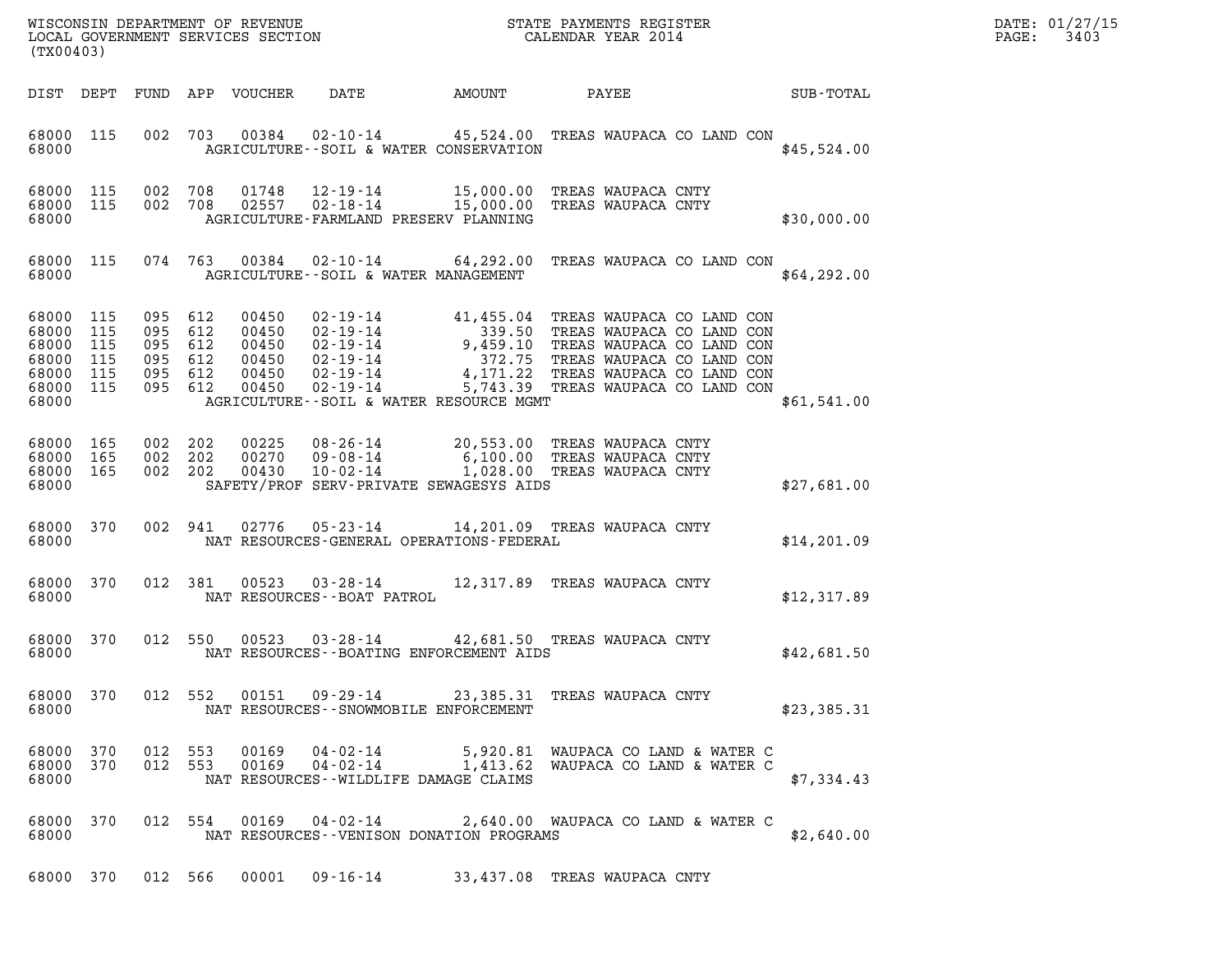| DATE: | 01/27/15 |
|-------|----------|
| PAGE: | 3404     |

| (TX00403)                                                                                                         |                                                                                  |                                                                                      |                                                                           |                                                                                                          |                                                                                                                                                                                                                      |                                                                                                                                                                                           |                                                                                                                                                                      |                                                                                                                                                                      |               | DATE: 01/27/15<br>3404<br>PAGE: |
|-------------------------------------------------------------------------------------------------------------------|----------------------------------------------------------------------------------|--------------------------------------------------------------------------------------|---------------------------------------------------------------------------|----------------------------------------------------------------------------------------------------------|----------------------------------------------------------------------------------------------------------------------------------------------------------------------------------------------------------------------|-------------------------------------------------------------------------------------------------------------------------------------------------------------------------------------------|----------------------------------------------------------------------------------------------------------------------------------------------------------------------|----------------------------------------------------------------------------------------------------------------------------------------------------------------------|---------------|---------------------------------|
|                                                                                                                   |                                                                                  |                                                                                      |                                                                           | DIST DEPT FUND APP VOUCHER                                                                               | DATE                                                                                                                                                                                                                 | AMOUNT                                                                                                                                                                                    | PAYEE                                                                                                                                                                |                                                                                                                                                                      | SUB-TOTAL     |                                 |
| 68000                                                                                                             |                                                                                  |                                                                                      |                                                                           |                                                                                                          |                                                                                                                                                                                                                      | NAT RESOURCES-FOREST CROP/MANAGED FOREST                                                                                                                                                  |                                                                                                                                                                      |                                                                                                                                                                      | \$33,437.08   |                                 |
| 68000 370<br>68000                                                                                                |                                                                                  |                                                                                      | 012 569                                                                   | 00549                                                                                                    | NAT RESOURCES - - SNOWMOBILE TRAIL AIDS                                                                                                                                                                              |                                                                                                                                                                                           | 09-18-14 60,380.04 WAUPACA CO LAND & WATER C                                                                                                                         |                                                                                                                                                                      | \$60,380.04   |                                 |
| 68000 370<br>68000                                                                                                |                                                                                  |                                                                                      | 012 574                                                                   | 00964                                                                                                    | NAT RESOURCES - - SNOWMOBILE TRAIL AIDS                                                                                                                                                                              |                                                                                                                                                                                           | 10-23-14 22,450.00 TREAS WAUPACA CNTY                                                                                                                                |                                                                                                                                                                      | \$22,450.00   |                                 |
| 68000 370<br>68000 370<br>68000<br>68000 370<br>68000                                                             | 370                                                                              | 012 575<br>012 575<br>012<br>012 575                                                 | 575                                                                       | 00132<br>00378<br>01548<br>03238                                                                         | 08-28-14<br>$02 - 11 - 14$<br>07-08-14<br>NAT RESOURCES - - SNOWMOBILE TRAIL AIDS                                                                                                                                    |                                                                                                                                                                                           | 08-07-14 1,910.09 TREAS WAUPACA CNTY<br>46,675.00 TREAS WAUPACA CNTY<br>19,645.44 TREAS WAUPACA CNTY<br>46,550.00 TREAS WAUPACA CNTY                                 |                                                                                                                                                                      | \$114,780.53  |                                 |
| 68000 370<br>68000 370<br>68000                                                                                   |                                                                                  | 012 576                                                                              | 012 576                                                                   | 00681<br>03236                                                                                           | 09–29–14<br>07-08-14                                                                                                                                                                                                 | NAT RESOURCES - - ALL-TERRAIN VEHICLE TRAIL                                                                                                                                               | 4,150.00 WAUPACA CO LAND & WATER C<br>4,150.00 TREAS WAUPACA CNTY                                                                                                    |                                                                                                                                                                      | \$8,300.00    |                                 |
| 68000 370<br>68000                                                                                                |                                                                                  |                                                                                      | 074 670                                                                   | 42180                                                                                                    | 05-23-14<br>NAT RESOURCES--RU RECYCLING GRANT                                                                                                                                                                        |                                                                                                                                                                                           | 162,411.96 TREAS WAUPACA CNTY                                                                                                                                        |                                                                                                                                                                      | \$162,411.96  |                                 |
| 68000 370<br>68000                                                                                                |                                                                                  |                                                                                      | 074 673                                                                   | 42180                                                                                                    | NAT RESOURCES - - RU CONSOLIDATED GRANT                                                                                                                                                                              |                                                                                                                                                                                           | 05-23-14 10,890.64 TREAS WAUPACA CNTY                                                                                                                                |                                                                                                                                                                      | \$10,890.64   |                                 |
| 68000 370<br>68000 370<br>68000                                                                                   |                                                                                  |                                                                                      | 095 517<br>095 517                                                        | 02524<br>02525                                                                                           | 05-01-14<br>NAT RESOURCES - - POLLUTION CONTROL                                                                                                                                                                      |                                                                                                                                                                                           | 05-01-14 129,780.00 TREAS WAUPACA CNTY<br>145,100.00 WAUPACA CO LAND & WATER C                                                                                       |                                                                                                                                                                      | \$274,880.00  |                                 |
| 68000 395<br>68000                                                                                                |                                                                                  |                                                                                      |                                                                           | 011 168 14068                                                                                            | TRANSPORTATION--ELDERLY & DISABLED                                                                                                                                                                                   |                                                                                                                                                                                           | 05-05-14 151,230.00 COUNTY OF WAUPACA                                                                                                                                |                                                                                                                                                                      | \$151, 230.00 |                                 |
| 68000<br>68000<br>68000<br>68000<br>68000<br>68000<br>68000<br>68000<br>68000<br>68000<br>68000<br>68000<br>68000 | 395<br>395<br>395<br>395<br>395<br>395<br>395<br>395<br>395<br>395<br>395<br>395 | 011<br>011<br>011<br>011<br>011<br>011<br>011<br>011<br>011<br>011<br>011<br>011 185 | 185<br>185<br>185<br>185<br>185<br>185<br>185<br>185<br>185<br>185<br>185 | 01229<br>04132<br>06715<br>16729<br>16839<br>21800<br>26683<br>30005<br>30005<br>30005<br>98525<br>98525 | $01 - 21 - 14$<br>$02 - 18 - 14$<br>$03 - 17 - 14$<br>$07 - 02 - 14$<br>$07 - 03 - 14$<br>$08 - 20 - 14$<br>$10 - 08 - 14$<br>$11 - 06 - 14$<br>$11 - 06 - 14$<br>$11 - 06 - 14$<br>$01 - 06 - 14$<br>$01 - 06 - 14$ | 1,682.30<br>1,459.75<br>1,463.31<br>1,785.21<br>1,374.05<br>1,548.15<br>2,811.30<br>2,802.00<br>2,232.72<br>357.12<br>2,681.63<br>1,425.71<br>TRANSPORTATION - - HIGHWAY SAFETY - FEDERAL | WAUPACA CO<br>WAUPACA CO<br>WAUPACA CO<br>WAUPACA CO<br>WAUPACA CO<br>WAUPACA CO<br>WAUPACA CO<br>WAUPACA CO<br>WAUPACA CO<br>WAUPACA CO<br>WAUPACA CO<br>WAUPACA CO | SHERIFFS O<br>SHERIFFS O<br>SHERIFFS O<br>SHERIFFS O<br>SHERIFFS O<br>SHERIFFS O<br>SHERIFFS O<br>SHERIFFS O<br>SHERIFFS O<br>SHERIFFS O<br>SHERIFFS O<br>SHERIFFS O | \$21,623.25   |                                 |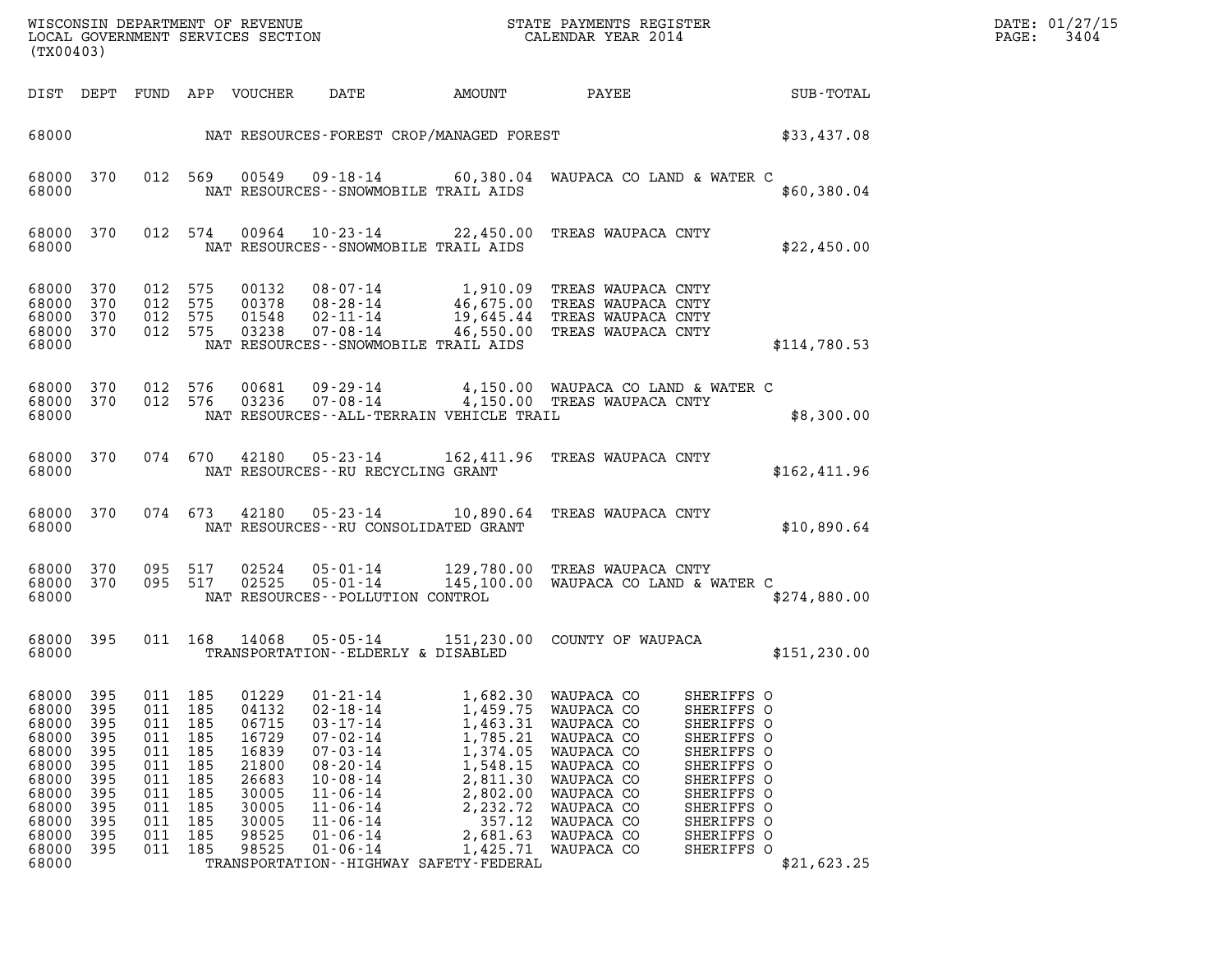| (TX00403)                                                                                                                                                                                          |                                                                                                                                                 |                                                                                                                                                     |                                                                                                                                          | WISCONSIN DEPARTMENT OF REVENUE<br>LOCAL GOVERNMENT SERVICES SECTION                                                                                                                      |                                                                                                                                                                                                                                                                                                                                                                                                              |                                                                                                                                                                                                                                                                                      | STATE PAYMENTS REGISTER<br>CALENDAR YEAR 2014                                                                                                                                                                                                                                                                              |                | DATE: 01/27/15<br>PAGE:<br>3405 |
|----------------------------------------------------------------------------------------------------------------------------------------------------------------------------------------------------|-------------------------------------------------------------------------------------------------------------------------------------------------|-----------------------------------------------------------------------------------------------------------------------------------------------------|------------------------------------------------------------------------------------------------------------------------------------------|-------------------------------------------------------------------------------------------------------------------------------------------------------------------------------------------|--------------------------------------------------------------------------------------------------------------------------------------------------------------------------------------------------------------------------------------------------------------------------------------------------------------------------------------------------------------------------------------------------------------|--------------------------------------------------------------------------------------------------------------------------------------------------------------------------------------------------------------------------------------------------------------------------------------|----------------------------------------------------------------------------------------------------------------------------------------------------------------------------------------------------------------------------------------------------------------------------------------------------------------------------|----------------|---------------------------------|
| DIST DEPT                                                                                                                                                                                          |                                                                                                                                                 |                                                                                                                                                     |                                                                                                                                          | FUND APP VOUCHER                                                                                                                                                                          | DATE                                                                                                                                                                                                                                                                                                                                                                                                         | AMOUNT                                                                                                                                                                                                                                                                               | PAYEE                                                                                                                                                                                                                                                                                                                      | SUB-TOTAL      |                                 |
| 68000<br>68000<br>68000<br>68000                                                                                                                                                                   | 395<br>395<br>395                                                                                                                               | 011 190<br>011 190<br>011 190                                                                                                                       |                                                                                                                                          | 02068<br>18068<br>28068                                                                                                                                                                   | $01 - 06 - 14$<br>07-07-14<br>$10 - 06 - 14$<br>TRANSPORTATION - - GENERAL TRANSP AIDS - GTA                                                                                                                                                                                                                                                                                                                 |                                                                                                                                                                                                                                                                                      | 408,746.83 COUNTY OF WAUPACA<br>817,493.66 COUNTY OF WAUPACA<br>408,746.85 COUNTY OF WAUPACA                                                                                                                                                                                                                               | \$1,634,987.34 |                                 |
| 68000<br>68000<br>68000                                                                                                                                                                            | - 395<br>395                                                                                                                                    | 011<br>011 278                                                                                                                                      | 278                                                                                                                                      | 00019<br>19298                                                                                                                                                                            | 01-07-14<br>07-23-14<br>TRANSPORTATION - - LRIP/TRIP/MSIP GRANTS                                                                                                                                                                                                                                                                                                                                             | 5,532.74                                                                                                                                                                                                                                                                             | 5,395.39 TREAS WAUPACA CO<br>TREAS WAUPACA CO                                                                                                                                                                                                                                                                              | \$10,928.13    |                                 |
| 68000 410<br>68000                                                                                                                                                                                 |                                                                                                                                                 | 002 116                                                                                                                                             |                                                                                                                                          | 11261                                                                                                                                                                                     | 11-05-14<br>CORRECTIONS - - LOCAL AID                                                                                                                                                                                                                                                                                                                                                                        |                                                                                                                                                                                                                                                                                      | 55,729.48 TREAS WAUPACA CNTY                                                                                                                                                                                                                                                                                               | \$55,729.48    |                                 |
| 68000<br>68000<br>68000<br>68000<br>68000<br>68000<br>68000<br>68000<br>68000<br>68000<br>68000<br>68000<br>68000                                                                                  | 435<br>435<br>435<br>435<br>435<br>435<br>435<br>435<br>435<br>435<br>435<br>435                                                                | 005<br>005 000<br>005 000<br>005<br>005 000<br>005<br>005<br>005 000<br>005 000<br>005 000<br>005<br>005 000                                        | 000<br>000<br>000<br>000<br>000                                                                                                          | 90412<br>90415<br>90416<br>90417<br>90419<br>90420<br>90500<br>90502<br>90506<br>90508<br>90509<br>90510                                                                                  | $01 - 01 - 14$<br>$02 - 01 - 14$<br>$03 - 01 - 14$<br>04-01-14<br>$05 - 01 - 14$<br>06-01-14<br>$07 - 01 - 14$<br>08-01-14<br>09-01-14<br>$10 - 01 - 14$<br>11-01-14<br>12-01-14<br>HEALTH SERVICES - - STATE/FED AIDS                                                                                                                                                                                       | 181,059.00 WAUPACA CO<br>62,742.00<br>73,730.00<br>49,321.00<br>98,537.00<br>64,034.00<br>340,313.00<br>361,002.00<br>147,957.00<br>68,328.00<br>88,756.00<br>110,599.00                                                                                                             | WAUPACA CO<br>WAUPACA CO<br>WAUPACA CO<br>WAUPACA CO<br>WAUPACA CO<br>WAUPACA CO<br>WAUPACA CO<br>WAUPACA CO<br>WAUPACA CO<br>WAUPACA CO<br>WAUPACA CO                                                                                                                                                                     | \$1,646,378.00 |                                 |
| 68000<br>68000<br>68000<br>68000<br>68000<br>68000<br>68000<br>68000<br>68000<br>68000<br>68000<br>68000<br>68000<br>68000<br>68000<br>68000<br>68000<br>68000<br>68000<br>68000<br>68000<br>68000 | 437<br>437<br>437<br>437<br>437<br>437<br>437<br>437<br>437<br>437<br>437<br>437<br>437<br>437<br>437<br>437<br>437<br>437<br>437<br>437<br>437 | 005<br>005<br>005<br>005<br>005<br>005<br>005<br>005<br>005 000<br>005<br>005<br>005<br>005<br>005<br>005<br>005<br>005<br>005<br>005<br>005<br>005 | 000<br>000<br>000<br>000<br>000<br>000<br>000<br>000<br>000<br>000<br>000<br>000<br>000<br>000<br>000<br>000<br>000<br>000<br>000<br>000 | 00000<br>00000<br>00000<br>00000<br>00000<br>00000<br>00000<br>00000<br>00000<br>00000<br>00000<br>00000<br>00000<br>00000<br>00000<br>00000<br>00000<br>00000<br>00000<br>00000<br>00000 | $01 - 06 - 14$<br>$01 - 30 - 14$<br>$02 - 05 - 14$<br>$03 - 05 - 14$<br>04-07-14<br>04-10-14<br>04-30-14<br>$05 - 05 - 14$<br>$06 - 05 - 14$<br>$07 - 07 - 14$<br>$07 - 08 - 14$<br>$07 - 30 - 14$<br>$08 - 05 - 14$<br>$08 - 29 - 14$<br>$09 - 05 - 14$<br>$10 - 06 - 14$<br>$10 - 30 - 14$<br>$11 - 03 - 14$<br>11-04-14<br>$11 - 05 - 14$<br>$12 - 05 - 14$<br>CHILDREN & FAMILIES - - STATE/FEDERAL AIDS | 43,152.36 WAUPACA<br>104,567.85<br>17,576.81<br>77,385.93<br>102,497.86<br>377.25<br>118,940.57<br>19,143.19<br>7,118.30<br>13,148.92<br>3,689.47<br>122,300.70<br>14,172.89<br>458,077.36<br>38,055.30<br>13,740.30<br>81,597.86<br>3,215.00<br>32,905.88<br>11,873.68<br>11,121.49 | WAUPACA CHILD SUPPORT<br>WAUPACA<br>WAUPACA<br>WAUPACA<br>WAUPACA CHILD SUPPORT<br>WAUPACA CHILD SUPPORT<br>WAUPACA<br>WAUPACA<br>WAUPACA<br>WAUPACA<br>WAUPACA CHILD SUPPORT<br>WAUPACA<br>WAUPACA<br>WAUPACA<br>WAUPACA<br>WAUPACA CHILD SUPPORT<br>WAUPACA CHILD SUPPORT<br>WAUPACA CHILD SUPPORT<br>WAUPACA<br>WAUPACA | \$1,294,658.97 |                                 |

68000 455 002 221 13 07-30-14 820.00 TREAS WAUPACA CNTY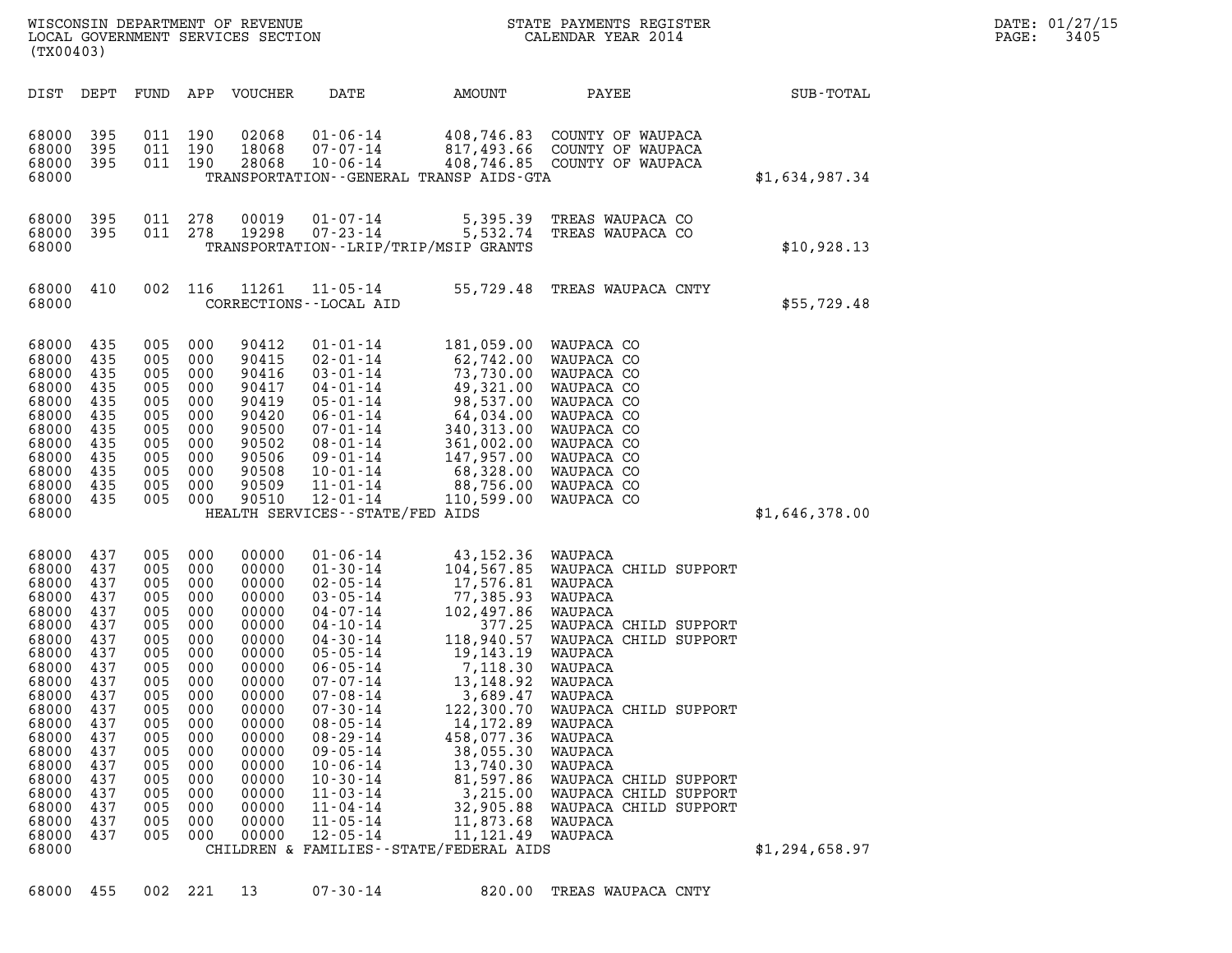| DATE: | 01/27/15 |
|-------|----------|
| PAGE: | 3406     |

| (TX00403)                                                 |            |                                          |                    |                                  |                                                    |                                          |                                                                                                                                                                                    |             | DATE: 01/27/15<br>3406<br>PAGE: |
|-----------------------------------------------------------|------------|------------------------------------------|--------------------|----------------------------------|----------------------------------------------------|------------------------------------------|------------------------------------------------------------------------------------------------------------------------------------------------------------------------------------|-------------|---------------------------------|
|                                                           |            |                                          |                    | DIST DEPT FUND APP VOUCHER       | DATE                                               | AMOUNT                                   | <b>PAYEE</b> FOUND THE PAYEE                                                                                                                                                       | SUB-TOTAL   |                                 |
| 68000                                                     |            |                                          |                    |                                  |                                                    | JUSTICE -- LAW ENFORCEMENT SERVICES AID  |                                                                                                                                                                                    | \$820.00    |                                 |
| 68000<br>68000                                            | 455        |                                          |                    | 002 231 01822                    | JUSTICE -- LAW ENFORCEMENT TRAINING                |                                          | 02-26-14 15,040.00 TREAS WAUPACA CNTY                                                                                                                                              | \$15,040.00 |                                 |
| 68000 455<br>68000                                        | 68000 455  |                                          | 002 532            | 002 532 009                      |                                                    | JUSTICE--VICTIM/WITNESS ASSISTANCE SERV  | 07-22-14 23,594.91 TREAS WAUPACA CNTY<br>03-10-14 26, 221.73 TREAS WAUPACA CNTY                                                                                                    | \$49,816.64 |                                 |
| 68000 465<br>68000<br>68000 465<br>68000 465<br>68000     | 465        | 002 306<br>002 306                       | 002 306<br>002 306 | 00062<br>00802<br>01000<br>01404 | $04 - 14 - 14$<br>$07 - 25 - 14$                   | MILITARY AFFAIRS-EMER MGMT--HAZMAT AIDS  | 10-29-14 4,156.32 TREAS WAUPACA CNTY<br>02-25-14 4,156.32 TREAS WAUPACA CNTY<br>04-14-14 4,156.32 TREAS WAUPACA CNTY<br>4,156.32 TREAS WAUPACA CNTY<br>4,156.32 TREAS WAUPACA CNTY | \$16,625.28 |                                 |
| 68000<br>68000                                            | 465        |                                          | 002 308            | 00137                            |                                                    | MILITARY AFFAIRS-EMER MGMT-RESPONSE EQMT | 09-03-14 8,353.00 TREAS WAUPACA CNTY                                                                                                                                               | \$8,353.00  |                                 |
| 68000 465<br>68000                                        |            |                                          | 002 337            | 01589                            |                                                    | MILITARY AFFAIRS-EMERGENCY MGMT PLANNING | 07-09-14 8,058.00 TREAS WAUPACA CNTY                                                                                                                                               | \$8,058.00  |                                 |
| 68000 465<br>68000 465<br>68000 465<br>68000 465<br>68000 |            | 002 342<br>002 342<br>002 342<br>002 342 |                    | 01021<br>01166<br>01439<br>01656 | $07 - 11 - 14$                                     | MILITARY AFFAIRS-EMERGENCY MGMT-FED FUND | 01-15-14 21,928.57 TREAS WAUPACA CNTY<br>06-02-14 3,935.00 TREAS WAUPACA CNTY<br>05-06-14 1,446.49 TREAS WAUPACA CNTY<br>22,857.34 TREAS WAUPACA CNTY                              | \$50,167.40 |                                 |
| 68000 465<br>68000                                        |            |                                          | 072 364            | 00962                            |                                                    | MILITARY AFFAIRS-EMER MGMT-PLANNING AID  | 01-15-14 7,766.00 TREAS WAUPACA CNTY                                                                                                                                               | \$7,766.00  |                                 |
| 68000 485<br>68000                                        |            |                                          | 002 127            | 05424                            | 05-08-14<br>VETERANS AFFAIRS GRANTS                |                                          | 1,150.00 TREAS WAUPACA CNTY                                                                                                                                                        | \$1,150.00  |                                 |
| 68000<br>68000                                            | 485        |                                          |                    |                                  | VETERANS AFFAIRS - - GRANTS TO COUNTIES            |                                          | 082  267  05424  05-08-14  5,175.00 TREAS WAUPACA CNTY                                                                                                                             | \$5,175.00  |                                 |
| 68000 485<br>68000                                        |            |                                          |                    |                                  | VETERANS AFFAIRS - - GRANTS TO COUNTIES            |                                          | 083 370 05424 05-08-14 5,175.00 TREAS WAUPACA CNTY                                                                                                                                 | \$5,175.00  |                                 |
| 68000<br>68000<br>68000 505                               | 505<br>505 | 002<br>002<br>002 155                    | 155<br>155         | 60067<br>60067<br>60144          | $08 - 07 - 14$<br>$08 - 07 - 14$<br>$09 - 09 - 14$ |                                          | 2,925.24 TREAS WAUPACA CNTY<br>2,398.85 TREAS WAUPACA CNTY<br>2,956.31 TREAS WAUPACA CNTY                                                                                          |             |                                 |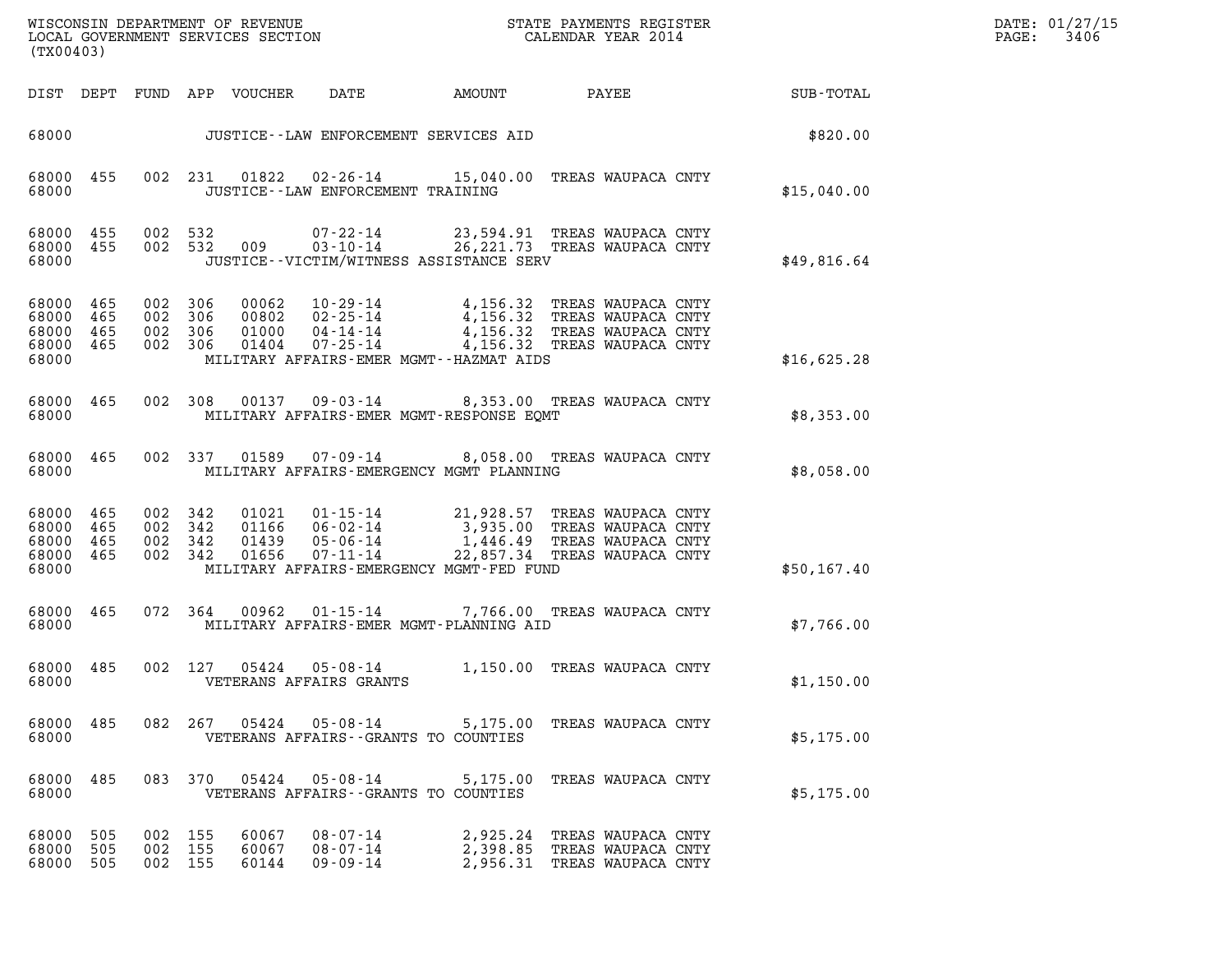| DIST DEPT                                                                                                                                                                                                                                                                                                                                                                                                                                                             |                                                                                                                                                                                 |                                                                                                                                                                                                       | FUND APP VOUCHER                                                                                                                                                                                                                                         | DATE                      | AMOUNT                               | PAYEE | SUB-TOTAL     |
|-----------------------------------------------------------------------------------------------------------------------------------------------------------------------------------------------------------------------------------------------------------------------------------------------------------------------------------------------------------------------------------------------------------------------------------------------------------------------|---------------------------------------------------------------------------------------------------------------------------------------------------------------------------------|-------------------------------------------------------------------------------------------------------------------------------------------------------------------------------------------------------|----------------------------------------------------------------------------------------------------------------------------------------------------------------------------------------------------------------------------------------------------------|---------------------------|--------------------------------------|-------|---------------|
| 68000<br>505<br>505<br>68000<br>505<br>68000<br>505<br>68000<br>505<br>68000<br>505<br>68000<br>68000<br>505<br>68000<br>505<br>505<br>68000<br>68000<br>505<br>68000<br>505<br>505<br>68000<br>68000<br>505<br>505<br>68000<br>505<br>68000<br>505<br>68000<br>505<br>68000<br>505<br>68000<br>68000<br>505<br>505<br>68000<br>68000                                                                                                                                 | 002<br>002<br>002<br>002<br>002<br>002<br>002<br>002<br>002<br>002<br>002<br>002<br>002                                                                                         | 002 155<br>002 155<br>155<br>002 155<br>155<br>155<br>155<br>155<br>155<br>155<br>155<br>155<br>155<br>155<br>155<br>155<br>002 155<br>002 155<br>002 155<br>002 155                                  | 60144<br>60242<br>60242<br>60380<br>60380<br>60393<br>60393<br>60490<br>60490<br>60558<br>60604<br>60604<br>60604<br>60678<br>60678<br>60678<br>60744<br>60744<br>60825<br>60825                                                                         |                           | DOA-HOUSING ASSISTANCE-FEDERAL FUNDS |       | \$128, 121.36 |
| 505<br>68000<br>505<br>68000<br>505<br>68000<br>505<br>68000<br>505<br>68000<br>505<br>68000<br>505<br>68000<br>505<br>68000<br>68000<br>505<br>505<br>68000<br>505<br>68000<br>505<br>68000<br>68000<br>505<br>68000<br>505<br>505<br>68000<br>68000<br>505<br>505<br>68000<br>68000<br>505<br>505<br>68000<br>505<br>68000<br>505<br>68000<br>505<br>68000<br>68000<br>505<br>505<br>68000<br>505<br>68000<br>68000<br>505<br>505<br>68000<br>505<br>68000<br>68000 | 035 371<br>035<br>035<br>035<br>035<br>035<br>035<br>035<br>035<br>035<br>035<br>035<br>035<br>035<br>035<br>035<br>035<br>035<br>035<br>035<br>035<br>035<br>035<br>035<br>035 | 035 371<br>371<br>371<br>371<br>371<br>371<br>371<br>371<br>371<br>371<br>371<br>371<br>371<br>371<br>371<br>371<br>371<br>371<br>371<br>371<br>371<br>371<br>371<br>371<br>371<br>035 371<br>035 371 | 60067<br>60144<br>60144<br>60144<br>60242<br>60242<br>60242<br>60380<br>60380<br>60380<br>60393<br>60393<br>60393<br>60490<br>60490<br>60490<br>60558<br>60558<br>60558<br>60604<br>60604<br>60678<br>60678<br>60744<br>60744<br>60744<br>60825<br>60825 | DOA--PUBLIC BENEFITS FUND |                                      |       | \$50,795.85   |

68000 505 089 166 00186 08-11-14 1,369.00 TREAS WAUPACA CNTY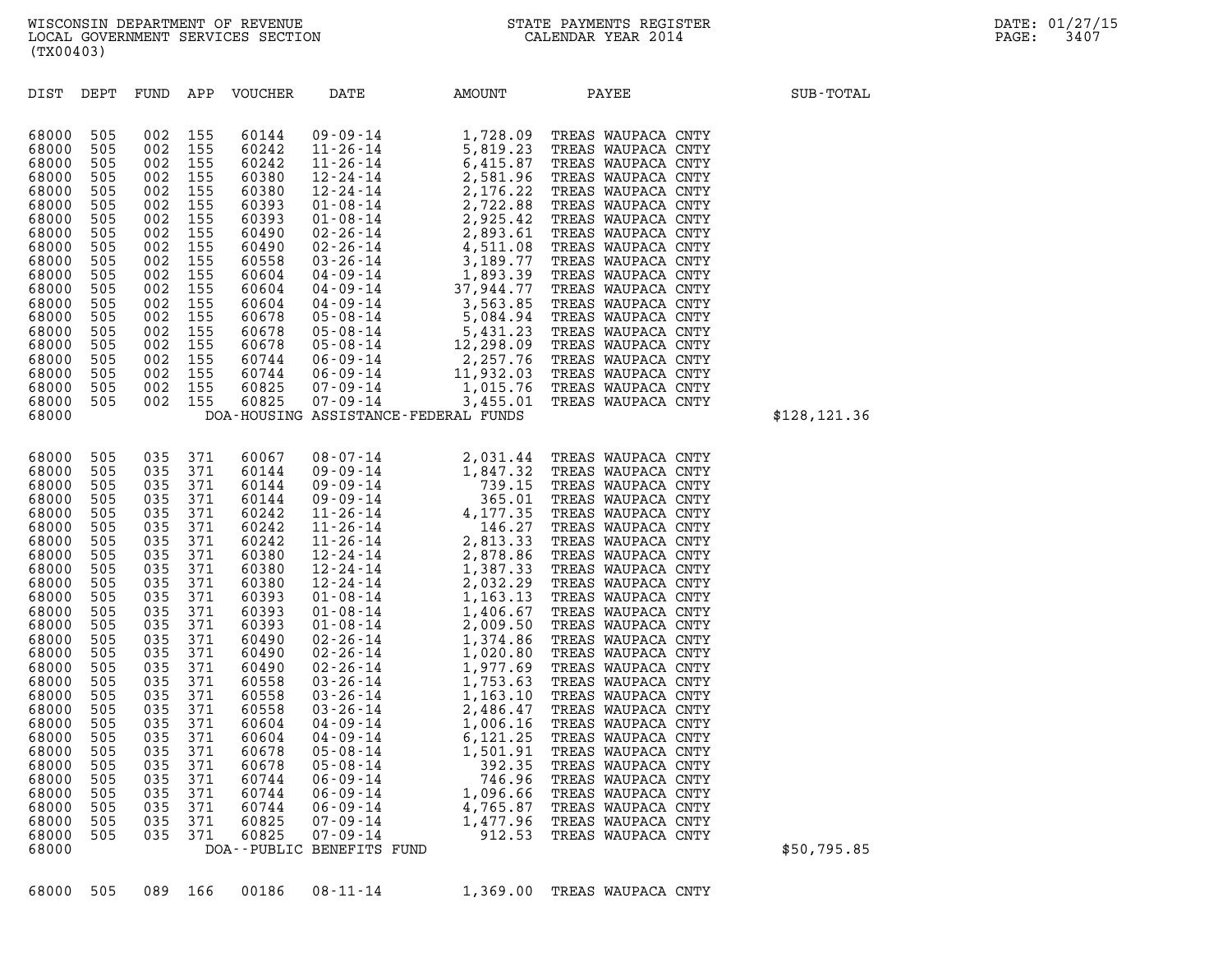| WISCONSIN DEPARTMENT OF REVENUE   | STATE PAYMENTS REGISTER | DATE: 01/27/15 |
|-----------------------------------|-------------------------|----------------|
| LOCAL GOVERNMENT SERVICES SECTION | CALENDAR YEAR 2014      | 3408<br>PAGE:  |

| WISCONSIN DEPARTMENT OF REVENUE<br>LOCAL GOVERNMENT SERVICES SECTION<br>(TX00403) |            |                |     |                |                                          |                                                                                                                                  | STATE PAYMENTS REGISTER<br>CALENDAR YEAR 2014 |                 | DATE: 01/27/15<br>PAGE:<br>3408 |
|-----------------------------------------------------------------------------------|------------|----------------|-----|----------------|------------------------------------------|----------------------------------------------------------------------------------------------------------------------------------|-----------------------------------------------|-----------------|---------------------------------|
| DIST                                                                              | DEPT       | FUND           |     | APP VOUCHER    | DATE                                     | AMOUNT                                                                                                                           | PAYEE                                         | SUB-TOTAL       |                                 |
| 68000<br>68000                                                                    | 505        | 089            | 166 | 05154          | 01-28-14<br>DOA--LAND INFORMATION FUND   | 1,000.00                                                                                                                         | TREAS WAUPACA CNTY                            | \$2,369.00      |                                 |
| 68000<br>68000                                                                    | 511        | 020            | 180 |                | GOVT ACCOUNTABILITY BD--ELECTION AID     |                                                                                                                                  | TREAS WAUPACA CNTY                            | \$23,927.00     |                                 |
| 68000<br>68000<br>68000                                                           | 835<br>835 | 002<br>002 105 | 105 | 81834          | REVENUE - - STATE SHARED REVENUES        | 44725  07-28-14  199,736.70<br>11-17-14 1,133,909.94                                                                             | TREAS WAUPACA CNTY<br>TREAS WAUPACA CNTY      | \$1,333,646.64  |                                 |
| 68000<br>68000                                                                    | 835        | 002            | 109 | 01068          | REVENUE - - EXEMPT COMPUTER AID          | 07-28-14 54,919.00                                                                                                               | TREAS WAUPACA CNTY                            | \$54,919.00     |                                 |
| 68000<br>68000<br>68000                                                           | 835<br>835 | 002<br>002 302 | 302 | 10136<br>11135 |                                          | 07-28-14 5,746,953.14 TREAS WAUPACA CNTY<br>07-28-14 1,577,970.96 TREAS WAUPACA CNTY<br>REVENUE-FIRST DOLLAR/SCHOOL LEVY CREDITS |                                               | \$7,324,924.10  |                                 |
| 68000<br>68000                                                                    | 835        | 021            | 363 | 37415          | 03-24-14<br>REVENUE - - LOTTERY CREDIT - | 1,765,936.68                                                                                                                     | TREAS WAUPACA CNTY                            | \$1,765,936.68  |                                 |
| 68000                                                                             |            |                |     |                | DISTRICT TOTAL APPROPRIATIONS            |                                                                                                                                  |                                               | \$16,687,449.59 |                                 |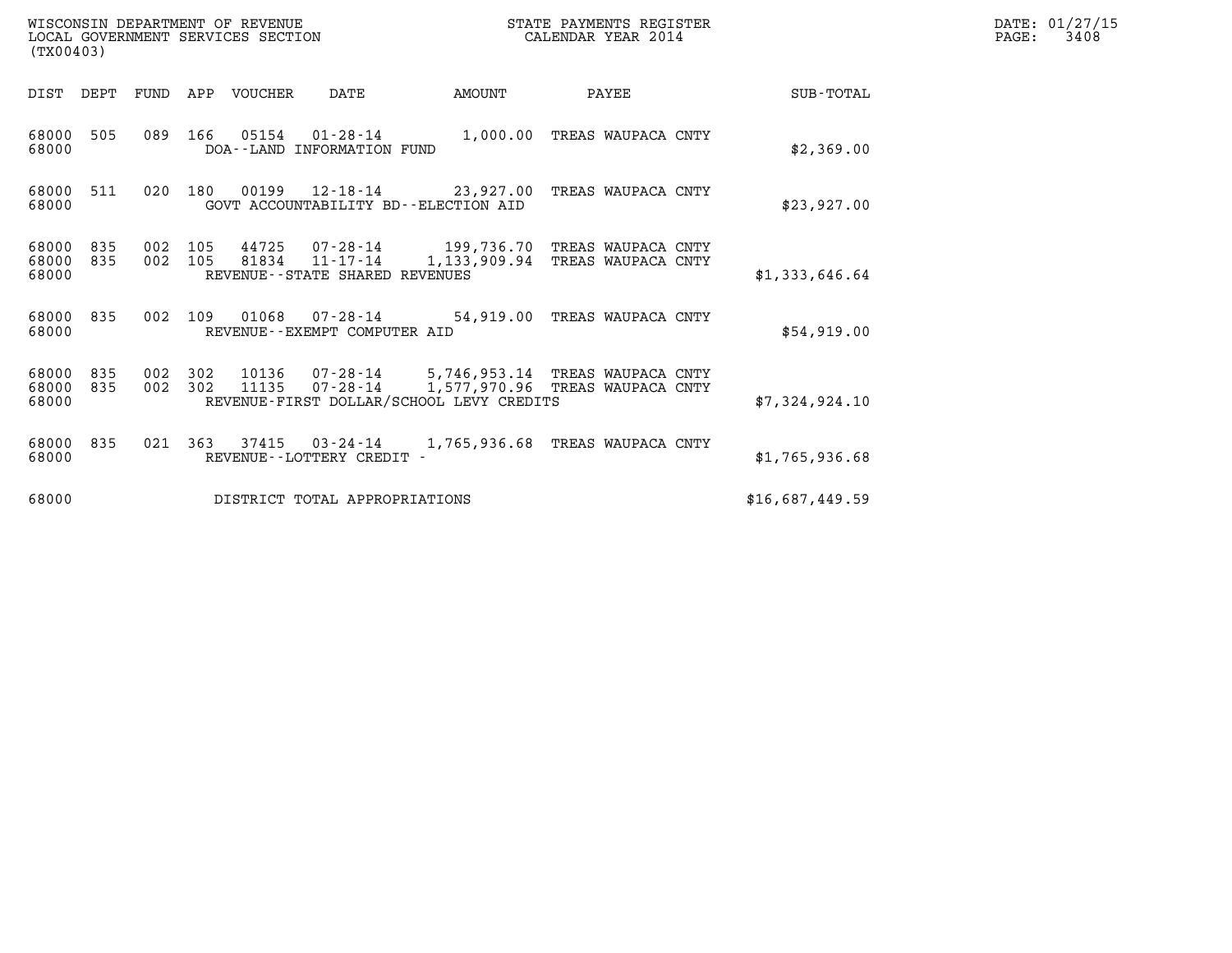|                                                       | WISCONSIN DEPARTMENT OF REVENUE<br>LOCAL GOVERNMENT SERVICES SECTION<br>STATE PAYMENTS REGISTER<br>CALENDAR YEAR 2014<br>(TX00403) |                                          |  |  |                                                          |                                             |                                                                                                                                                                                                      |              | DATE: 01/27/15<br>$\mathtt{PAGE:}$<br>3409 |
|-------------------------------------------------------|------------------------------------------------------------------------------------------------------------------------------------|------------------------------------------|--|--|----------------------------------------------------------|---------------------------------------------|------------------------------------------------------------------------------------------------------------------------------------------------------------------------------------------------------|--------------|--------------------------------------------|
|                                                       |                                                                                                                                    |                                          |  |  |                                                          |                                             | DIST DEPT FUND APP VOUCHER DATE AMOUNT PAYEE TOTAL                                                                                                                                                   |              |                                            |
| 68002                                                 | 68002 165                                                                                                                          |                                          |  |  |                                                          | SAFETY/PROF SERV--FIRE INSURANCE DUES       | 002 225 01736 06-30-14 2,264.16 TREAS TN BEAR CREEK                                                                                                                                                  | \$2,264.16   |                                            |
| 68002                                                 | 68002 370                                                                                                                          |                                          |  |  |                                                          | NAT RESOURCES-SEVERANCE/YIELD/WITHDRAWAL    | 000 001 02DNR 09-11-14 124.05 TREAS TOWN BEAR CREEK                                                                                                                                                  | \$124.05     |                                            |
| 68002                                                 | 68002 370                                                                                                                          |                                          |  |  |                                                          | NAT RESOURCES - - FOREST CROP/MFL/CO FOREST | 012 571 38390 06-16-14 494.82 TREAS TN BEAR CREEK                                                                                                                                                    | \$494.82     |                                            |
| 68002 395<br>68002<br>68002 395<br>68002 395<br>68002 | 395                                                                                                                                | 011 191<br>011 191<br>011 191<br>011 191 |  |  |                                                          | TRANSPORTATION--GENERAL TRANSP AIDS-GTA     | 05736  01-06-14  21,271.25  TOWN OF BEAR CREEK<br>11736  04-07-14  21,271.25  TOWN OF BEAR CREEK<br>21736  07-07-14  21,271.25  TOWN OF BEAR CREEK<br>31736  10-06-14  21,271.25  TOWN OF BEAR CREEK | \$85,085.00  |                                            |
| 68002                                                 | 68002 835<br>68002 835                                                                                                             | 002 105                                  |  |  | 002 105 81800 11-17-14<br>REVENUE--STATE SHARED REVENUES |                                             | 44692 07-28-14 4,743.19 TREAS TN BEAR CREEK<br>26,881.46 TREAS TN BEAR CREEK                                                                                                                         | \$31,624.65  |                                            |
| 68002                                                 | 68002 835                                                                                                                          |                                          |  |  | REVENUE--EXEMPT COMPUTER AID                             |                                             | 002 109 03581 07-28-14 93.00 TREAS TN BEAR CREEK                                                                                                                                                     | \$93.00      |                                            |
| 68002                                                 |                                                                                                                                    |                                          |  |  | DISTRICT TOTAL APPROPRIATIONS                            |                                             |                                                                                                                                                                                                      | \$119,685.68 |                                            |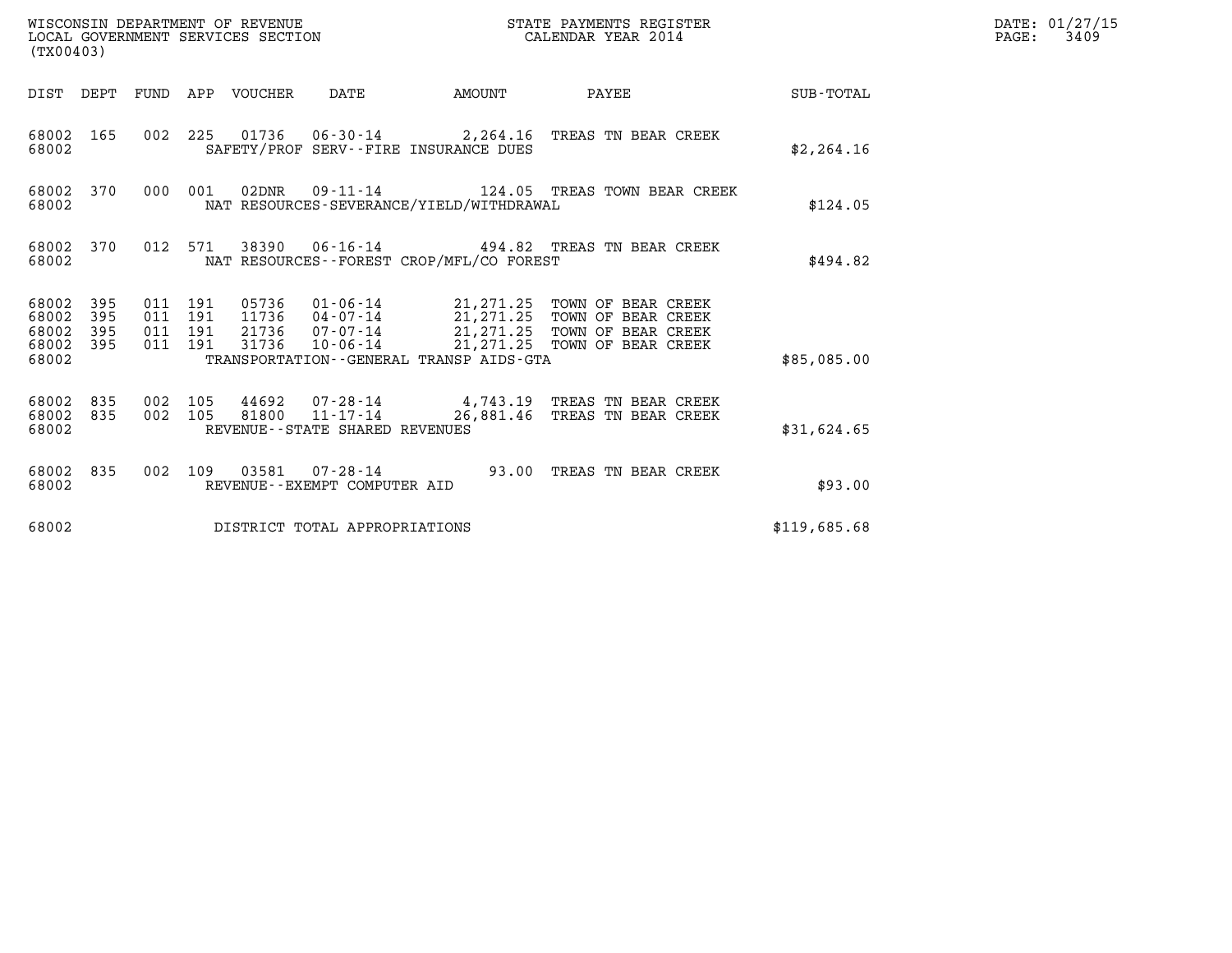| WISCONSIN DEPARTMENT OF REVENUE<br>LOCAL GOVERNMENT SERVICES SECTION | STATE PAYMENTS REGISTER<br>CALENDAR YEAR 2014 | DATE: 01/27/15<br>3410<br>PAGE: |
|----------------------------------------------------------------------|-----------------------------------------------|---------------------------------|

| (TX00403)                                 | WISCONSIN DEPARTMENT OF REVENUE<br>STATE PAYMENTS REGISTER<br>LOCAL GOVERNMENT SERVICES SECTION<br>CALENDAR YEAR 2014 |                                                                                                                                                                                 |                                                  |                                                                                  |              |  |  |  |  |
|-------------------------------------------|-----------------------------------------------------------------------------------------------------------------------|---------------------------------------------------------------------------------------------------------------------------------------------------------------------------------|--------------------------------------------------|----------------------------------------------------------------------------------|--------------|--|--|--|--|
| DIST<br>DEPT                              | FUND                                                                                                                  | <b>VOUCHER</b><br>APP<br>DATE                                                                                                                                                   | AMOUNT                                           | PAYEE                                                                            | SUB-TOTAL    |  |  |  |  |
| 68004<br>68004                            | 165<br>002                                                                                                            | 225<br>01737<br>$06 - 30 - 14$<br>SAFETY/PROF SERV--FIRE INSURANCE DUES                                                                                                         | 5,696.35                                         | TREAS TN CALEDONIA                                                               | \$5,696.35   |  |  |  |  |
| 68004<br>68004<br>68004<br>68004          | 370<br>000<br>370<br>000<br>370<br>000                                                                                | 001<br>01DNR<br>$06 - 19 - 14$<br>$09 - 11 - 14$<br>001<br>02DNR<br>$11 - 04 - 14$<br>001<br>03DNR<br>NAT RESOURCES-SEVERANCE/YIELD/WITHDRAWAL                                  | 249.35<br>787.90<br>828.40                       | TREAS TOWN CALEDONIA<br>TREAS TOWN CALEDONIA<br>TREAS TOWN CALEDONIA             | \$1,865.65   |  |  |  |  |
| 68004<br>68004                            | 370<br>002<br>370<br>002                                                                                              | 503<br>17143<br>$02 - 14 - 14$<br>503<br>17143<br>$02 - 14 - 14$                                                                                                                | 1,365.22<br>3,457.65                             | TREAS TN CALEDONIA<br>TREAS TN CALEDONIA<br>TOWN SHARE 415.28                    |              |  |  |  |  |
| 68004                                     |                                                                                                                       | NAT RESOURCES -- AIDS IN LIEU OF TAXES                                                                                                                                          |                                                  |                                                                                  | \$4,822.87   |  |  |  |  |
| 68004<br>68004                            | 370<br>012                                                                                                            | $06 - 16 - 14$<br>571<br>38391<br>NAT RESOURCES - - FOREST CROP/MFL/CO FOREST                                                                                                   |                                                  | 391.18 TREAS TN CALEDONIA                                                        | \$391.18     |  |  |  |  |
| 68004<br>68004<br>68004                   | 012<br>370<br>370<br>012                                                                                              | 19902<br>$04 - 16 - 14$<br>579<br>579<br>19902<br>$04 - 16 - 14$<br>NAT RESOURCES -- AIDS IN LIEU OF TAXES                                                                      | 3.76<br>120.90                                   | TREAS TN CALEDONIA<br>TREAS TN CALEDONIA                                         | \$124.66     |  |  |  |  |
| 68004<br>68004<br>68004<br>68004<br>68004 | 395<br>011<br>395<br>011<br>395<br>011<br>395<br>011                                                                  | 191<br>05737<br>$01 - 06 - 14$<br>191<br>11737<br>$04 - 07 - 14$<br>21737<br>$07 - 07 - 14$<br>191<br>191<br>31737<br>$10 - 06 - 14$<br>TRANSPORTATION--GENERAL TRANSP AIDS-GTA | 20,016.23<br>20,016.23<br>20,016.23<br>20,016.25 | TOWN OF CALEDONIA<br>TOWN OF CALEDONIA<br>TOWN OF CALEDONIA<br>TOWN OF CALEDONIA | \$80,064.94  |  |  |  |  |
| 68004<br>68004<br>68004                   | 835<br>002<br>835<br>002                                                                                              | 105<br>44693<br>$07 - 28 - 14$<br>$11 - 17 - 14$<br>105<br>81801<br>REVENUE--STATE SHARED REVENUES                                                                              | 2,972.50<br>17,643.16                            | TREAS TN CALEDONIA<br>TREAS TN CALEDONIA                                         | \$20,615.66  |  |  |  |  |
| 68004<br>68004                            | 835<br>002                                                                                                            | 109<br>03582<br>$07 - 28 - 14$<br>REVENUE--EXEMPT COMPUTER AID                                                                                                                  | 13.00                                            | TREAS TN CALEDONIA                                                               | \$13.00      |  |  |  |  |
| 68004                                     |                                                                                                                       | DISTRICT TOTAL APPROPRIATIONS                                                                                                                                                   |                                                  |                                                                                  | \$113,594.31 |  |  |  |  |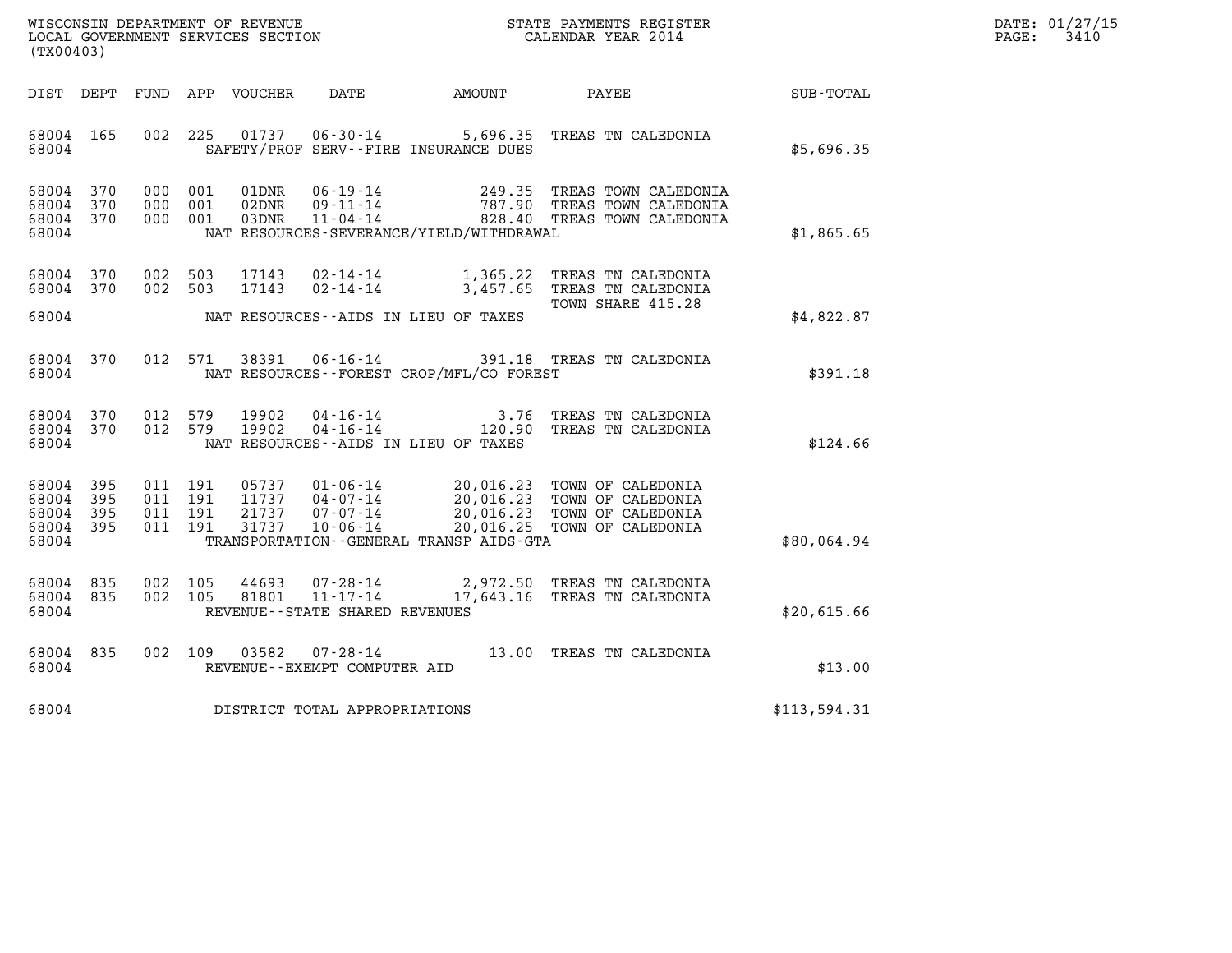| WISCONSIN DEPARTMENT OF REVENUE<br>LOCAL GOVERNMENT SERVICES SECTION<br>(TX00403) |                          |                                          |     |                                  |                                                    |                                                                                                              | STATE PAYMENTS REGISTER<br>CALENDAR YEAR 2014                                                      |                      | DATE: 01/27/15<br>$\mathtt{PAGE}$ :<br>3411 |
|-----------------------------------------------------------------------------------|--------------------------|------------------------------------------|-----|----------------------------------|----------------------------------------------------|--------------------------------------------------------------------------------------------------------------|----------------------------------------------------------------------------------------------------|----------------------|---------------------------------------------|
| DIST DEPT                                                                         |                          |                                          |     | FUND APP VOUCHER                 |                                                    | DATE AMOUNT PAYEE                                                                                            |                                                                                                    | $\texttt{SUB-TOTAL}$ |                                             |
| 68006 165<br>68006                                                                |                          | 002                                      | 225 | 01738                            |                                                    | SAFETY/PROF SERV--FIRE INSURANCE DUES                                                                        | 06-30-14 10,494.22 TREAS TN DAYTON                                                                 | \$10,494.22          |                                             |
| 68006 370<br>68006                                                                |                          | 000 001                                  |     | 01DNR                            |                                                    | NAT RESOURCES-SEVERANCE/YIELD/WITHDRAWAL                                                                     | 06-19-14 2,419.15 TREAS TOWN DAYTON                                                                | \$2,419.15           |                                             |
| 68006 370<br>68006<br>68006                                                       | 370                      | 002 503<br>002 503                       |     | 17144<br>17144                   | 02-14-14<br>02-14-14                               | NAT RESOURCES -- AIDS IN LIEU OF TAXES                                                                       | 7,125.03 TREAS TN DAYTON<br>6,211.90 TREAS TN DAYTON                                               | \$13,336.93          |                                             |
| 68006 370<br>68006                                                                |                          | 012 571                                  |     | 38392                            |                                                    | NAT RESOURCES--FOREST CROP/MFL/CO FOREST                                                                     | 06-16-14 786.31 TREAS TN DAYTON                                                                    | \$786.31             |                                             |
| 68006<br>68006<br>68006<br>68006<br>68006                                         | 370<br>370<br>370<br>370 | 012 579<br>012 579<br>012 579<br>012 579 |     | 19903<br>19903<br>19903<br>19903 | 04-16-14<br>$04 - 16 - 14$                         | 121.94<br>288.56<br>04-16-14 1,406.03<br>04-16-14 997.87<br>1,406.03<br>NAT RESOURCES--AIDS IN LIEU OF TAXES | TREAS TN DAYTON<br>TREAS TN DAYTON<br>TREAS TN DAYTON<br>TREAS TN DAYTON                           | \$2,814.40           |                                             |
| 68006 395<br>68006<br>68006<br>68006<br>68006                                     | 395<br>-395<br>- 395     | 011 191<br>011 191<br>011 191<br>011 191 |     | 05738<br>11738<br>21738<br>31738 | 01-06-14<br>$04 - 07 - 14$<br>07-07-14<br>10-06-14 | 39,355.03<br>TRANSPORTATION--GENERAL TRANSP AIDS-GTA                                                         | 39,355.03 TOWN OF DAYTON<br>39,355.03 TOWN OF DAYTON<br>TOWN OF DAYTON<br>39,355.03 TOWN OF DAYTON | \$157,420.12         |                                             |
| 68006 835<br>68006                                                                |                          | 002 105                                  |     |                                  | REVENUE - - STATE SHARED REVENUES                  |                                                                                                              | 81802  11-17-14  23,120.26  TREAS TN DAYTON                                                        | \$23,120.26          |                                             |
| 68006 835<br>68006                                                                |                          | 002 109                                  |     | 03583                            | $07 - 28 - 14$<br>REVENUE--EXEMPT COMPUTER AID     |                                                                                                              | 74.00 TREAS TN DAYTON                                                                              | \$74.00              |                                             |
| 68006 835<br>68006                                                                |                          | 002 501                                  |     | 00004                            | $02 - 03 - 14$                                     | DOA-PAYMENT FOR MUNICIPAL SERVICES AID                                                                       | 241.93 TREAS TN DAYTON                                                                             | \$241.93             |                                             |
| 68006                                                                             |                          |                                          |     |                                  | DISTRICT TOTAL APPROPRIATIONS                      |                                                                                                              |                                                                                                    | \$210,707.32         |                                             |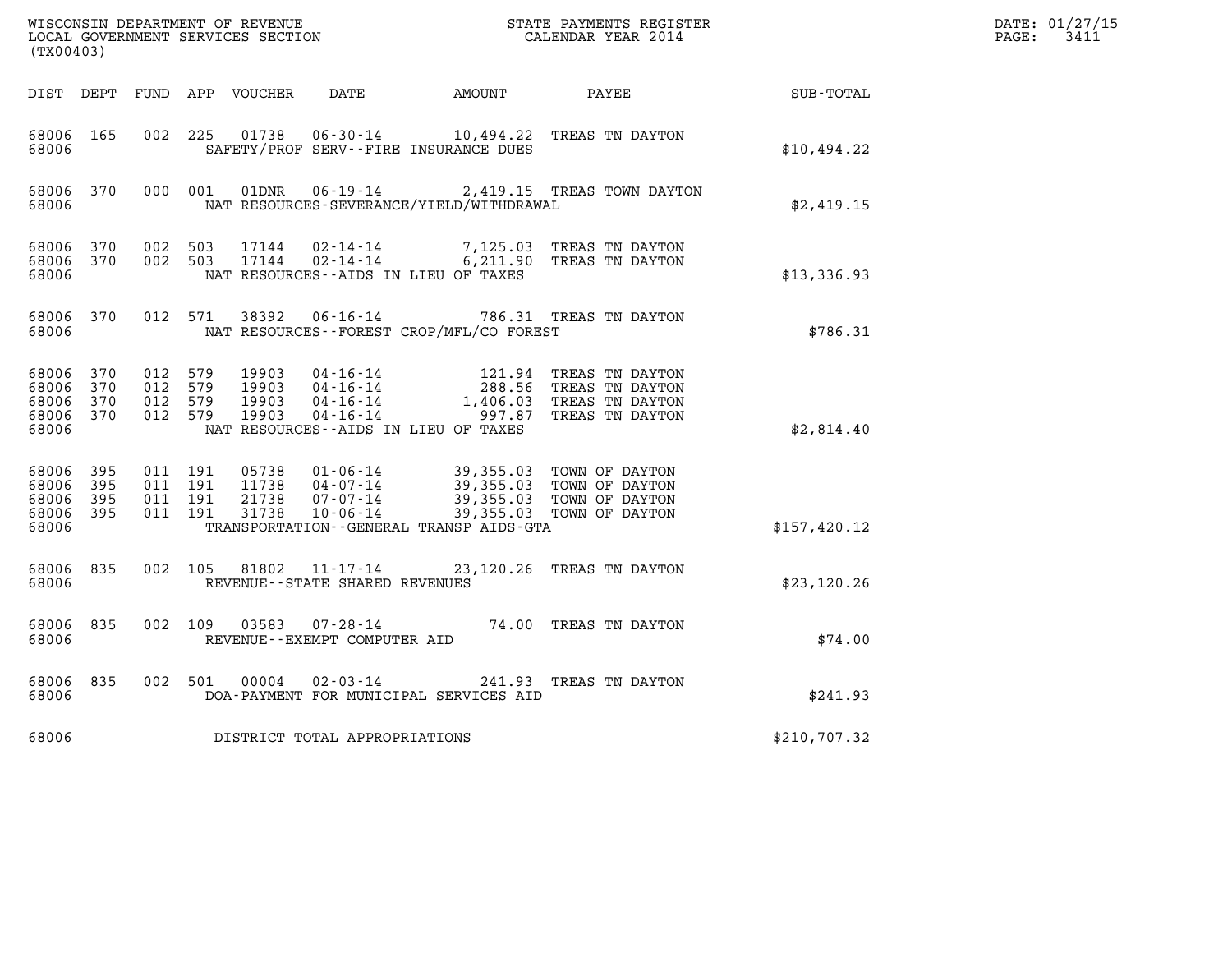| DATE: | 01/27/15 |
|-------|----------|
| PAGE: | 3412     |

| $\tt WISCONSIM DEPARTMENT OF REVENUE$ $\tt WISCONSIMENT$ SERVICES SECTION $\tt CALENDAR YEAR$ 2014 CALENDAR SERVICES SECTION<br>(TX00403) |            |                                  |                                  |                                                                      |                                             |                                                                                                              |              | DATE: 01/27/15<br>$\mathtt{PAGE:}$<br>3412 |
|-------------------------------------------------------------------------------------------------------------------------------------------|------------|----------------------------------|----------------------------------|----------------------------------------------------------------------|---------------------------------------------|--------------------------------------------------------------------------------------------------------------|--------------|--------------------------------------------|
| DIST DEPT                                                                                                                                 |            |                                  | FUND APP VOUCHER                 | DATE                                                                 | AMOUNT                                      | PAYEE                                                                                                        | SUB-TOTAL    |                                            |
| 68008<br>165<br>68008                                                                                                                     |            | 002 225                          | 01739                            |                                                                      | SAFETY/PROF SERV--FIRE INSURANCE DUES       | 06-30-14 1,671.17 TREAS TN DUPONT                                                                            | \$1,671.17   |                                            |
| 68008<br>370<br>68008<br>370<br>68008                                                                                                     | 000<br>000 | 001<br>001                       | 01DNR<br>02DNR                   | 06-19-14<br>$09 - 11 - 14$                                           | NAT RESOURCES-SEVERANCE/YIELD/WITHDRAWAL    | 1,394.50 TREAS TOWN DUPONT<br>1,241.89 TREAS TOWN DUPONT                                                     | \$2,636.39   |                                            |
| 68008<br>370<br>68008                                                                                                                     |            | 002 503                          | 17145                            |                                                                      | NAT RESOURCES--AIDS IN LIEU OF TAXES        | 02-14-14 150.36 TREAS TN DUPONT<br>TOWN SHARE 18.66                                                          | \$150.36     |                                            |
| 68008<br>370<br>68008                                                                                                                     |            | 012 571                          | 38393                            | $06 - 16 - 14$                                                       | NAT RESOURCES - - FOREST CROP/MFL/CO FOREST | 539.90 TREAS TN DUPONT                                                                                       | \$539.90     |                                            |
| 68008<br>370<br>68008                                                                                                                     |            | 012 579                          | 19904                            | 04-16-14                                                             | NAT RESOURCES -- AIDS IN LIEU OF TAXES      | 89.74 TREAS TN DUPONT                                                                                        | \$89.74      |                                            |
| 68008<br>395<br>68008<br>395<br>68008<br>395<br>68008 395<br>68008                                                                        | 011<br>011 | 011 191<br>011 191<br>191<br>191 | 05739<br>11739<br>21739<br>31739 | $01 - 06 - 14$<br>$04 - 07 - 14$<br>$07 - 07 - 14$<br>$10 - 06 - 14$ | TRANSPORTATION--GENERAL TRANSP AIDS-GTA     | 21,328.77 TOWN OF DUPONT<br>21,328.77 TOWN OF DUPONT<br>21,328.77 TOWN OF DUPONT<br>21,328.79 TOWN OF DUPONT | \$85,315.10  |                                            |
| 68008<br>505<br>68008<br>505<br>68008                                                                                                     | 002<br>002 | 743<br>743                       | 01024<br>09734                   | $08 - 25 - 14$<br>$07 - 08 - 14$<br>DOA--HOUSING ASSISTANCE GRANTS   |                                             | 8,108.00 TREAS TN DUPONT<br>24,463.00 TREAS TN DUPONT                                                        | \$32,571.00  |                                            |
| 68008<br>835<br>68008<br>835<br>68008                                                                                                     |            | 002 105<br>002 105               | 44694<br>81803                   | 07-28-14<br>$11 - 17 - 14$<br>REVENUE - - STATE SHARED REVENUES      |                                             | 5,211.86 TREAS TN DUPONT<br>29,533.88 TREAS TN DUPONT                                                        | \$34,745.74  |                                            |
| 68008<br>835<br>68008                                                                                                                     |            | 002 109                          | 03584                            | REVENUE--EXEMPT COMPUTER AID                                         |                                             | 07-28-14 12.00 TREAS TN DUPONT                                                                               | \$12.00      |                                            |
| 68008                                                                                                                                     |            |                                  |                                  | DISTRICT TOTAL APPROPRIATIONS                                        |                                             |                                                                                                              | \$157,731.40 |                                            |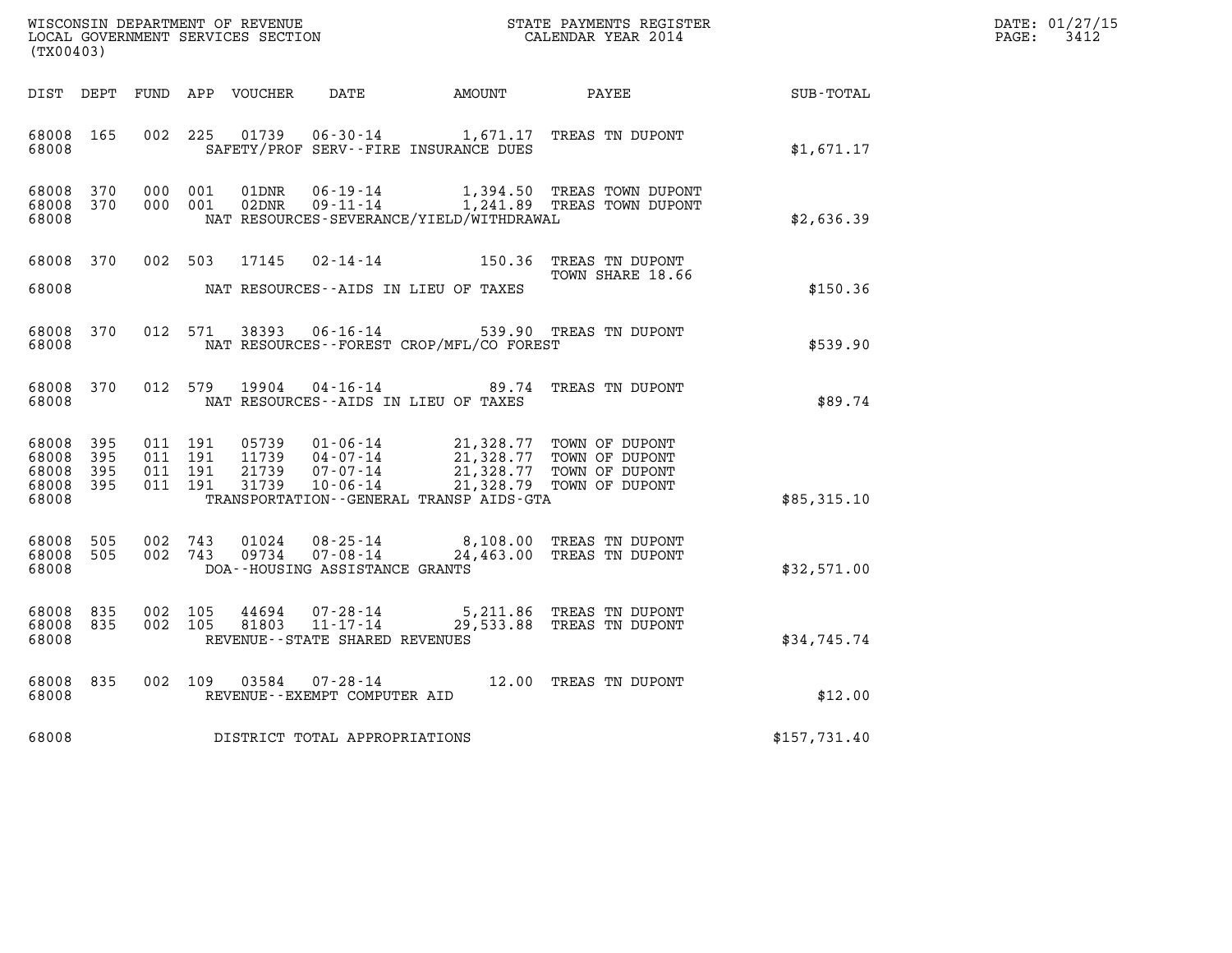| DATE: | 01/27/15 |
|-------|----------|
| PAGE: | 3413     |

| WISCONSIN DEPARTMENT OF REVENUE<br>LOCAL GOVERNMENT SERVICES SECTION<br>(TX00403) |                          |                                          |                   |                                  |                                                                       |                                                            | STATE PAYMENTS REGISTER<br>CALENDAR YEAR 2014                                                                                |              | DATE: 01/27/15<br>3413<br>PAGE: |
|-----------------------------------------------------------------------------------|--------------------------|------------------------------------------|-------------------|----------------------------------|-----------------------------------------------------------------------|------------------------------------------------------------|------------------------------------------------------------------------------------------------------------------------------|--------------|---------------------------------|
|                                                                                   | DIST DEPT FUND           |                                          |                   | APP VOUCHER                      | DATE                                                                  | AMOUNT                                                     | PAYEE                                                                                                                        | SUB-TOTAL    |                                 |
| 68010 165<br>68010                                                                |                          | 002                                      | 225               | 01740                            |                                                                       | SAFETY/PROF SERV--FIRE INSURANCE DUES                      | 06-30-14 15,741.34 TREAS TN FARMINGTON                                                                                       | \$15,741.34  |                                 |
| 68010<br>68010 370<br>68010                                                       | 370                      | 000 001<br>000 001                       |                   | 01DNR<br>03DNR                   | 06-19-14                                                              | NAT RESOURCES-SEVERANCE/YIELD/WITHDRAWAL                   | 2,112.56 TREAS TOWN FARMINGTON<br>11-04-14 1,033.20 TREAS TOWN FARMINGTON                                                    | \$3,145.76   |                                 |
| 68010<br>68010<br>68010                                                           | 370<br>370               | 002<br>002 503                           | 503               | 16709<br>16709                   | $01 - 30 - 14$<br>$01 - 30 - 14$                                      | 917.48<br>3,648.33<br>NAT RESOURCES--AIDS IN LIEU OF TAXES | TREAS TN FARMINGTON<br>TREAS TN FARMINGTON<br>TOWN SHARE 325.68                                                              | \$4,565.81   |                                 |
| 68010<br>68010                                                                    | 370                      | 012 571                                  |                   | 38394                            | 06-16-14                                                              | NAT RESOURCES--FOREST CROP/MFL/CO FOREST                   | 698.92 TREAS TN FARMINGTON                                                                                                   | \$698.92     |                                 |
| 68010<br>68010<br>68010<br>68010<br>68010                                         | 370<br>370<br>370<br>370 | 012<br>012<br>012<br>012 579             | 579<br>579<br>579 | 19905<br>19905<br>19905<br>19905 | 04 - 16 - 14<br>04 - 16 - 14<br>04 - 16 - 14<br>$04 - 16 - 14$        | 2.59<br>NAT RESOURCES -- AIDS IN LIEU OF TAXES             | TREAS TN FARMINGTON<br>46.64 TREAS TN FARMINGTON<br>189.73 TREAS TN FARMINGTON<br>49.74 TREAS TN FARMINGTON                  | \$288.70     |                                 |
| 68010<br>68010<br>68010<br>68010<br>68010                                         | 395<br>395<br>395<br>395 | 011 191<br>011 191<br>011 191<br>011 191 |                   | 05740<br>11740<br>21740<br>31740 | $01 - 06 - 14$<br>04-07-14<br>07-07-14<br>$10 - 06 - 14$              | TRANSPORTATION--GENERAL TRANSP AIDS-GTA                    | 40,953.36 TOWN OF FARMINGTON<br>40,953.36 TOWN OF FARMINGTON<br>40,953.36 TOWN OF FARMINGTON<br>40,953.38 TOWN OF FARMINGTON | \$163,813.46 |                                 |
| 68010<br>68010 835<br>68010                                                       | 835                      | 002<br>002 105                           | 105               | 44695<br>81804                   | $07 - 28 - 14$<br>$11 - 17 - 14$<br>REVENUE - - STATE SHARED REVENUES |                                                            | 8,616.75 TREAS TN FARMINGTON<br>48,894.75 TREAS TN FARMINGTON                                                                | \$57,511.50  |                                 |
| 68010 835<br>68010                                                                |                          | 002 109                                  |                   | 03585                            | 07-28-14<br>REVENUE--EXEMPT COMPUTER AID                              |                                                            | 295.00 TREAS TN FARMINGTON                                                                                                   | \$295.00     |                                 |
| 68010 835<br>68010                                                                |                          |                                          | 002 501           | 00004                            | $02 - 03 - 14$                                                        | DOA-PAYMENT FOR MUNICIPAL SERVICES AID                     | 19,020.59 TREAS TN FARMINGTON                                                                                                | \$19,020.59  |                                 |
| 68010                                                                             |                          |                                          |                   |                                  | DISTRICT TOTAL APPROPRIATIONS                                         |                                                            |                                                                                                                              | \$265,081.08 |                                 |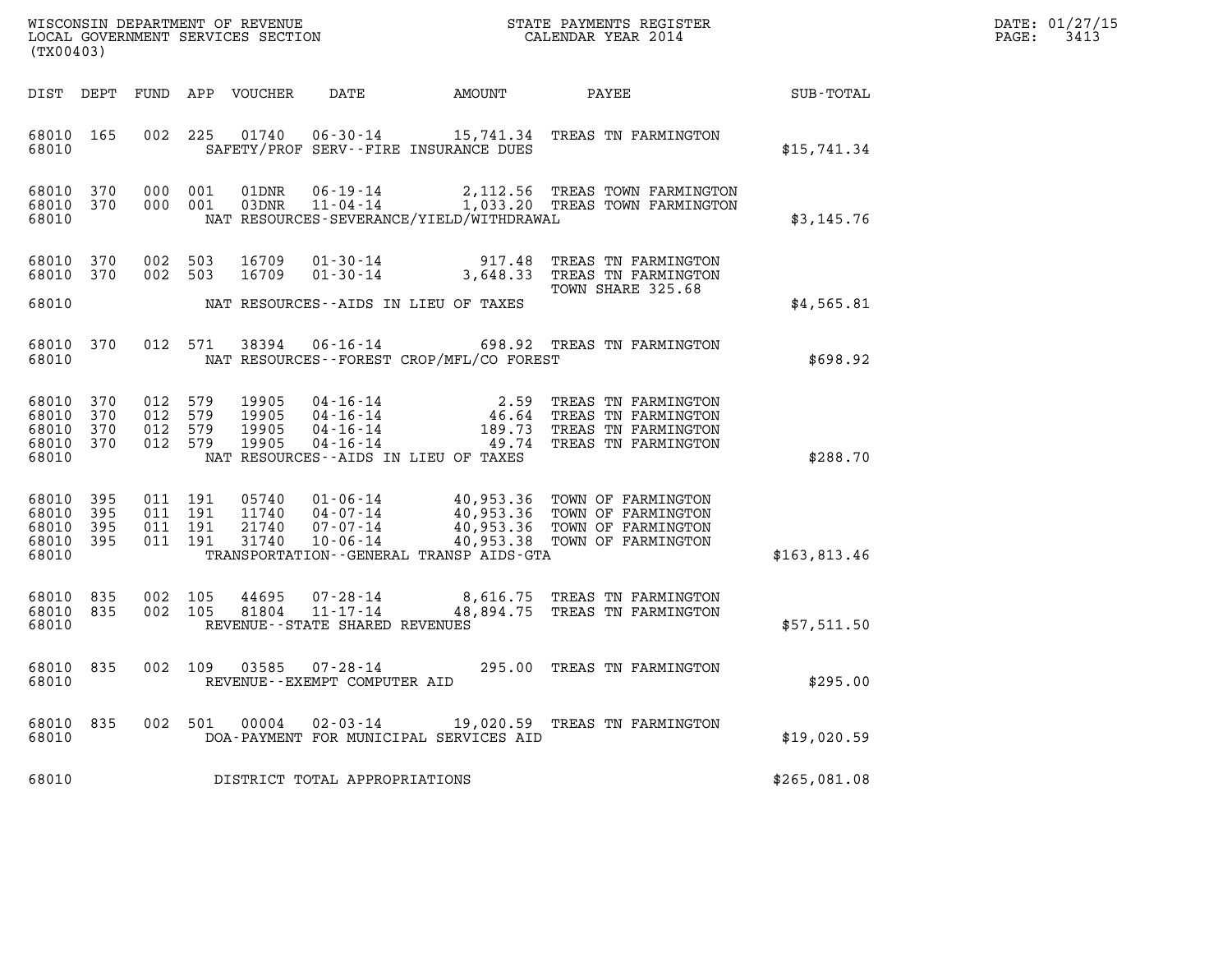| WISCONSIN DEPARTMENT OF REVENUE   | STATE PAYMENTS REGISTER | DATE: 01/27/15 |
|-----------------------------------|-------------------------|----------------|
| LOCAL GOVERNMENT SERVICES SECTION | CALENDAR YEAR 2014      | 3414<br>PAGE:  |

| (TX00403)                   |            |  |                                      |                                                  |                                          |                                                                                                                                           |             | DATE: 01/27/15<br>3414<br>PAGE: |
|-----------------------------|------------|--|--------------------------------------|--------------------------------------------------|------------------------------------------|-------------------------------------------------------------------------------------------------------------------------------------------|-------------|---------------------------------|
|                             |            |  |                                      |                                                  |                                          | DIST DEPT FUND APP VOUCHER DATE AMOUNT PAYEE                                                                                              | SUB-TOTAL   |                                 |
| 68012 165<br>68012          |            |  |                                      |                                                  | SAFETY/PROF SERV--FIRE INSURANCE DUES    | 002 225 01741 06-30-14 2,569.65 TREAS TN FREMONT                                                                                          | \$2,569.65  |                                 |
| 68012 370<br>68012          | 370        |  |                                      |                                                  |                                          | 002 503 16710 01-30-14 4,902.60 TREAS TN FREMONT<br>002 503 16710 01-30-14 2,601.47 TREAS TN FREMONT                                      |             |                                 |
| 68012                       |            |  |                                      |                                                  | NAT RESOURCES--AIDS IN LIEU OF TAXES     | TOWN SHARE 1034.66                                                                                                                        | \$7.504.07  |                                 |
| 68012 370<br>68012          |            |  |                                      |                                                  | NAT RESOURCES--FOREST CROP/MFL/CO FOREST | 012 571 38395 06-16-14 149.45 TREAS TN FREMONT                                                                                            | \$149.45    |                                 |
| 68012 370<br>68012          |            |  | 012 579 19906                        |                                                  | NAT RESOURCES--AIDS IN LIEU OF TAXES     | 04-16-14 94.97 TREAS TN FREMONT                                                                                                           | \$94.97     |                                 |
| 68012<br>68012              | 395<br>395 |  | 011 191<br>011 191                   |                                                  |                                          | 05741  01-06-14  11,108.95  TOWN OF FREMONT<br>11741  04-07-14  11,108.95  TOWN OF FREMONT<br>21741  07-07-14  11,108.95  TOWN OF FREMONT |             |                                 |
| 68012<br>68012<br>68012     | 395<br>395 |  | 011 191<br>31741<br>011 191          | $10 - 06 - 14$                                   | TRANSPORTATION--GENERAL TRANSP AIDS-GTA  | 11,108.98 TOWN OF FREMONT                                                                                                                 | \$44,435.83 |                                 |
| 68012 835<br>68012<br>68012 | 835        |  | 002 105<br>44696<br>002 105<br>81805 | $11 - 17 - 14$<br>REVENUE--STATE SHARED REVENUES |                                          | 07-28-14 1,310.23 TREAS TN FREMONT<br>7,420.44 TREAS TN FREMONT                                                                           | \$8,730.67  |                                 |
| 68012 835<br>68012          |            |  |                                      | REVENUE--EXEMPT COMPUTER AID                     |                                          | 002 109 03586 07-28-14 127.00 TREAS TN FREMONT                                                                                            | \$127.00    |                                 |
| 68012                       |            |  | DISTRICT TOTAL APPROPRIATIONS        |                                                  |                                          |                                                                                                                                           | \$63,611.64 |                                 |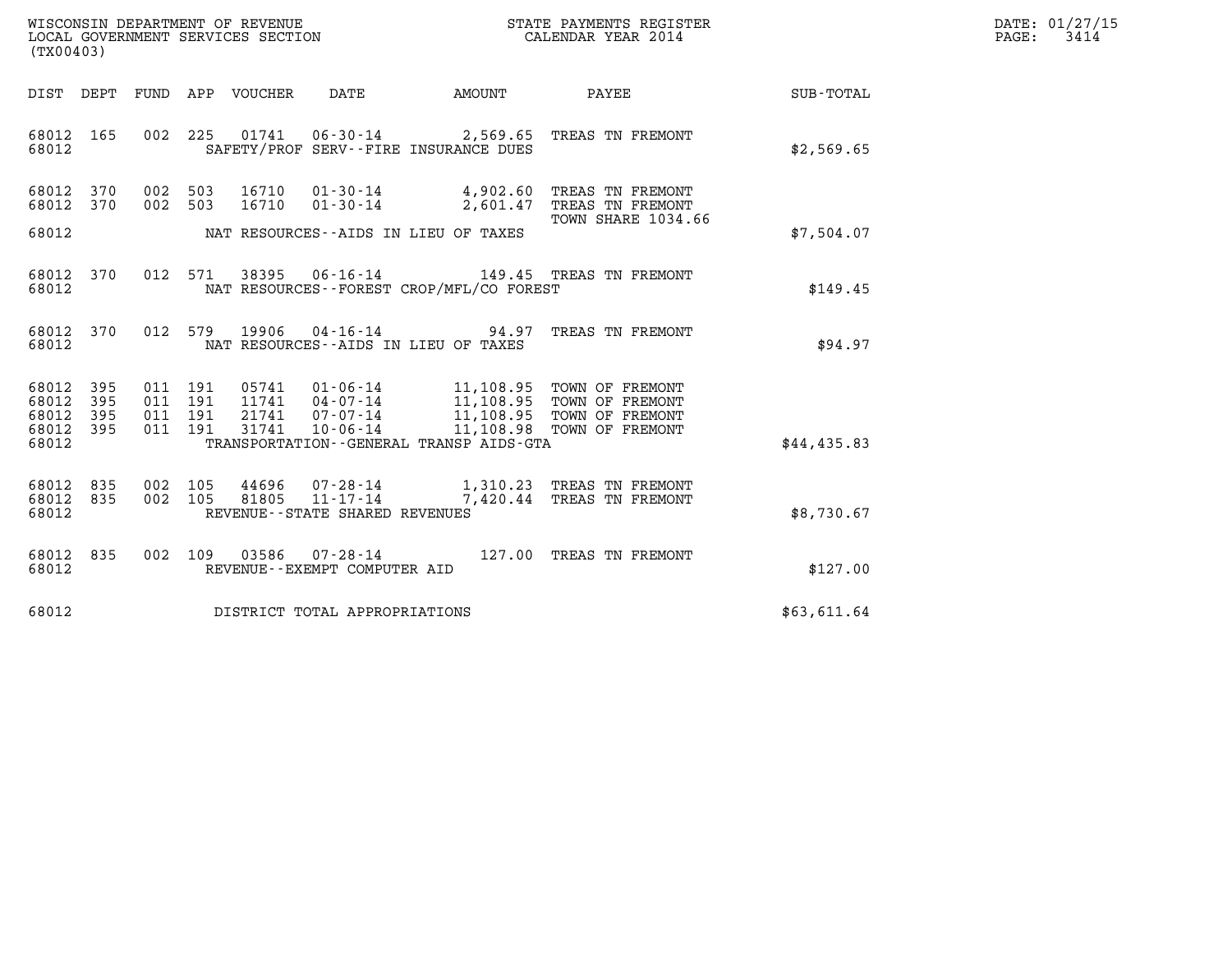| DATE: | 01/27/15 |
|-------|----------|
| PAGE: | 3415     |

| %WISCONSIN DEPARTMENT OF REVENUE $$\tt STATE$ PAYMENTS REGISTER LOCAL GOVERNMENT SERVICES SECTION $$\tt CALEINDAR$ YEAR 2014<br>(TX00403) |           |                                          |         |                |                                                                 |                                              |                                                                                      |              | DATE: 01/27/15<br>$\mathtt{PAGE:}$<br>3415 |
|-------------------------------------------------------------------------------------------------------------------------------------------|-----------|------------------------------------------|---------|----------------|-----------------------------------------------------------------|----------------------------------------------|--------------------------------------------------------------------------------------|--------------|--------------------------------------------|
|                                                                                                                                           |           |                                          |         |                |                                                                 | DIST DEPT FUND APP VOUCHER DATE AMOUNT       | PAYEE                                                                                | SUB-TOTAL    |                                            |
| 68014 165<br>68014                                                                                                                        |           |                                          |         | 002 225 01742  |                                                                 | SAFETY/PROF SERV--FIRE INSURANCE DUES        | 06-30-14 1,509.44 TREAS TN HARRISON                                                  | \$1,509.44   |                                            |
| 68014 370<br>68014 370<br>68014                                                                                                           |           | 000 001<br>000 001                       |         | 01DNR<br>02DNR |                                                                 | NAT RESOURCES-SEVERANCE/YIELD/WITHDRAWAL     | 06-19-14 2,965.52 TREAS TOWN HARRISON<br>09-11-14 86.40 TREAS TOWN HARRISON          | \$3,051.92   |                                            |
| 68014 370<br>68014 370                                                                                                                    |           | 002 503                                  | 002 503 | 17146          |                                                                 |                                              | 17146  02-14-14  7,979.51  TREAS TN HARRISON<br>02-14-14 23,921.84 TREAS TN HARRISON |              |                                            |
| 68014                                                                                                                                     |           |                                          |         |                |                                                                 | NAT RESOURCES--AIDS IN LIEU OF TAXES         | TOWN SHARE 2455.45                                                                   | \$31,901.35  |                                            |
| 68014                                                                                                                                     | 68014 370 | 012 571                                  |         | 38396          |                                                                 | NAT RESOURCES--FOREST CROP/MFL/CO FOREST     | 06-16-14 1,718.42 TREAS TN HARRISON                                                  | \$1,718.42   |                                            |
| 68014                                                                                                                                     | 68014 370 | 68014 370 012 579<br>012 579             |         | 19907<br>19907 |                                                                 | NAT RESOURCES--AIDS IN LIEU OF TAXES         | 04-16-14 2.89 TREAS TN HARRISON<br>04-16-14 345.44 TREAS TN HARRISON                 | \$348.33     |                                            |
| 68014 395<br>68014 395<br>68014 395<br>68014 395<br>68014                                                                                 |           | 011 191<br>011 191<br>011 191<br>011 191 |         |                | 21742 07-07-14                                                  | TRANSPORTATION - - GENERAL TRANSP AIDS - GTA | 23, 249.95 TOWN OF HARRISON<br>31742  10-06-14  23,249.96  TOWN OF HARRISON          | \$92,999.81  |                                            |
| 68014 835<br>68014 835<br>68014                                                                                                           |           | 002 105<br>002 105                       |         | 44697<br>81806 | 07-28-14<br>$11 - 17 - 14$<br>REVENUE - - STATE SHARED REVENUES |                                              | 1,808.78 TREAS TN HARRISON<br>10,249.74 TREAS TN HARRISON                            | \$12,058.52  |                                            |
| 68014 835<br>68014                                                                                                                        |           |                                          |         | 002 109 03587  | $07 - 28 - 14$<br>REVENUE--EXEMPT COMPUTER AID                  |                                              | 5.00 TREAS TN HARRISON                                                               | \$5.00       |                                            |
| 68014                                                                                                                                     |           |                                          |         |                | DISTRICT TOTAL APPROPRIATIONS                                   |                                              |                                                                                      | \$143,592.79 |                                            |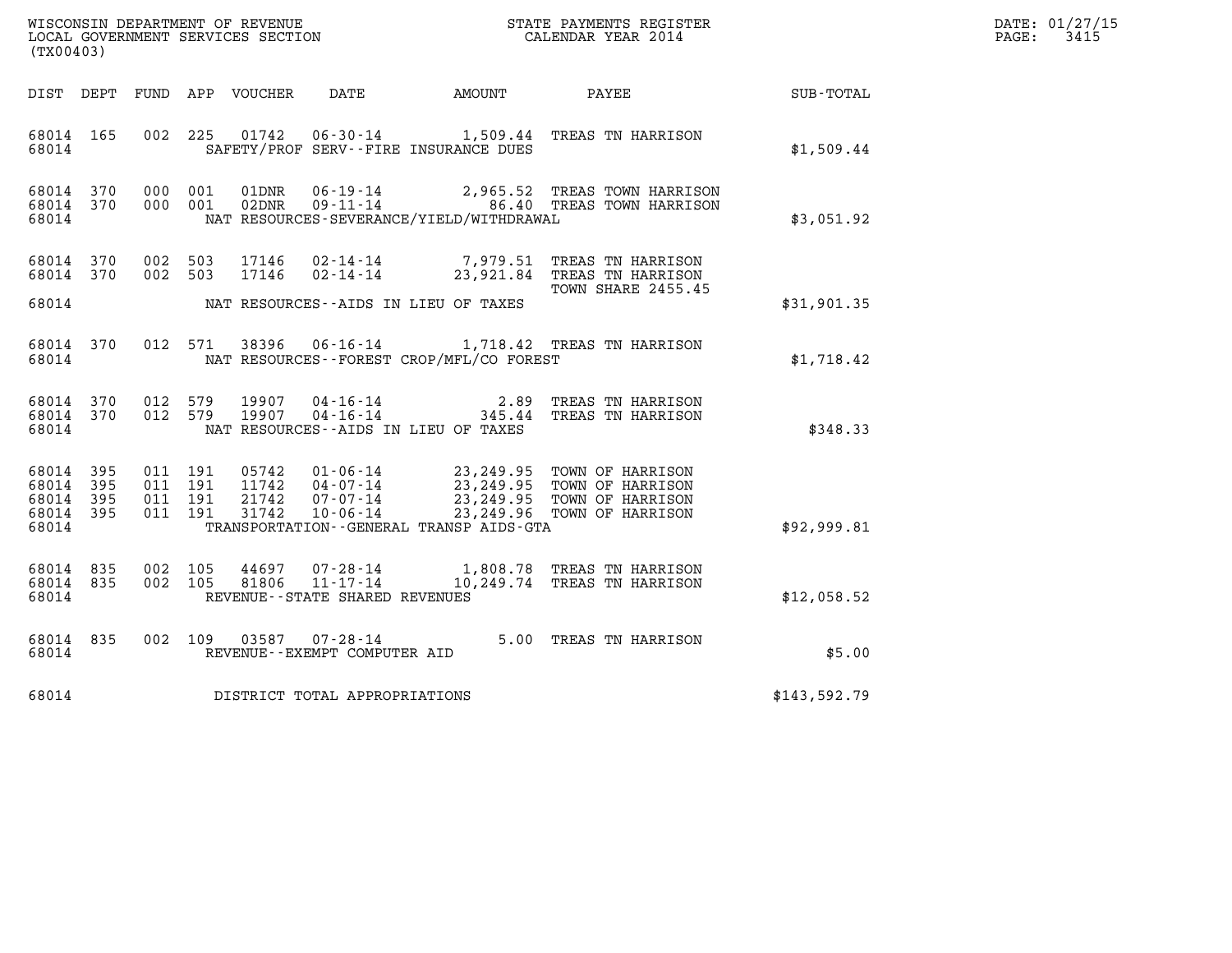| WISCONSIN DEPARTMENT OF REVENUE<br>LOCAL GOVERNMENT SERVICES SECTION | STATE PAYMENTS REGISTER<br>CALENDAR YEAR 2014 | DATE: 01/27/15<br>3416<br>PAGE: |
|----------------------------------------------------------------------|-----------------------------------------------|---------------------------------|

| WISCONSIN DEPARTMENT OF REVENUE<br>LOCAL GOVERNMENT SERVICES SECTION<br>LOCAL GOVERNMENT SERVICES SECTION<br>CALENDAR YEAR 2014<br>(TX00403) |                               |                   |  |  |                                              |                                                                                                                                                                                                                                                                                                                  |              | DATE: 01/27/15<br>$\mathtt{PAGE}$ :<br>3416 |
|----------------------------------------------------------------------------------------------------------------------------------------------|-------------------------------|-------------------|--|--|----------------------------------------------|------------------------------------------------------------------------------------------------------------------------------------------------------------------------------------------------------------------------------------------------------------------------------------------------------------------|--------------|---------------------------------------------|
|                                                                                                                                              |                               |                   |  |  | DIST DEPT FUND APP VOUCHER DATE AMOUNT       | <b>PAYEE</b> PAYEE                                                                                                                                                                                                                                                                                               | SUB-TOTAL    |                                             |
| 68016                                                                                                                                        | 68016 165                     |                   |  |  | SAFETY/PROF SERV--FIRE INSURANCE DUES        | 002 225 01743 06-30-14 2,156.35 TREAS TN HELVETIA                                                                                                                                                                                                                                                                | \$2,156.35   |                                             |
| 68016                                                                                                                                        |                               |                   |  |  | NAT RESOURCES-SEVERANCE/YIELD/WITHDRAWAL     |                                                                                                                                                                                                                                                                                                                  | \$8,877.08   |                                             |
| 68016                                                                                                                                        |                               |                   |  |  | NAT RESOURCES--FOREST CROP/MFL/CO FOREST     | 68016 370 012 571 38397 06-16-14 1,592.27 TREAS TN HELVETIA                                                                                                                                                                                                                                                      | \$1,592.27   |                                             |
| 68016                                                                                                                                        |                               |                   |  |  | NAT RESOURCES--AIDS IN LIEU OF TAXES         | $\begin{array}{cccc} 68016 & 370 & 012 & 579 & 19908 & 04\cdot 16\cdot 14 & 1.60 & \text{TREAS TN HELVETIA} \\ 68016 & 370 & 012 & 579 & 19908 & 04\cdot 16\cdot 14 & 186.84 & \text{TREAS TN HELVETIA} \\ 68016 & 370 & 012 & 579 & 19908 & 04\cdot 16\cdot 14 & 841.61 & \text{TREAS TN HELVETTA} \end{array}$ | \$1,030.05   |                                             |
| 68016 395<br>68016<br>68016                                                                                                                  | 395<br>68016 395<br>68016 395 |                   |  |  | TRANSPORTATION - - GENERAL TRANSP AIDS - GTA |                                                                                                                                                                                                                                                                                                                  | \$89,125.70  |                                             |
| 68016                                                                                                                                        | 68016 835                     | 68016 835 002 105 |  |  | REVENUE--STATE SHARED REVENUES               | $\begin{array}{cccc} 002 & 105 & 44698 & 07\cdot 28\cdot 14 & 1,948.03 & \text{TREAS TN HELVETIA} \\ 002 & 105 & 81807 & 11\cdot 17\cdot 14 & 11,038.82 & \text{TREAS TN HELVETIA} \end{array}$                                                                                                                  | \$12,986.85  |                                             |
| 68016                                                                                                                                        | 68016 835                     |                   |  |  | REVENUE--EXEMPT COMPUTER AID                 | 002 109 03588 07-28-14 35.00 TREAS TN HELVETIA                                                                                                                                                                                                                                                                   | \$35.00      |                                             |
| 68016                                                                                                                                        |                               |                   |  |  | DISTRICT TOTAL APPROPRIATIONS                |                                                                                                                                                                                                                                                                                                                  | \$115.803.30 |                                             |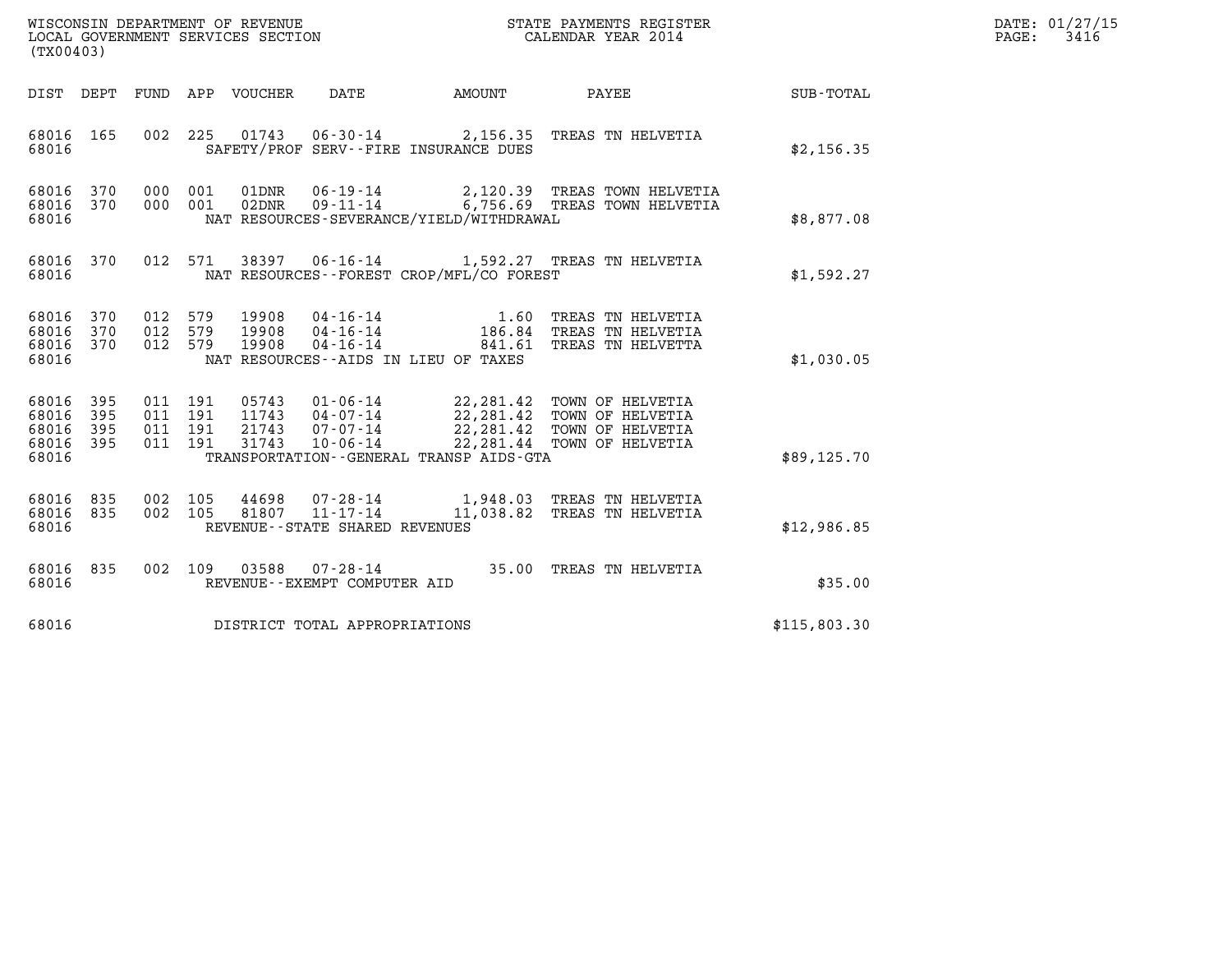| DATE: | 01/27/15 |
|-------|----------|
| PAGE: | 3417     |

| NC NO<br>WISCONSIN DEPARTMENT OF REVENUE<br>LOCAL GOVERNMENT SERVICES SECTION<br>(TX00403) |                   |                                          |                |                            |                                                                 |                                                                                                                                                           | STATE PAYMENTS REGISTER<br>CALENDAR YEAR 2014        |              | DATE: 01/27/15<br>$\mathtt{PAGE:}$<br>3417 |
|--------------------------------------------------------------------------------------------|-------------------|------------------------------------------|----------------|----------------------------|-----------------------------------------------------------------|-----------------------------------------------------------------------------------------------------------------------------------------------------------|------------------------------------------------------|--------------|--------------------------------------------|
|                                                                                            |                   |                                          |                | DIST DEPT FUND APP VOUCHER | DATE                                                            | AMOUNT                                                                                                                                                    | PAYEE                                                | SUB-TOTAL    |                                            |
| 68018 165<br>68018                                                                         |                   |                                          | 002 225        |                            |                                                                 | 01744  06-30-14  3,737.67  TREAS TN IOLA<br>SAFETY/PROF SERV--FIRE INSURANCE DUES                                                                         |                                                      | \$3,737.67   |                                            |
| 68018<br>68018 370<br>68018                                                                | 370               | 000                                      | 001<br>000 001 | 01DNR                      | $06 - 19 - 14$<br>$02DNR$ $09-11-14$                            | NAT RESOURCES-SEVERANCE/YIELD/WITHDRAWAL                                                                                                                  | 3,037.69 TREAS TOWN IOLA<br>3,618.67 TREAS TOWN IOLA | \$6,656.36   |                                            |
| 68018 370<br>68018                                                                         |                   |                                          | 012 571        |                            |                                                                 | 38398  06-16-14  1,021.35  TREAS TN IOLA<br>NAT RESOURCES--FOREST CROP/MFL/CO FOREST                                                                      |                                                      | \$1,021.35   |                                            |
| 68018 370<br>68018 370<br>68018                                                            |                   | 012 579                                  | 012 579        |                            |                                                                 | 19909  04-16-14  88.22 TREAS TN IOLA<br>19909  04-16-14  176.54 TREAS TN IOLA<br>NAT RESOURCES--AIDS IN LIEU OF TAXES                                     |                                                      | \$264.76     |                                            |
| 68018<br>68018<br>68018<br>68018 395<br>68018                                              | 395<br>395<br>395 | 011 191<br>011 191<br>011 191<br>011 191 |                | 31744                      | 21744 07-07-14<br>$10 - 06 - 14$                                | 05744  01-06-14  23,953.85  TOWN OF IOLA<br>11744  04-07-14  23,953.85  TOWN OF IOLA<br>23,953.85 TOWN OF IOLA<br>TRANSPORTATION--GENERAL TRANSP AIDS-GTA | 23,953.87 TOWN OF IOLA                               | \$95,815.42  |                                            |
| 68018<br>68018 835<br>68018                                                                | 835               | 002 105<br>002 105                       |                | 44699<br>81808             | $07 - 28 - 14$<br>11-17-14<br>REVENUE - - STATE SHARED REVENUES |                                                                                                                                                           | 1,266.36 TREAS TN IOLA<br>7,229.52 TREAS TN IOLA     | \$8,495.88   |                                            |
| 68018<br>68018                                                                             | 835               |                                          |                |                            | 002 109 03589 07-28-14<br>REVENUE--EXEMPT COMPUTER AID          |                                                                                                                                                           | 4.00 TREAS TN IOLA                                   | \$4.00       |                                            |
| 68018                                                                                      |                   |                                          |                |                            | DISTRICT TOTAL APPROPRIATIONS                                   |                                                                                                                                                           |                                                      | \$115,995.44 |                                            |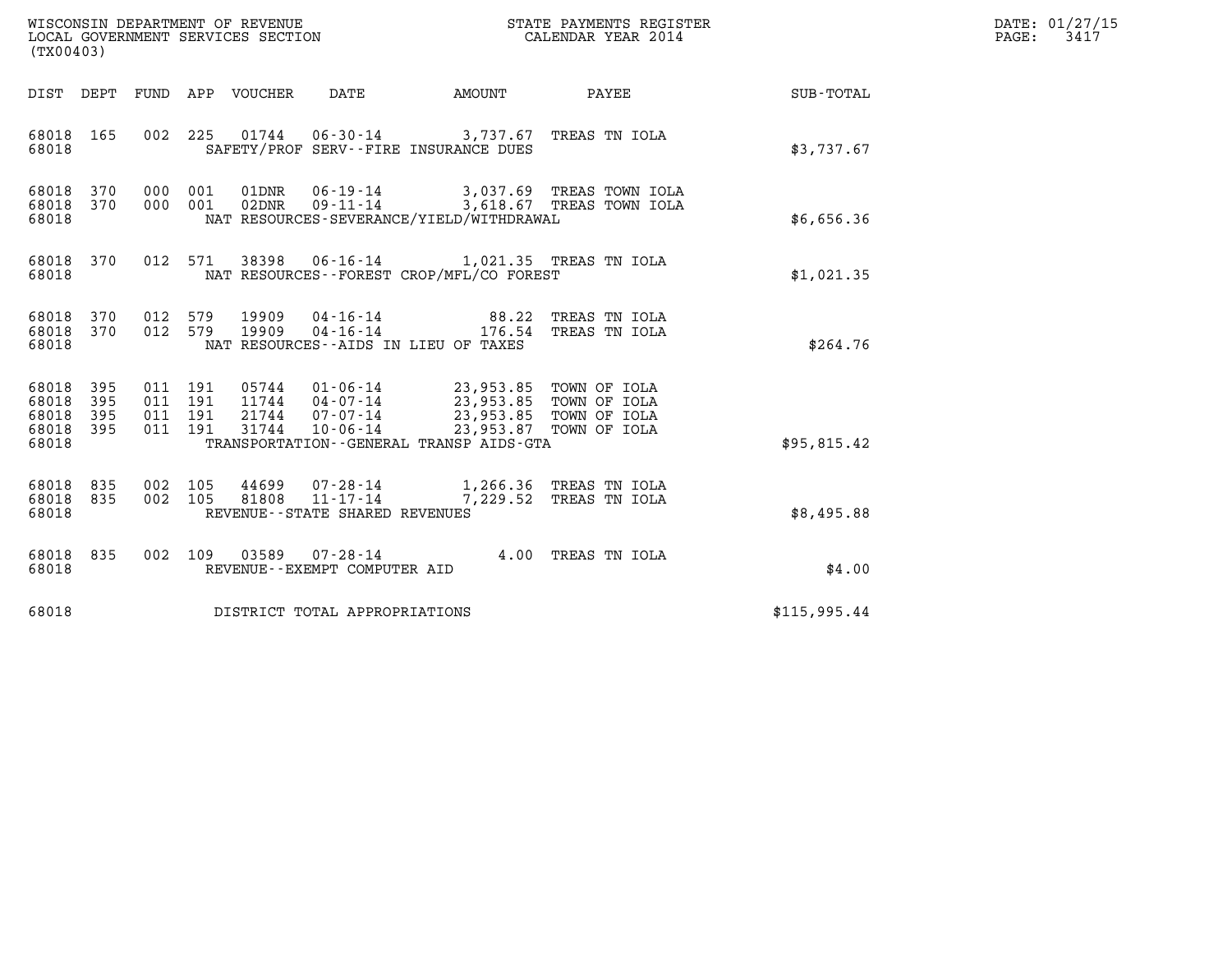| WISCONSIN DEPARTMENT OF REVENUE<br>LOCAL GOVERNMENT SERVICES SECTION<br>$1$ musical $1$ $0$ $0$ $1$ | STATE PAYMENTS REGISTER<br>CALENDAR YEAR 2014 | DATE: 01/27/15<br>3418<br>PAGE: |
|-----------------------------------------------------------------------------------------------------|-----------------------------------------------|---------------------------------|

|                         | WISCONSIN DEPARTMENT OF REVENUE<br>STATE PAYMENTS REGISTER<br>LOCAL GOVERNMENT SERVICES SECTION<br>CALENDAR YEAR 2014<br>(TX00403) |            |            |                |                                                                 |                                                                        |                                                            |               |
|-------------------------|------------------------------------------------------------------------------------------------------------------------------------|------------|------------|----------------|-----------------------------------------------------------------|------------------------------------------------------------------------|------------------------------------------------------------|---------------|
| DIST                    | DEPT                                                                                                                               | FUND       | APP        | VOUCHER        | DATE                                                            | AMOUNT                                                                 | PAYEE                                                      | SUB-TOTAL     |
| 68020<br>68020          | 165                                                                                                                                | 002        | 225        | 01745          | $06 - 30 - 14$                                                  | SAFETY/PROF SERV--FIRE INSURANCE DUES                                  | 3,378.28 TREAS TN LARRABEE                                 | \$3,378.28    |
| 68020<br>68020<br>68020 | 370<br>370                                                                                                                         | 000<br>000 | 001<br>001 | 01DNR<br>02DNR | $06 - 19 - 14$<br>$09 - 11 - 14$                                | NAT RESOURCES-SEVERANCE/YIELD/WITHDRAWAL                               | 1,897.71 TREAS TOWN LARRABEE<br>103.25 TREAS TOWN LARRABEE | \$2,000.96    |
| 68020                   | 370                                                                                                                                | 002        | 503        | 17215          | $03 - 14 - 14$                                                  | 724.44                                                                 | TREAS TN LARRABEE<br>TOWN SHARE 87.72                      |               |
| 68020                   |                                                                                                                                    |            |            |                | NAT RESOURCES--AIDS IN LIEU OF TAXES                            |                                                                        |                                                            | \$724.44      |
| 68020<br>68020          | 370                                                                                                                                | 012        | 571        | 38399          | $06 - 16 - 14$                                                  | NAT RESOURCES - - FOREST CROP/MFL/CO FOREST                            | 346.30 TREAS TN LARRABEE                                   | \$346.30      |
| 68020<br>68020          | 395<br>395                                                                                                                         | 011<br>011 | 191<br>191 | 05745<br>11745 | $01 - 06 - 14$<br>$04 - 07 - 14$                                | 27,034.09                                                              | TOWN OF LARRABEE<br>27,034.09 TOWN OF LARRABEE             |               |
| 68020<br>68020<br>68020 | 395<br>395                                                                                                                         | 011<br>011 | 191<br>191 | 21745<br>31745 | 07-07-14<br>10-06-14                                            | 27,034.09<br>27,034.09<br>TRANSPORTATION - - GENERAL TRANSP AIDS - GTA | TOWN OF LARRABEE<br>TOWN OF LARRABEE                       | \$108, 136.36 |
| 68020<br>68020          | 435                                                                                                                                | 005        | 162        | 01HSD          | $09 - 08 - 14$                                                  | 5,812.58<br>HS--AMBULANCE FUNDING ASSISTANCE GRANTS                    | TREAS TOWN LARRABEE                                        | \$5,812.58    |
| 68020<br>68020<br>68020 | 835<br>835                                                                                                                         | 002<br>002 | 105<br>105 | 44700<br>81809 | 07-28-14<br>$11 - 17 - 14$<br>REVENUE - - STATE SHARED REVENUES | 8,276.91<br>46,896.50                                                  | TREAS TN LARRABEE<br>TREAS TN LARRABEE                     | \$55, 173.41  |
| 68020<br>68020          | 835                                                                                                                                | 002        | 109        | 03590          | $07 - 28 - 14$<br>REVENUE--EXEMPT COMPUTER AID                  | 34.00                                                                  | TREAS TN LARRABEE                                          | \$34.00       |
| 68020                   |                                                                                                                                    |            |            |                | DISTRICT TOTAL APPROPRIATIONS                                   |                                                                        |                                                            | \$175,606.33  |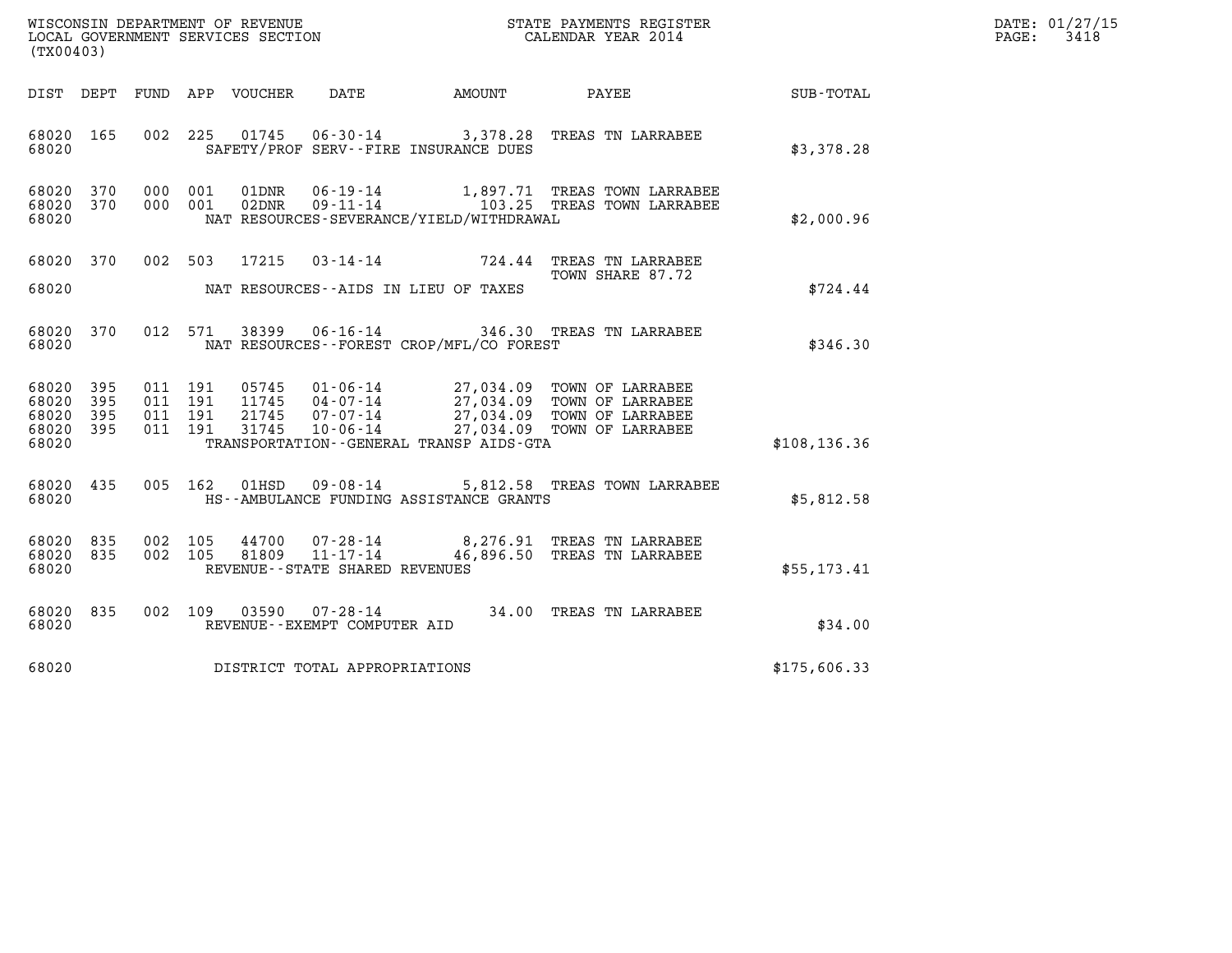| (TX00403)                                     |                   |                    |                                               |                                                                                  |        |                                                                                                                                                                                   |                 | DATE: 01/27/15<br>$\mathtt{PAGE}$ :<br>3419 |
|-----------------------------------------------|-------------------|--------------------|-----------------------------------------------|----------------------------------------------------------------------------------|--------|-----------------------------------------------------------------------------------------------------------------------------------------------------------------------------------|-----------------|---------------------------------------------|
|                                               |                   |                    | DIST DEPT FUND APP VOUCHER                    | DATE                                                                             | AMOUNT |                                                                                                                                                                                   | PAYEE SUB-TOTAL |                                             |
| 68022 165<br>68022                            |                   | 002 225            |                                               | SAFETY/PROF SERV--FIRE INSURANCE DUES                                            |        | 01746  06-30-14  4,402.54  TREAS TN LEBANON                                                                                                                                       | \$4,402.54      |                                             |
| 68022 370<br>68022                            |                   | 000 001            | 01DNR                                         | NAT RESOURCES-SEVERANCE/YIELD/WITHDRAWAL                                         |        | 06-19-14 1,148.83 TREAS TOWN LEBANON                                                                                                                                              | \$1,148.83      |                                             |
| 68022 370<br>68022                            |                   |                    | 012 571<br>38400                              | NAT RESOURCES - - FOREST CROP/MFL/CO FOREST                                      |        | 06-16-14 577.66 TREAS TN LEBANON                                                                                                                                                  | \$577.66        |                                             |
| 68022 395<br>68022<br>68022<br>68022<br>68022 | 395<br>395<br>395 | 011 191<br>011 191 | 011 191<br>011 191<br>11746<br>21746<br>31746 | $04 - 07 - 14$<br>$07 - 07 - 14$<br>TRANSPORTATION - - GENERAL TRANSP AIDS - GTA |        | 05746  01-06-14  24,938.26  TOWN OF LEBANON<br>24,938.26 TOWN OF LEBANON<br>24,938.26 TOWN OF LEBANON<br>07-07-14 24,938.26 TOWN OF LEBANON<br>10-06-14 24,938.26 TOWN OF LEBANON | \$99,753.04     |                                             |
| 68022 505<br>68022                            |                   |                    | 002 174                                       | DOA--TRANSMISSION LINE FEE DISTRIBUTION                                          |        | 58920  04-30-14  7,232.00  TREAS TN LEBANON                                                                                                                                       | \$7,232.00      |                                             |
| 68022 835<br>68022 835<br>68022               |                   | 002 105<br>002 105 |                                               | 44701 07-28-14<br>81810 11-17-14<br>REVENUE--STATE SHARED REVENUES               |        | 5,862.24 TREAS TN LEBANON<br>33, 219.38 TREAS TN LEBANON                                                                                                                          | \$39,081.62     |                                             |
| 68022 835<br>68022                            |                   |                    | 002 109                                       | 03591 07-28-14<br>REVENUE--EXEMPT COMPUTER AID                                   |        | 9.00 TREAS TN LEBANON                                                                                                                                                             | \$9.00          |                                             |
| 68022 835<br>68022                            |                   |                    |                                               | REVENUE--LOTTERY CREDIT -                                                        |        | 021 363 36411 03-24-14 5,049.34 TREAS TN LEBANON                                                                                                                                  | \$5.049.34      |                                             |
| 68022                                         |                   |                    |                                               | DISTRICT TOTAL APPROPRIATIONS                                                    |        |                                                                                                                                                                                   | \$157, 254.03   |                                             |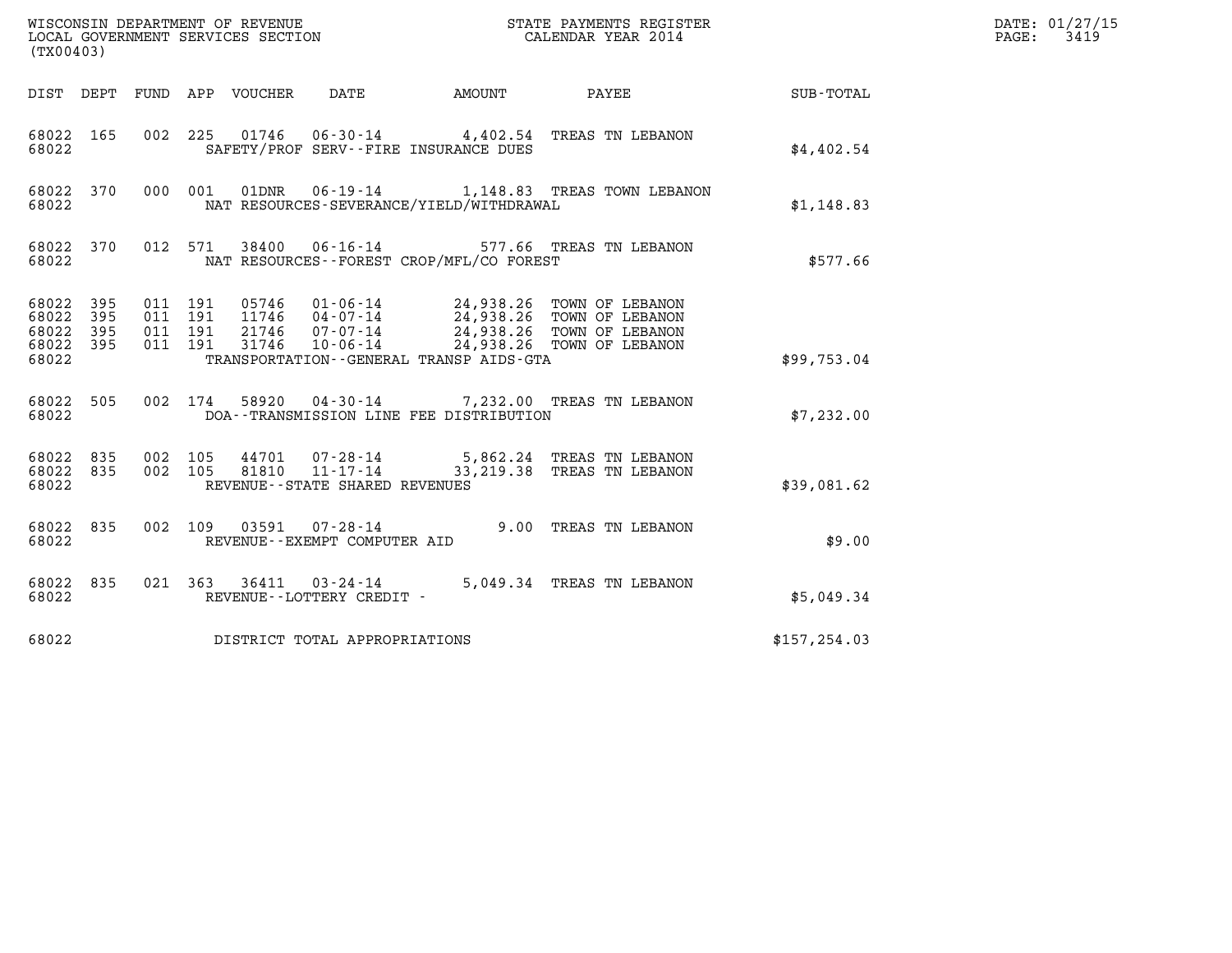| WISCONSIN DEPARTMENT OF REVENUE<br>LOCAL GOVERNMENT SERVICES SECTION<br>(TX00403) |            |                               |                                 |       |                                                  |                                              | STATE PAYMENTS REGISTER<br>CALENDAR YEAR 2014                               |               | DATE: 01/27/15<br>$\mathtt{PAGE:}$<br>3420 |
|-----------------------------------------------------------------------------------|------------|-------------------------------|---------------------------------|-------|--------------------------------------------------|----------------------------------------------|-----------------------------------------------------------------------------|---------------|--------------------------------------------|
|                                                                                   |            |                               | DIST DEPT FUND APP VOUCHER DATE |       |                                                  |                                              | AMOUNT PAYEE SUB-TOTAL                                                      |               |                                            |
| 68024 165<br>68024                                                                |            |                               |                                 |       | SAFETY/PROF SERV--FIRE INSURANCE DUES            |                                              | 002 225 01747 06-30-14 4,474.42 TREAS TN LIND                               | \$4,474.42    |                                            |
| 68024                                                                             | 68024 370  |                               | 000 001                         |       |                                                  | NAT RESOURCES-SEVERANCE/YIELD/WITHDRAWAL     | 01DNR  06-19-14  241.90 TREAS TOWN LIND                                     | \$241.90      |                                            |
| 68024                                                                             | 68024 370  |                               |                                 |       |                                                  | NAT RESOURCES--FOREST CROP/MFL/CO FOREST     | 012 571 38401 06-16-14 303.41 TREAS TN LIND                                 | \$303.41      |                                            |
| 68024 395<br>68024<br>68024<br>68024 395<br>68024                                 | 395<br>395 | 011 191<br>011 191<br>011 191 | 011 191                         | 31747 |                                                  | TRANSPORTATION - - GENERAL TRANSP AIDS - GTA | 21747  07-07-14  31,389.81  TOWN OF LIND<br>10-06-14 31,389.84 TOWN OF LIND | \$125, 559.27 |                                            |
| 68024 835<br>68024                                                                | 68024 835  | 002 105                       | 002 105                         |       | 81811 11-17-14<br>REVENUE--STATE SHARED REVENUES |                                              | 44702  07-28-14  4,533.97 TREAS TN LIND<br>25,695.04 TREAS TN LIND          | \$30, 229.01  |                                            |
| 68024                                                                             | 68024 835  |                               |                                 |       | REVENUE--EXEMPT COMPUTER AID                     |                                              | 002 109 03592 07-28-14 221.00 TREAS TN LIND                                 | \$221.00      |                                            |
| 68024                                                                             |            |                               |                                 |       | DISTRICT TOTAL APPROPRIATIONS                    |                                              |                                                                             | \$161,029.01  |                                            |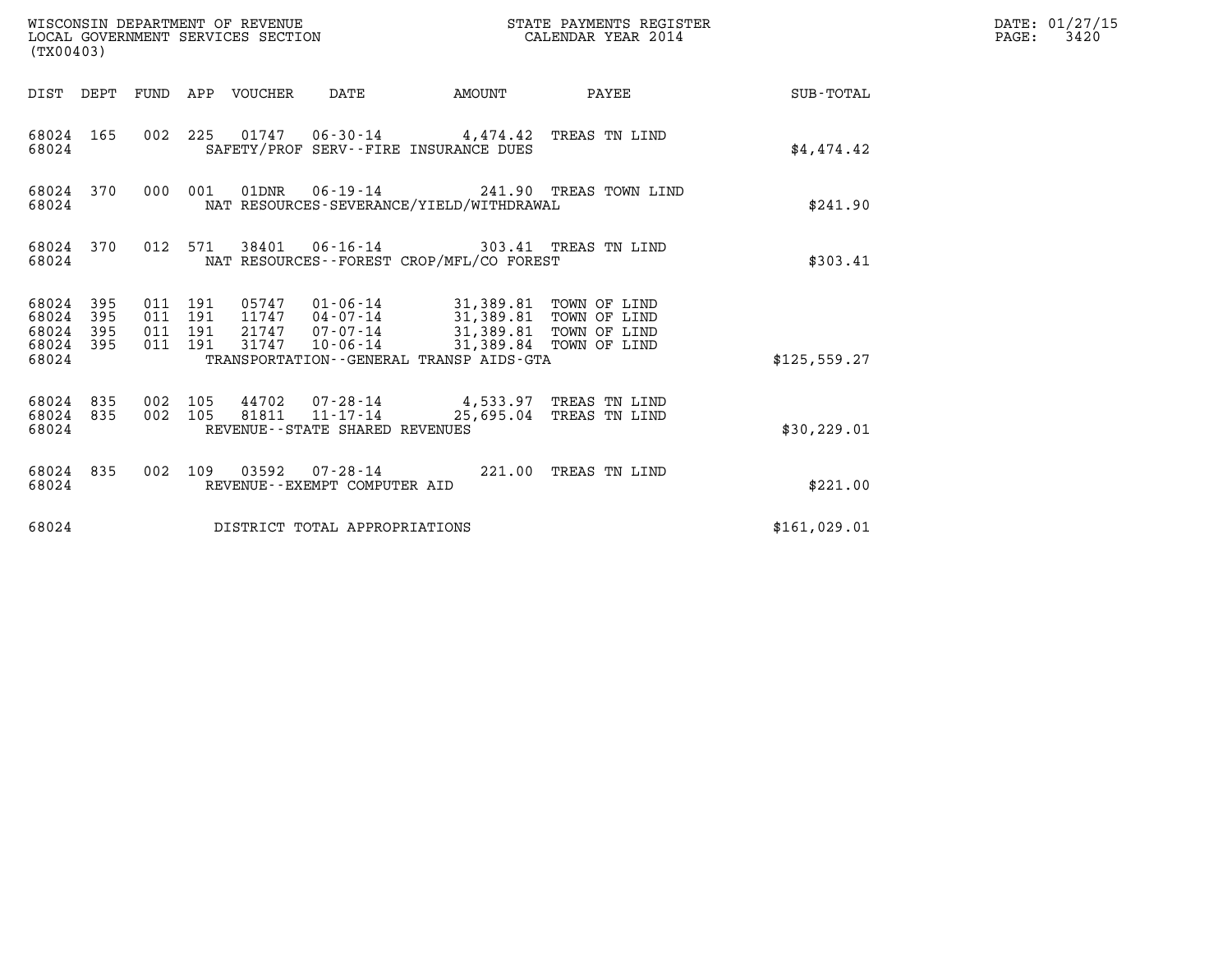|                                               | WISCONSIN DEPARTMENT OF REVENUE<br>LOCAL GOVERNMENT SERVICES SECTION<br>STATE PAYMENTS REGISTER<br>CALENDAR YEAR 2014<br>(TX00403) |                                          |         |                                 |                                                     |                                             |                                                                                                                                                                                        | DATE: 01/27/15<br>$\mathtt{PAGE:}$<br>3421 |  |
|-----------------------------------------------|------------------------------------------------------------------------------------------------------------------------------------|------------------------------------------|---------|---------------------------------|-----------------------------------------------------|---------------------------------------------|----------------------------------------------------------------------------------------------------------------------------------------------------------------------------------------|--------------------------------------------|--|
|                                               |                                                                                                                                    |                                          |         | DIST DEPT FUND APP VOUCHER DATE |                                                     | AMOUNT PAYEE                                |                                                                                                                                                                                        | <b>SUB-TOTAL</b>                           |  |
| 68026 165<br>68026                            |                                                                                                                                    |                                          |         |                                 |                                                     | SAFETY/PROF SERV--FIRE INSURANCE DUES       | 002 225 01748 06-30-14 4,276.76 TREAS TN LITTLE WOLF                                                                                                                                   | \$4,276.76                                 |  |
| 68026 370<br>68026                            |                                                                                                                                    |                                          | 000 001 |                                 |                                                     | NAT RESOURCES-SEVERANCE/YIELD/WITHDRAWAL    | 01DNR  06-19-14  284.80 TREAS TOWN LITTLE WOLF                                                                                                                                         | \$284.80                                   |  |
| 68026 370                                     |                                                                                                                                    |                                          |         |                                 |                                                     |                                             | 002 503 17216 03-14-14 1,308.73 TREAS TN LITTLE WOLF                                                                                                                                   |                                            |  |
| 68026                                         |                                                                                                                                    |                                          |         |                                 |                                                     | NAT RESOURCES--AIDS IN LIEU OF TAXES        | TOWN SHARE 150.03                                                                                                                                                                      | \$1,308.73                                 |  |
| 68026 370<br>68026                            |                                                                                                                                    |                                          |         |                                 |                                                     | NAT RESOURCES - - FOREST CROP/MFL/CO FOREST | 012 571 38402 06-16-14 273.94 TREAS TN LITTLE WOLF                                                                                                                                     | \$273.94                                   |  |
| 68026 395<br>68026<br>68026<br>68026<br>68026 | 395<br>395<br>395                                                                                                                  | 011 191<br>011 191<br>011 191<br>011 191 |         | 31748                           | $10 - 06 - 14$                                      | TRANSPORTATION--GENERAL TRANSP AIDS-GTA     | 05748  01-06-14  24,885.33  TOWN OF LITTLE WOLF<br>11748  04-07-14  24,885.33  TOWN OF LITTLE WOLF<br>21748  07-07-14  24,885.33  TOWN OF LITTLE WOLF<br>24,885.35 TOWN OF LITTLE WOLF | \$99,541.34                                |  |
| 68026 835<br>68026 835<br>68026               |                                                                                                                                    | 002 105<br>002 105                       |         | 81812                           | $11 - 17 - 14$<br>REVENUE - - STATE SHARED REVENUES |                                             | 44703 07-28-14 7,354.70 TREAS TN LITTLE WOLF<br>41,713.85 TREAS TN LITTLE WOLF                                                                                                         | \$49,068.55                                |  |
| 68026 835<br>68026                            |                                                                                                                                    |                                          |         |                                 | REVENUE--EXEMPT COMPUTER AID                        |                                             | 002 109 03593 07-28-14 18.00 TREAS TN LITTLE WOLF                                                                                                                                      | \$18.00                                    |  |
| 68026                                         |                                                                                                                                    |                                          |         |                                 | DISTRICT TOTAL APPROPRIATIONS                       |                                             |                                                                                                                                                                                        | \$154,772.12                               |  |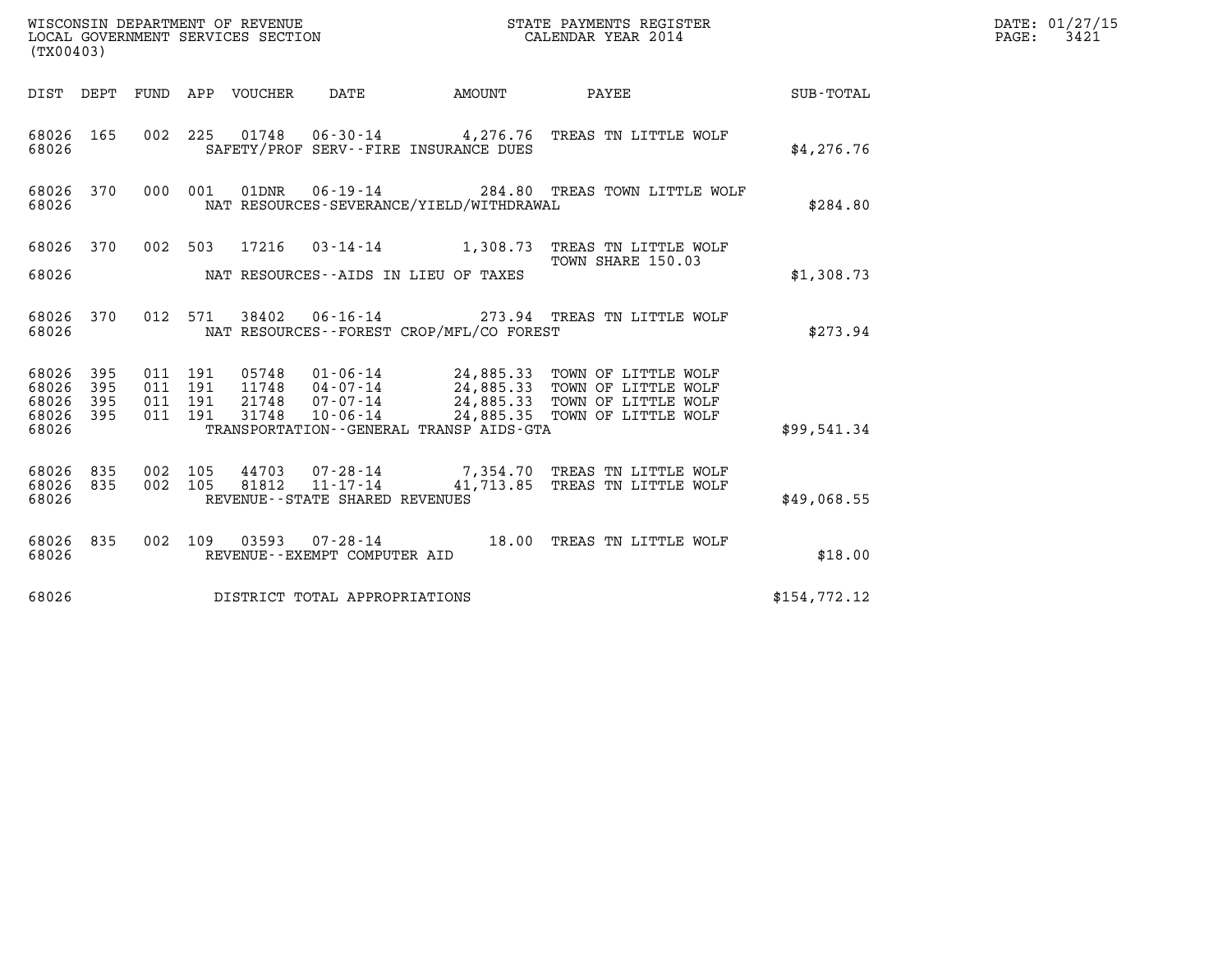| WISCONSIN DEPARTMENT OF REVENUE<br>LOCAL GOVERNMENT SERVICES SECTION | STATE PAYMENTS REGISTER<br>CALENDAR YEAR 2014 | DATE: 01/27/15<br>3422<br>PAGE: |
|----------------------------------------------------------------------|-----------------------------------------------|---------------------------------|

| STATE PAYMENTS REGISTER<br>CALENDAR YEAR 2014<br>WISCONSIN DEPARTMENT OF REVENUE<br>LOCAL GOVERNMENT SERVICES SECTION<br>(TX00403) |            |                                          |                                  |                                                |                                              |                                                                                                                                                             |               | DATE: 01/27/15<br>$\mathtt{PAGE}$ :<br>3422 |
|------------------------------------------------------------------------------------------------------------------------------------|------------|------------------------------------------|----------------------------------|------------------------------------------------|----------------------------------------------|-------------------------------------------------------------------------------------------------------------------------------------------------------------|---------------|---------------------------------------------|
|                                                                                                                                    |            |                                          | DIST DEPT FUND APP VOUCHER       | DATE                                           | AMOUNT                                       | PAYEE                                                                                                                                                       | SUB-TOTAL     |                                             |
| 68028 165<br>68028                                                                                                                 |            |                                          | 002 225<br>01749                 | $06 - 30 - 14$                                 | SAFETY/PROF SERV--FIRE INSURANCE DUES        | 2,264.16 TREAS TN MATTESON                                                                                                                                  | \$2, 264.16   |                                             |
| 68028 370<br>68028 370<br>68028                                                                                                    |            | 000 001                                  | 01DNR<br>02DNR<br>000 001        | 06-19-14<br>$09 - 11 - 14$                     | NAT RESOURCES-SEVERANCE/YIELD/WITHDRAWAL     | 211.41 TREAS TOWN MATTESON<br>413.07 TREAS TOWN MATTESON                                                                                                    | \$624.48      |                                             |
| 68028 370<br>68028                                                                                                                 |            |                                          | 002 503<br>16711                 | NAT RESOURCES--AIDS IN LIEU OF TAXES           |                                              | 01-30-14 13,509.07 TREAS TN MATTESON<br>TOWN SHARE 1800.92                                                                                                  | \$13,509.07   |                                             |
| 68028 370<br>68028                                                                                                                 |            |                                          | 012 571                          |                                                | NAT RESOURCES - - FOREST CROP/MFL/CO FOREST  | 38403  06-16-14  882.38  TREAS TN MATTESON                                                                                                                  | \$882.38      |                                             |
| 68028 370<br>68028 370<br>68028                                                                                                    |            | 012 579<br>012 579                       | 19910<br>19910                   | NAT RESOURCES--AIDS IN LIEU OF TAXES           |                                              | 04-16-14 304.42 TREAS TN MATTESON<br>04-16-14 634.87 TREAS TN MATTESON<br>TREAS TN MATTESON                                                                 | \$939.29      |                                             |
| 68028 395<br>68028<br>68028<br>68028 395<br>68028                                                                                  | 395<br>395 | 011 191<br>011 191<br>011 191<br>011 191 | 05749<br>11749<br>21749<br>31749 | 04-07-14                                       | TRANSPORTATION - - GENERAL TRANSP AIDS - GTA | 01-06-14 21,858.02 TOWN OF MATTESON<br>21,858.02 TOWN OF MATTESON<br>04-07-14<br>07-07-14 21,858.02 TOWN OF MATTESON<br>10-06-14 21,858.04 TOWN OF MATTESON | \$87,432.10   |                                             |
| 68028 505<br>68028                                                                                                                 |            |                                          | 58920<br>002 174                 |                                                | DOA--TRANSMISSION LINE FEE DISTRIBUTION      | 04-30-14 46,323.00 TREAS TN MATTESON                                                                                                                        | \$46,323.00   |                                             |
| 68028<br>68028<br>68028                                                                                                            | 835<br>835 | 002 105<br>002 105                       | 44704<br>81813                   | REVENUE--STATE SHARED REVENUES                 |                                              | 07-28-14 5,705.41 TREAS TN MATTESON<br>11-17-14 32,549.30 TREAS TN MATTESON                                                                                 | \$38, 254.71  |                                             |
| 68028<br>68028                                                                                                                     | 835        | 002 109                                  | 03594                            | $07 - 28 - 14$<br>REVENUE--EXEMPT COMPUTER AID |                                              | 38.00 TREAS TN MATTESON                                                                                                                                     | \$38.00       |                                             |
| 68028                                                                                                                              |            |                                          |                                  | DISTRICT TOTAL APPROPRIATIONS                  |                                              |                                                                                                                                                             | \$190, 267.19 |                                             |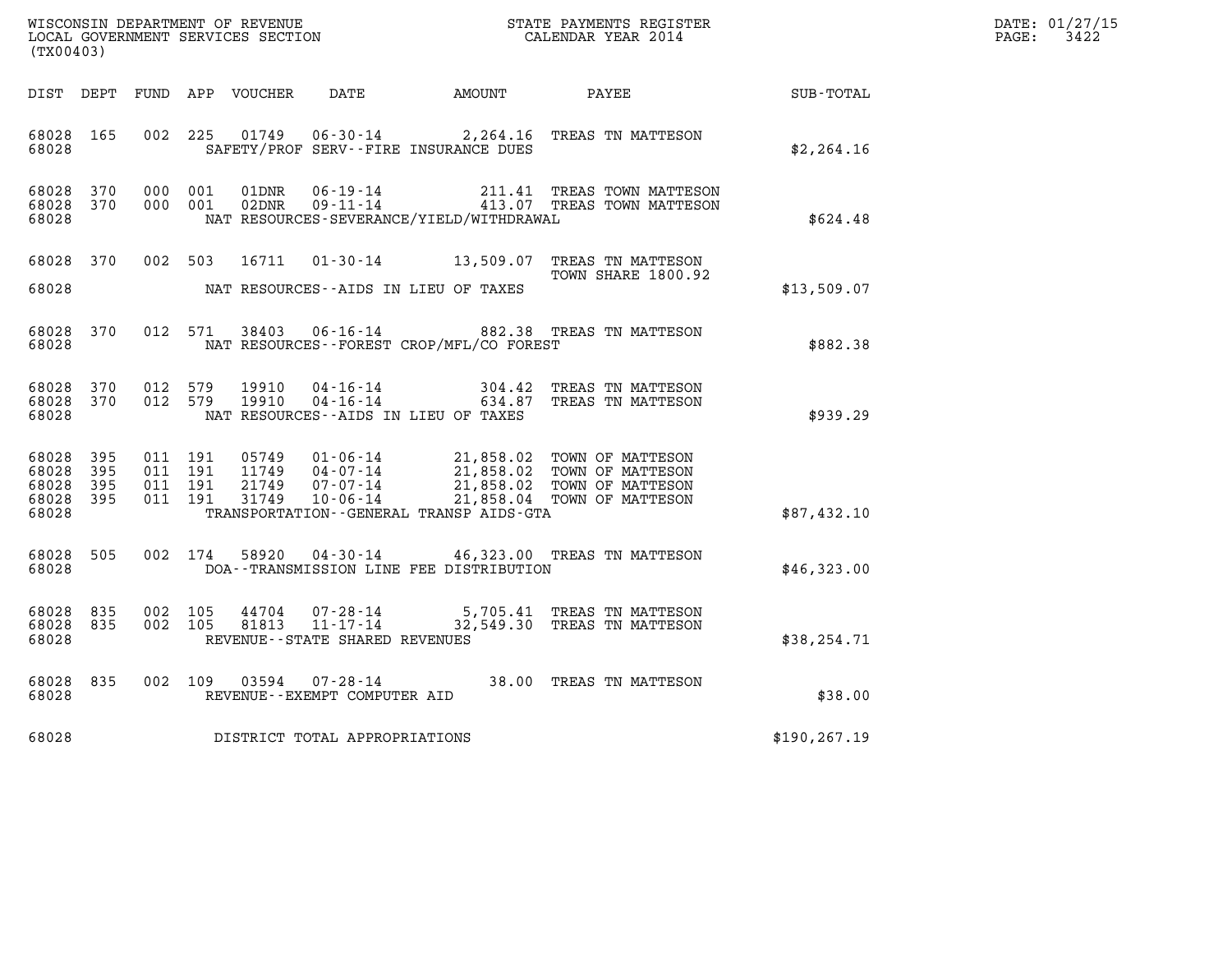| DATE: | 01/27/15 |
|-------|----------|
| PAGE: | 3423     |

|                                               | WISCONSIN DEPARTMENT OF REVENUE<br>LOCAL GOVERNMENT SERVICES SECTION<br>(TX00403) |                    |                               |                                  |                                                              |                                                                           | STATE PAYMENTS REGISTER<br>CALENDAR YEAR 2014                                                            |              | DATE: 01/27/15<br>3423<br>PAGE: |
|-----------------------------------------------|-----------------------------------------------------------------------------------|--------------------|-------------------------------|----------------------------------|--------------------------------------------------------------|---------------------------------------------------------------------------|----------------------------------------------------------------------------------------------------------|--------------|---------------------------------|
| DIST DEPT                                     |                                                                                   | FUND               |                               | APP VOUCHER                      | DATE                                                         | AMOUNT                                                                    | PAYEE                                                                                                    | SUB-TOTAL    |                                 |
| 68030 165<br>68030                            |                                                                                   | 002                | 225                           | 01750                            |                                                              | 06-30-14 8,463.66 TREAS TN MUKWA<br>SAFETY/PROF SERV--FIRE INSURANCE DUES |                                                                                                          | \$8,463.66   |                                 |
| 68030 370<br>68030 370<br>68030               |                                                                                   | 000 001            | 000 001                       | 02DNR                            | 09-11-14<br>03DNR 11-04-14                                   | NAT RESOURCES-SEVERANCE/YIELD/WITHDRAWAL                                  | 2,641.53 TREAS TOWN MUKWA<br>3,783.00 TREAS TOWN MUKWA                                                   | \$6,424.53   |                                 |
| 68030<br>68030 370                            | 370                                                                               | 002 503<br>002 503 |                               | 16712<br>16712                   | $01 - 30 - 14$                                               | $01 - 30 - 14$ 1,527.58<br>8,956.76                                       | TREAS TN MUKWA<br>TREAS TN MUKWA                                                                         |              |                                 |
| 68030                                         |                                                                                   |                    |                               |                                  |                                                              | NAT RESOURCES--AIDS IN LIEU OF TAXES                                      | TOWN SHARE 513.61                                                                                        | \$10,484.34  |                                 |
| 68030<br>68030                                | 370                                                                               |                    | 012 571                       | 38404                            | $06 - 16 - 14$                                               | NAT RESOURCES - - FOREST CROP/MFL/CO FOREST                               | 611.72 TREAS TN MUKWA                                                                                    | \$611.72     |                                 |
| 68030<br>68030<br>68030<br>68030 370<br>68030 | 370<br>370<br>370                                                                 | 012 579            | 012 579<br>012 579<br>012 579 | 19911<br>19911<br>19911<br>19911 | 04 - 16 - 14<br>04 - 16 - 14<br>$04 - 16 - 14$<br>04-16-14   | 14.95<br>505.37<br>149.50<br>NAT RESOURCES -- AIDS IN LIEU OF TAXES       | TREAS TN MUKWA<br>TREAS TN MUKWA<br>TREAS TN MUKWA<br>626.21 TREAS TN MUKWA                              | \$1,296.03   |                                 |
| 68030 370<br>68030                            |                                                                                   |                    | 074 670                       | 42181                            | $05 - 23 - 14$<br>NAT RESOURCES -- RU RECYCLING GRANT        |                                                                           | 4,731.00 TREAS TN MUKWA                                                                                  | \$4,731.00   |                                 |
| 68030<br>68030<br>68030<br>68030 395<br>68030 | 395<br>395<br>395                                                                 | 011 191<br>011 191 | 011 191<br>011 191            | 05750<br>11750<br>21750<br>31750 | 01-06-14<br>04-07-14<br>07-07-14<br>$10 - 06 - 14$           | TRANSPORTATION--GENERAL TRANSP AIDS-GTA                                   | 22,540.75 TOWN OF MUKWA<br>22,540.75 TOWN OF MUKWA<br>22,540.75 TOWN OF MUKWA<br>22,540.78 TOWN OF MUKWA | \$90, 163.03 |                                 |
| 68030<br>68030 835<br>68030                   | 835                                                                               |                    | 002 105<br>002 105            | 44705<br>81814                   | 07-28-14<br>$11 - 17 - 14$<br>REVENUE--STATE SHARED REVENUES | 6,816.56                                                                  | TREAS TN MUKWA<br>38,623.26 TREAS TN MUKWA                                                               | \$45,439.82  |                                 |
| 68030 835<br>68030                            |                                                                                   |                    | 002 109                       | 03595                            | REVENUE--EXEMPT COMPUTER AID                                 | 07-28-14 51.00 TREAS TN MUKWA                                             |                                                                                                          | \$51.00      |                                 |
| 68030<br>68030                                | 835                                                                               |                    |                               | 021 363 36412                    | 03-24-14<br>REVENUE--LOTTERY CREDIT -                        |                                                                           | 5,772.48 TREAS TN MUKWA                                                                                  | \$5,772.48   |                                 |
| 68030                                         |                                                                                   |                    |                               |                                  | DISTRICT TOTAL APPROPRIATIONS                                |                                                                           |                                                                                                          | \$173,437.61 |                                 |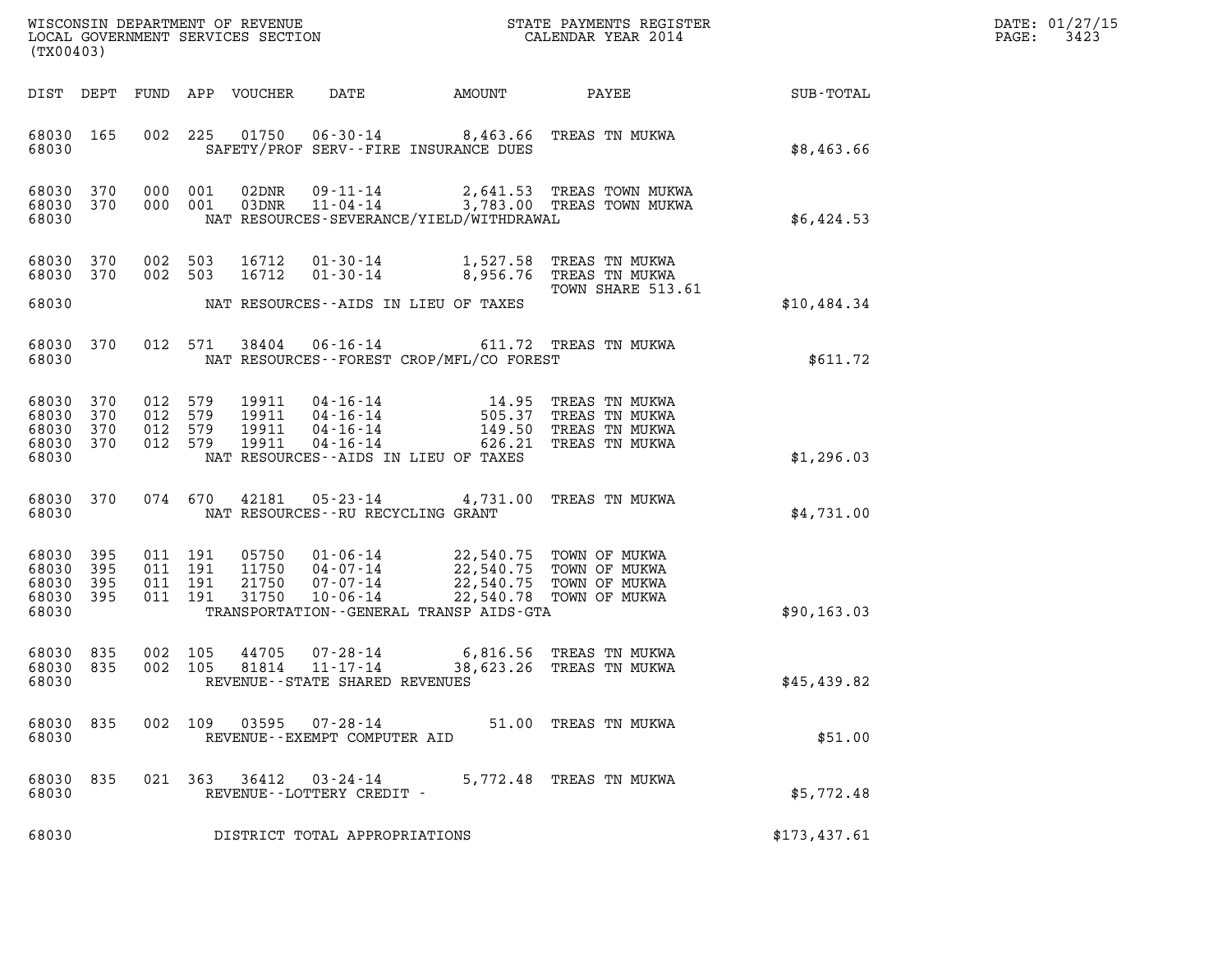| WISCONSIN DEPARTMENT OF REVENUE   | STATE PAYMENTS REGISTER | DATE: 01/27/15 |
|-----------------------------------|-------------------------|----------------|
| LOCAL GOVERNMENT SERVICES SECTION | CALENDAR YEAR 2014      | 3424<br>PAGE:  |

| (TX00403)                                     |                   |     |         | WISCONSIN DEPARTMENT OF REVENUE<br>LOCAL GOVERNMENT SERVICES SECTION |                                |                                              | STATE PAYMENTS REGISTER<br>CALENDAR YEAR 2014                                                                                                                                                                                                                                                                                              |               | DATE: 01/27/15<br>PAGE:<br>3424 |
|-----------------------------------------------|-------------------|-----|---------|----------------------------------------------------------------------|--------------------------------|----------------------------------------------|--------------------------------------------------------------------------------------------------------------------------------------------------------------------------------------------------------------------------------------------------------------------------------------------------------------------------------------------|---------------|---------------------------------|
|                                               |                   |     |         |                                                                      |                                | DIST DEPT FUND APP VOUCHER DATE AMOUNT       | <b>PAYEE</b>                                                                                                                                                                                                                                                                                                                               | SUB-TOTAL     |                                 |
| 68032 165<br>68032                            |                   | 002 |         |                                                                      |                                | SAFETY/PROF SERV--FIRE INSURANCE DUES        | 225  01751  06-30-14  4,851.78  TREAS TN ROYALTON                                                                                                                                                                                                                                                                                          | \$4,851.78    |                                 |
| 68032 370<br>68032 370<br>68032               |                   |     | 000 001 |                                                                      |                                | NAT RESOURCES-SEVERANCE/YIELD/WITHDRAWAL     | 01DNR  06-19-14   1,525.26 TREAS TOWN ROYALTON<br>000 001 03DNR 11-04-14 3,016.17 TREAS TOWN ROYALTON                                                                                                                                                                                                                                      | \$4.541.43    |                                 |
| 68032 370<br>68032                            |                   |     |         |                                                                      |                                | NAT RESOURCES - FOREST CROP/MFL/CO FOREST    | 012 571 38405 06-16-14 498.50 TREAS TN ROYALTON                                                                                                                                                                                                                                                                                            | \$498.50      |                                 |
| 68032<br>68032<br>68032<br>68032 395<br>68032 | 395<br>395<br>395 |     | 011 191 | 31751                                                                |                                | TRANSPORTATION - - GENERAL TRANSP AIDS - GTA | $\begin{array}{cccc} 011 & 191 & 05751 & 01\cdot 06\cdot 14 & 22\, , 313\, .18 & \text{TOWN OF ROYALTON} \\ 011 & 191 & 11751 & 04\cdot 07\cdot 14 & 22\, , 313\, .18 & \text{TOWN OF ROYALTON} \\ 011 & 191 & 21751 & 07\cdot 07\cdot 14 & 22\, , 313\, .18 & \text{TOWN OF ROYALTON} \end{array}$<br>10-06-14 22,313.18 TOWN OF ROYALTON | \$89, 252.72  |                                 |
| 68032 835<br>68032 835<br>68032               |                   |     |         |                                                                      | REVENUE--STATE SHARED REVENUES |                                              | 002 105 44706 07-28-14 5,112.22 TREAS TN ROYALTON<br>002 105 81815 11-17-14 28,970.62 TREAS TN ROYALTON                                                                                                                                                                                                                                    | \$34,082.84   |                                 |
| 68032 835<br>68032                            |                   |     |         |                                                                      | REVENUE--EXEMPT COMPUTER AID   |                                              | 002 109 03596 07-28-14 6.00 TREAS TN ROYALTON                                                                                                                                                                                                                                                                                              | \$6.00        |                                 |
| 68032                                         |                   |     |         |                                                                      | DISTRICT TOTAL APPROPRIATIONS  |                                              |                                                                                                                                                                                                                                                                                                                                            | \$133, 233.27 |                                 |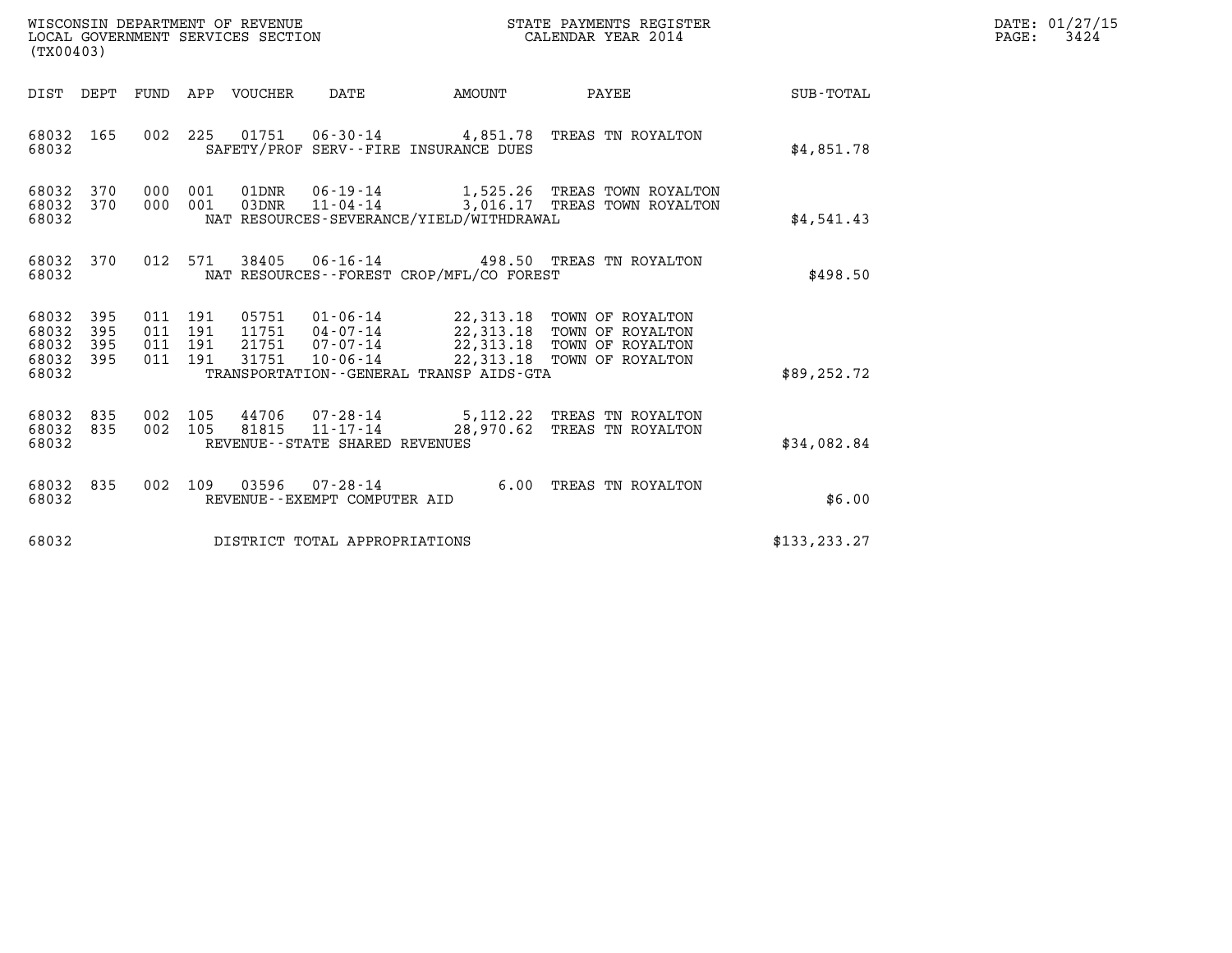|                        |                        |         |         |                         |                                       |                                               | WISCONSIN DEPARTMENT OF REVENUE<br>LOCAL GOVERNMENT SERVICES SECTION<br>(TYA04403)                                                                                                                                                                                                                                                               |              | DATE: 01/27/15<br>PAGE: 3425 |
|------------------------|------------------------|---------|---------|-------------------------|---------------------------------------|-----------------------------------------------|--------------------------------------------------------------------------------------------------------------------------------------------------------------------------------------------------------------------------------------------------------------------------------------------------------------------------------------------------|--------------|------------------------------|
| (TX00403)              |                        |         |         |                         |                                       |                                               |                                                                                                                                                                                                                                                                                                                                                  |              |                              |
|                        |                        |         |         |                         |                                       | DIST DEPT FUND APP VOUCHER DATE AMOUNT PAYEE  |                                                                                                                                                                                                                                                                                                                                                  | SUB-TOTAL    |                              |
|                        |                        |         |         |                         |                                       |                                               |                                                                                                                                                                                                                                                                                                                                                  |              |                              |
| 68034 165<br>68034     |                        |         |         |                         |                                       | SAFETY/PROF SERV--FIRE INSURANCE DUES         | 002 225 01752 06-30-14 1,922.74 TREAS TN SAINT LAWRENCE                                                                                                                                                                                                                                                                                          | \$1,922.74   |                              |
|                        |                        |         |         |                         |                                       |                                               |                                                                                                                                                                                                                                                                                                                                                  |              |                              |
|                        |                        |         |         |                         |                                       |                                               | 68034 370 000 001 01DNR 06-19-14 650.67 TREAS TOWN SAINT LAWRENCE 68034 370 000 001 02DNR 09-11-14 841.60 TREAS TOWN SAINT LAWRENCE                                                                                                                                                                                                              |              |                              |
|                        | 68034                  |         |         |                         |                                       | NAT RESOURCES-SEVERANCE/YIELD/WITHDRAWAL      |                                                                                                                                                                                                                                                                                                                                                  | \$1,492.27   |                              |
|                        |                        |         |         |                         |                                       |                                               | 68034 370 002 503 17147 02-14-14 3,094.29 TREAS TN SAINT LAWRENCE                                                                                                                                                                                                                                                                                |              |                              |
|                        |                        |         |         |                         |                                       | 68034 NAT RESOURCES--AIDS IN LIEU OF TAXES    | TOWN SHARE 355.49                                                                                                                                                                                                                                                                                                                                | \$3,094.29   |                              |
|                        |                        |         |         |                         |                                       |                                               |                                                                                                                                                                                                                                                                                                                                                  |              |                              |
|                        | 68034 370<br>68034     |         |         |                         |                                       | NAT RESOURCES--FOREST CROP/MFL/CO FOREST      | 012 571 38406 06-16-14 987.36 TREAS TN SAINT LAWRENCE                                                                                                                                                                                                                                                                                            | \$987.36     |                              |
|                        |                        |         |         |                         |                                       |                                               |                                                                                                                                                                                                                                                                                                                                                  |              |                              |
|                        | 68034 370              |         | 012 579 |                         |                                       | 68034 NAT RESOURCES--AIDS IN LIEU OF TAXES    | 19912  04-16-14  20.00 TREAS TN SAINT LAWRENCE                                                                                                                                                                                                                                                                                                   | \$20.00      |                              |
|                        |                        |         |         |                         |                                       |                                               |                                                                                                                                                                                                                                                                                                                                                  |              |                              |
| 68034 395<br>68034 395 |                        |         |         |                         |                                       |                                               | $\begin{array}{cccccc} 011 & 191 & 05752 & 01\cdot 06\cdot 14 & 19,772.78 & \text{TOWN OF SAINT LAWRENCE} \\ 011 & 191 & 11752 & 04\cdot 07\cdot 14 & 19,772.78 & \text{TOWN OF SAINT LAWRENCE} \\ 011 & 191 & 21752 & 07\cdot 07\cdot 14 & 19,772.78 & \text{TOWN OF SAINT LAWRENCE} \\ 011 & 191 & 31752 & 10\cdot 06\cdot 14 & 19,772.78 & \$ |              |                              |
| 68034 395              |                        | 011 191 |         | 68034 395 011 191 31752 |                                       |                                               |                                                                                                                                                                                                                                                                                                                                                  |              |                              |
|                        |                        |         |         |                         |                                       | 68034 TRANSPORTATION--GENERAL TRANSP AIDS-GTA |                                                                                                                                                                                                                                                                                                                                                  | \$79,091.12  |                              |
|                        |                        |         |         |                         |                                       | 68034 TRANSPORTATION - LRIP/TRIP/MSIP GRANTS  | 68034 395 011 278 28100 10-16-14 31,750.00 TREAS TN ST LAWRENCE                                                                                                                                                                                                                                                                                  |              |                              |
|                        |                        |         |         |                         |                                       |                                               |                                                                                                                                                                                                                                                                                                                                                  | \$31,750.00  |                              |
|                        | 68034 835<br>68034 835 |         |         |                         |                                       |                                               | 002  105  44707  07-28-14  4,844.11 TREAS TN SAINT LAWRENCE<br>002  105  81816  11-17-14  27,449.95 TREAS TN SAINT LAWRENCE                                                                                                                                                                                                                      |              |                              |
|                        |                        |         |         |                         | 68034 REVENUE - STATE SHARED REVENUES |                                               |                                                                                                                                                                                                                                                                                                                                                  | \$32,294.06  |                              |
|                        | 68034 835              |         |         |                         |                                       |                                               | 002 109 03597 07-28-14 42.00 TREAS TN SAINT LAWRENCE                                                                                                                                                                                                                                                                                             |              |                              |
|                        |                        |         |         |                         | 68034 REVENUE--EXEMPT COMPUTER AID    |                                               |                                                                                                                                                                                                                                                                                                                                                  | \$42.00      |                              |
|                        |                        |         |         |                         | 68034 DISTRICT TOTAL APPROPRIATIONS   |                                               |                                                                                                                                                                                                                                                                                                                                                  | \$150,693.84 |                              |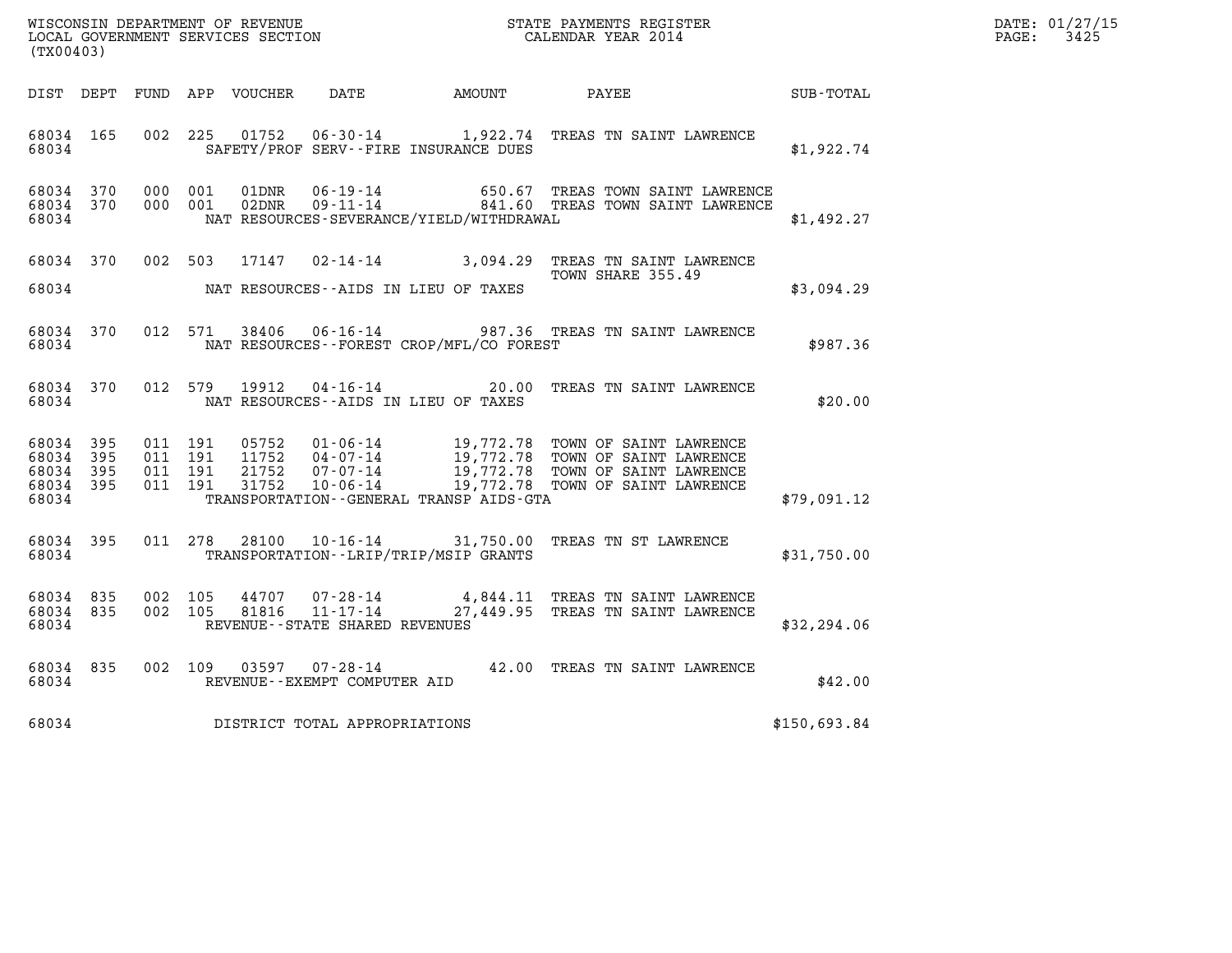| WISCONSIN DEPARTMENT OF REVENUE   | STATE PAYMENTS REGISTER | DATE: 01/27/15 |
|-----------------------------------|-------------------------|----------------|
| LOCAL GOVERNMENT SERVICES SECTION | CALENDAR YEAR 2014      | 3426<br>PAGE:  |

| (TX00403)                                             |                                     |                               |         |                         |                                                  |                                              | WISCONSIN DEPARTMENT OF REVENUE<br>LOCAL GOVERNMENT SERVICES SECTION<br>CALENDAR YEAR 2014                                                                                                                                      |              | DATE: 01/27/15<br>$\mathtt{PAGE:}$<br>3426 |
|-------------------------------------------------------|-------------------------------------|-------------------------------|---------|-------------------------|--------------------------------------------------|----------------------------------------------|---------------------------------------------------------------------------------------------------------------------------------------------------------------------------------------------------------------------------------|--------------|--------------------------------------------|
|                                                       |                                     |                               |         |                         |                                                  | DIST DEPT FUND APP VOUCHER DATE AMOUNT PAYEE |                                                                                                                                                                                                                                 | SUB-TOTAL    |                                            |
| 68036                                                 | 68036 165                           |                               |         |                         |                                                  | SAFETY/PROF SERV--FIRE INSURANCE DUES        | 002 225 01753 06-30-14 3,647.82 TREAS TN SCANDINAVIA                                                                                                                                                                            | \$3,647.82   |                                            |
| 68036                                                 | 68036 370<br>68036 370              |                               |         |                         |                                                  | NAT RESOURCES-SEVERANCE/YIELD/WITHDRAWAL     |                                                                                                                                                                                                                                 | \$219.65     |                                            |
| 68036                                                 | 68036 370<br>68036 370              |                               |         |                         |                                                  | NAT RESOURCES--AIDS IN LIEU OF TAXES         | 002 503 17217 03-14-14 5,937.05 TREAS TN SCANDINAVIA<br>002 503 17217 03-14-14 63,092.34 TREAS TN SCANDINAVIA<br><b>TOWN SHARE 5627.52</b>                                                                                      | \$69,029.39  |                                            |
| 68036                                                 |                                     |                               |         |                         |                                                  | NAT RESOURCES--FOREST CROP/MFL/CO FOREST     | 68036 370 012 571 38407 06-16-14 583.71 TREAS TN SCANDINAVIA                                                                                                                                                                    | \$583.71     |                                            |
| 68036                                                 | 68036 370<br>68036 370<br>68036 370 | 012 579<br>012 579<br>012 579 |         | 19913<br>19913<br>19913 |                                                  | NAT RESOURCES--AIDS IN LIEU OF TAXES         | 04-16-14 9.41 TREAS TN SCANDINAVIA<br>04-16-14 209.86 TREAS TN SCANDINAVIA<br>04-16-14 133.46 TREAS TN SCANDINAVIA                                                                                                              | \$352.73     |                                            |
| 68036<br>68036 395<br>68036 395<br>68036 395<br>68036 | 395                                 | 011 191<br>011 191<br>011 191 | 011 191 |                         |                                                  | TRANSPORTATION - - GENERAL TRANSP AIDS - GTA | 05753     01-06-14          23,281.70     TOWN OF SCANDINAVIA<br>11753     04-07-14          23,281.70          TOWN OF SCANDINAVIA<br>21753     07-07-14          23,281.70          TOWN OF SCANDINAVIA<br>31753     10-06-14 | \$93, 126.83 |                                            |
| 68036 835<br>68036                                    | 68036 835                           | 002 105<br>002 105            |         | 44708                   | 81817 11-17-14<br>REVENUE--STATE SHARED REVENUES |                                              | 07-28-14 2,316.40 TREAS TN SCANDINAVIA<br>11-17-14 13,360.82 TREAS TN SCANDINAVIA                                                                                                                                               | \$15,677.22  |                                            |
| 68036                                                 | 68036 835                           |                               |         |                         | REVENUE--EXEMPT COMPUTER AID                     |                                              | 002 109 03598 07-28-14 4.00 TREAS TN SCANDINAVIA                                                                                                                                                                                | \$4.00       |                                            |
| 68036                                                 |                                     |                               |         |                         | DISTRICT TOTAL APPROPRIATIONS                    |                                              |                                                                                                                                                                                                                                 | \$182,641.35 |                                            |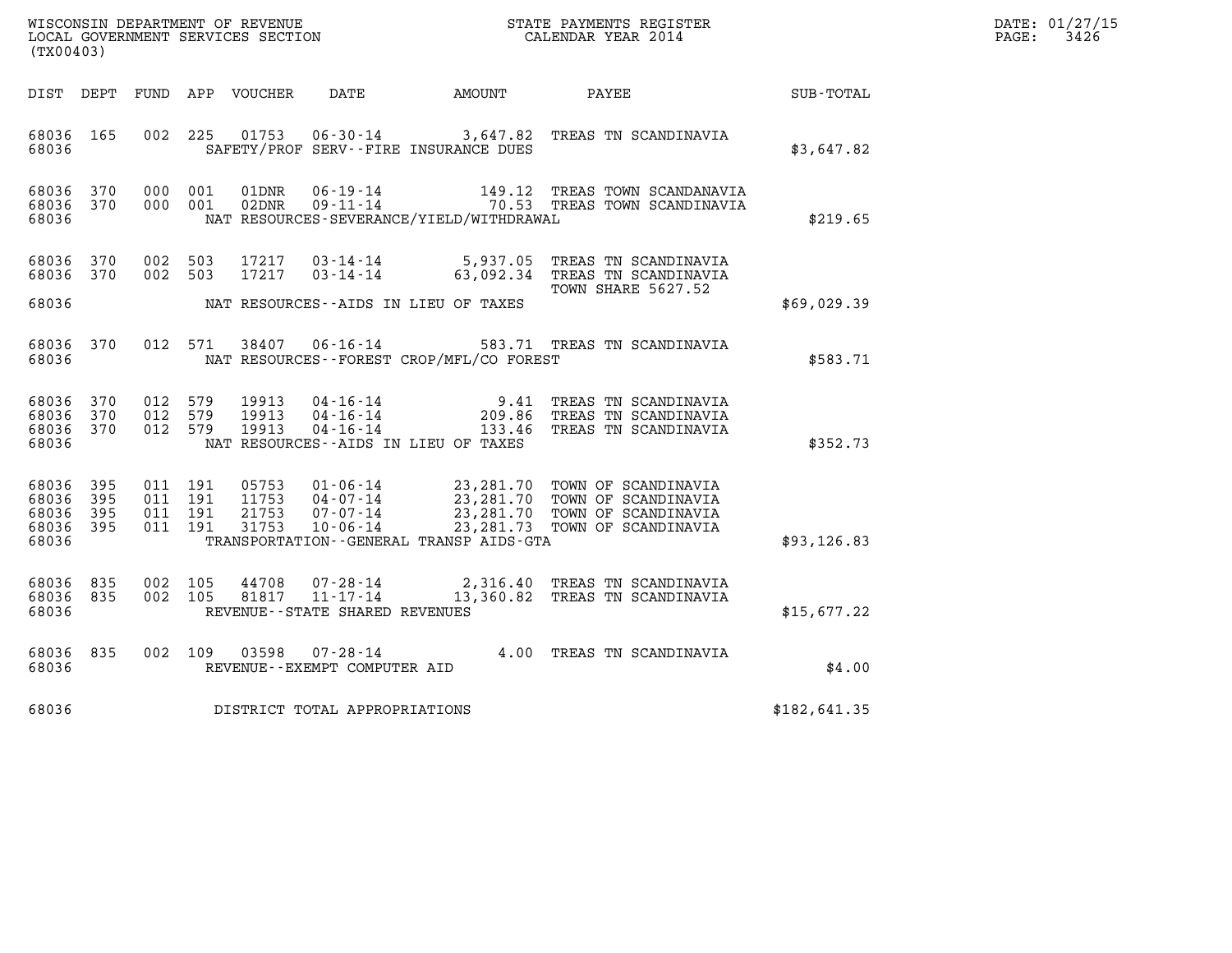| (TX00403)                                         |            |                               |         |                                  |                                                                 |                                                                            | $\tt WISCONSIM DEPARTMENT OF REVENUE$ $\tt WISCONSIMENT$ SERVICES SECTION $\tt WISCONERNMENT$ SERVICES SECTION $\tt CALENDAR$ YEAR 2014 |               | DATE: 01/27/15<br>$\mathtt{PAGE}$ :<br>3427 |
|---------------------------------------------------|------------|-------------------------------|---------|----------------------------------|-----------------------------------------------------------------|----------------------------------------------------------------------------|-----------------------------------------------------------------------------------------------------------------------------------------|---------------|---------------------------------------------|
| DIST DEPT                                         |            |                               |         | FUND APP VOUCHER                 | DATE                                                            | AMOUNT                                                                     | PAYEE                                                                                                                                   | SUB-TOTAL     |                                             |
| 68038 165<br>68038                                |            | 002 225                       |         | 01754                            | $06 - 30 - 14$                                                  | SAFETY/PROF SERV--FIRE INSURANCE DUES                                      | 2,192.29 TREAS TN UNION                                                                                                                 | \$2,192.29    |                                             |
| 68038 370<br>68038 370<br>68038                   |            | 000 001<br>000 001            |         | 02DNR<br>03DNR                   | 09-11-14<br>$11 - 04 - 14$                                      | NAT RESOURCES-SEVERANCE/YIELD/WITHDRAWAL                                   | 262.58 TREAS TOWN UNION<br>1,141.40 TREAS TOWN UNION                                                                                    | \$1,403.98    |                                             |
| 68038 370<br>68038                                |            |                               | 002 503 | 17148                            |                                                                 | 02-14-14 492.76 TREAS TN UNION<br>NAT RESOURCES--AIDS IN LIEU OF TAXES     | TOWN SHARE 88.55                                                                                                                        | \$492.76      |                                             |
| 68038 370<br>68038                                |            |                               | 012 571 | 38408                            |                                                                 | 06-16-14 505.50 TREAS TN UNION<br>NAT RESOURCES--FOREST CROP/MFL/CO FOREST |                                                                                                                                         | \$505.50      |                                             |
| 68038<br>68038 370<br>68038                       | 370        | 012 579<br>012 579            |         | 19914<br>19914                   | 04-16-14<br>$04 - 16 - 14$                                      | 1.09<br>NAT RESOURCES--AIDS IN LIEU OF TAXES                               | TREAS TN UNION<br>27.64 TREAS TN UNION                                                                                                  | \$28.73       |                                             |
| 68038 395<br>68038<br>68038<br>68038 395<br>68038 | 395<br>395 | 011 191<br>011 191<br>011 191 | 011 191 | 05754<br>11754<br>21754<br>31754 | 01-06-14<br>04-07-14<br>07-07-14<br>$10 - 06 - 14$              | 25,573.36 TOWN OF UNION<br>TRANSPORTATION--GENERAL TRANSP AIDS-GTA         | 25,573.36 TOWN OF UNION<br>25,573.36 TOWN OF UNION<br>25,573.36 TOWN OF UNION                                                           | \$102, 293.44 |                                             |
| 68038 835<br>68038 835<br>68038                   |            | 002 105<br>002 105            |         | 44709<br>81818                   | 07-28-14<br>$11 - 17 - 14$<br>REVENUE - - STATE SHARED REVENUES |                                                                            | 4,444.76 TREAS TN UNION<br>25,188.26 TREAS TN UNION                                                                                     | \$29,633.02   |                                             |
| 68038 835<br>68038                                |            | 002 109                       |         | 03599                            | 07-28-14<br>REVENUE - - EXEMPT COMPUTER AID                     | 34.00 TREAS TN UNION                                                       |                                                                                                                                         | \$34.00       |                                             |
| 68038                                             |            |                               |         |                                  | DISTRICT TOTAL APPROPRIATIONS                                   |                                                                            |                                                                                                                                         | \$136,583.72  |                                             |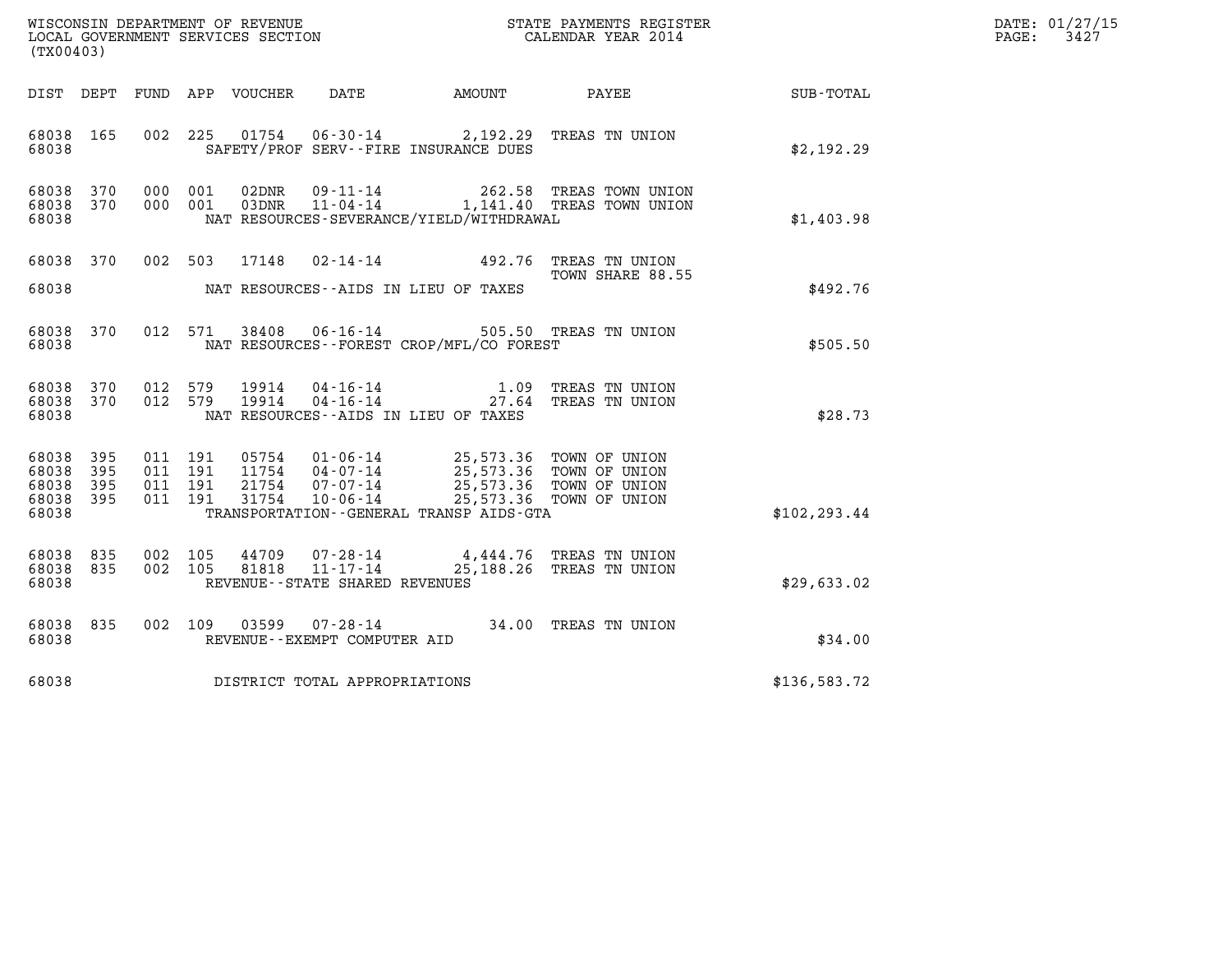| (TX00403)                                                          | WISCONSIN DEPARTMENT OF REVENUE<br>LOCAL GOVERNMENT SERVICES SECTION |                                                                                                                                                                                                                          | STATE PAYMENTS REGISTER<br>CALENDAR YEAR 2014 |              | DATE: 01/27/15<br>$\mathtt{PAGE:}$<br>3428 |
|--------------------------------------------------------------------|----------------------------------------------------------------------|--------------------------------------------------------------------------------------------------------------------------------------------------------------------------------------------------------------------------|-----------------------------------------------|--------------|--------------------------------------------|
|                                                                    | DIST DEPT FUND APP VOUCHER DATE                                      | <b>AMOUNT</b>                                                                                                                                                                                                            | PAYEE SUB-TOTAL                               |              |                                            |
| 68040 165<br>68040                                                 |                                                                      | 002 225 01755 06-30-14 3,342.34 TREAS TN WAUPACA<br>SAFETY/PROF SERV--FIRE INSURANCE DUES                                                                                                                                |                                               | \$3,342.34   |                                            |
| 68040 370<br>370<br>68040<br>68040                                 |                                                                      | 000 001 01DNR 06-19-14 398.40 TREAS TOWN WAUPACA<br>000 001 02DNR 09-11-14 334.72 TREAS TOWN WAUPACA<br>NAT RESOURCES-SEVERANCE/YIELD/WITHDRAWAL                                                                         |                                               | \$733.12     |                                            |
| 370<br>68040<br>68040                                              |                                                                      | 012 571 38409 06-16-14 275.71 TREAS TN WAUPACA<br>NAT RESOURCES - - FOREST CROP/MFL/CO FOREST                                                                                                                            |                                               | \$275.71     |                                            |
| 68040 395<br>68040<br>395<br>68040<br>395<br>395<br>68040<br>68040 | 011 191<br>21755<br>011 191<br>011 191<br>31755                      | 011 191 05755 01-06-14 23,112.34 TOWN OF WAUPACA<br>11755  04-07-14  23, 112.34  TOWN OF WAUPACA<br>07-07-14 23, 112.34 TOWN OF WAUPACA<br>10-06-14 23,112.37 TOWN OF WAUPACA<br>TRANSPORTATION--GENERAL TRANSP AIDS-GTA |                                               | \$92,449.39  |                                            |
| 68040<br>835<br>835<br>68040<br>68040                              | 002 105<br>002 105                                                   | 44710 07-28-14 5,705.99 TREAS TN WAUPACA<br>81819  11-17-14  32,330.21 TREAS TN WAUPACA<br>REVENUE - - STATE SHARED REVENUES                                                                                             |                                               | \$38,036.20  |                                            |
| 835<br>68040<br>68040                                              |                                                                      | 002 109 03600 07-28-14 64.00 TREAS TN WAUPACA<br>REVENUE--EXEMPT COMPUTER AID                                                                                                                                            |                                               | \$64.00      |                                            |
| 68040                                                              | DISTRICT TOTAL APPROPRIATIONS                                        |                                                                                                                                                                                                                          |                                               | \$134,900.76 |                                            |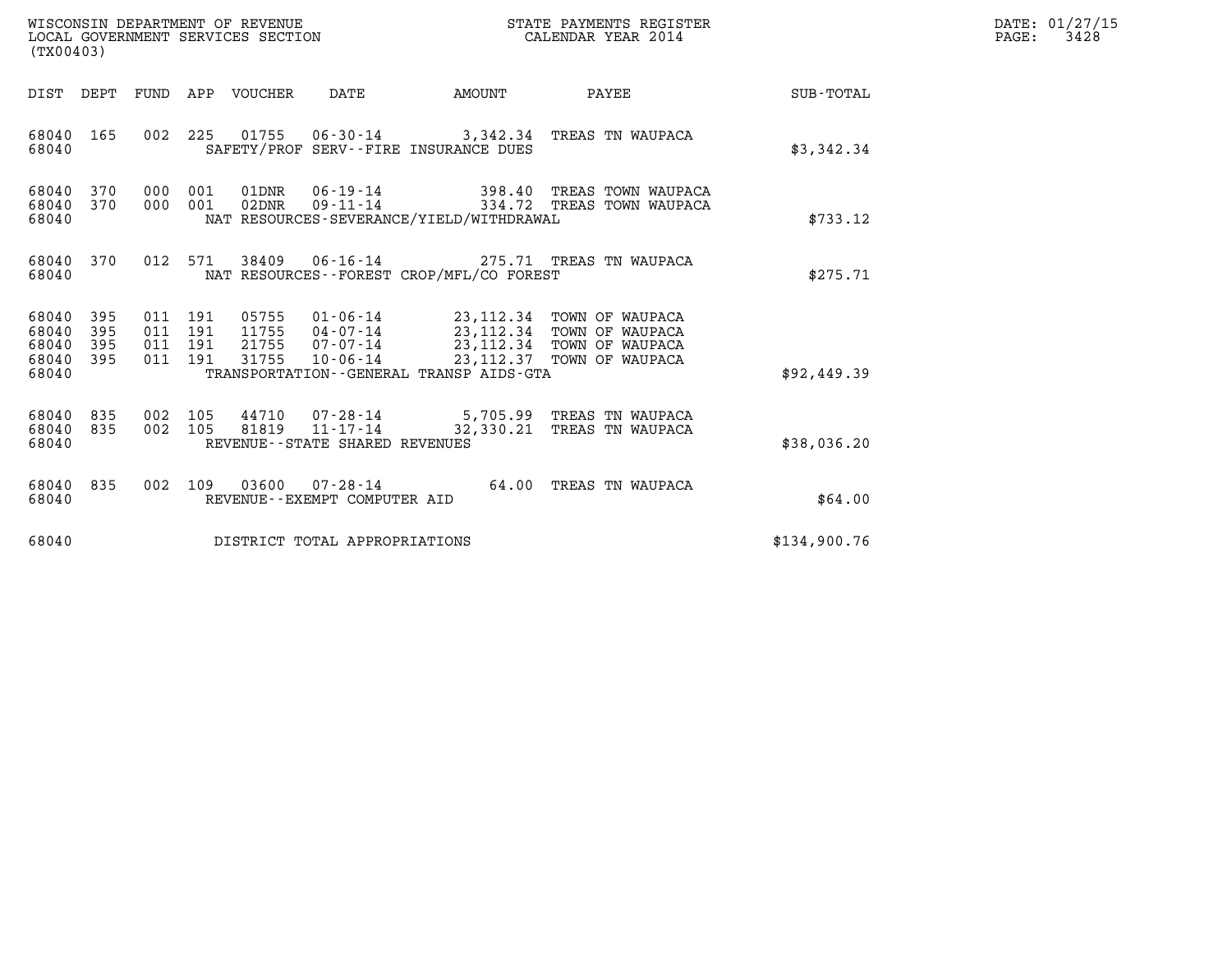| WISCONSIN DEPARTMENT OF REVENUE   | STATE PAYMENTS REGISTER | DATE: 01/27/15 |
|-----------------------------------|-------------------------|----------------|
| LOCAL GOVERNMENT SERVICES SECTION | CALENDAR YEAR 2014      | 3429<br>PAGE:  |

| (TX00403)                                 |                          |                          |                          |                                  |                                                                       |                                                                                             |                                                                                  |             |
|-------------------------------------------|--------------------------|--------------------------|--------------------------|----------------------------------|-----------------------------------------------------------------------|---------------------------------------------------------------------------------------------|----------------------------------------------------------------------------------|-------------|
| DIST                                      | DEPT                     | FUND                     | APP                      | <b>VOUCHER</b>                   | DATE                                                                  | <b>AMOUNT</b>                                                                               | PAYEE                                                                            | SUB-TOTAL   |
| 68042<br>68042                            | 165                      | 002                      | 225                      | 01756                            | $06 - 30 - 14$                                                        | 2,210.26<br>SAFETY/PROF SERV--FIRE INSURANCE DUES                                           | TREAS TN WEYAUWEGA                                                               | \$2,210.26  |
| 68042<br>68042                            | 370<br>370               | 002<br>002               | 503<br>503               | 17218<br>17218                   | $03 - 14 - 14$<br>$03 - 14 - 14$                                      | 1,651.07<br>5,132.84                                                                        | TREAS TN WEYAUWEGA<br>TREAS TN WEYAUWEGA<br>TOWN SHARE 756.08                    |             |
| 68042                                     |                          |                          |                          |                                  |                                                                       | NAT RESOURCES -- AIDS IN LIEU OF TAXES                                                      |                                                                                  | \$6,783.91  |
| 68042<br>68042                            | 370                      | 012                      | 571                      | 38410                            | $06 - 16 - 14$                                                        | 220.31<br>NAT RESOURCES - - FOREST CROP/MFL/CO FOREST                                       | TREAS TN WEYAUWEGA                                                               | \$220.31    |
| 68042<br>68042<br>68042<br>68042<br>68042 | 395<br>395<br>395<br>395 | 011<br>011<br>011<br>011 | 191<br>191<br>191<br>191 | 05756<br>11756<br>21756<br>31756 | $01 - 06 - 14$<br>04-07-14<br>$07 - 07 - 14$<br>$10 - 06 - 14$        | 10,087.50<br>10,087.50<br>10,087.50<br>10,087.52<br>TRANSPORTATION--GENERAL TRANSP AIDS-GTA | TOWN OF WEYAUWEGA<br>TOWN OF WEYAUWEGA<br>TOWN OF WEYAUWEGA<br>TOWN OF WEYAUWEGA | \$40,350.02 |
| 68042<br>68042<br>68042                   | 835<br>835               | 002<br>002               | 105<br>105               | 44711<br>81820                   | $07 - 28 - 14$<br>$11 - 17 - 14$<br>REVENUE - - STATE SHARED REVENUES | 4,656.62<br>26,882.37                                                                       | TREAS TN WEYAUWEGA<br>TREAS TN WEYAUWEGA                                         | \$31,538.99 |
| 68042<br>68042                            | 835                      | 002                      | 109                      | 03601                            | $07 - 28 - 14$<br>REVENUE--EXEMPT COMPUTER AID                        | 36.00                                                                                       | TREAS TN WEYAUWEGA                                                               | \$36.00     |
| 68042                                     |                          |                          |                          |                                  | DISTRICT TOTAL APPROPRIATIONS                                         |                                                                                             |                                                                                  | \$81,139.49 |
|                                           |                          |                          |                          |                                  |                                                                       |                                                                                             |                                                                                  |             |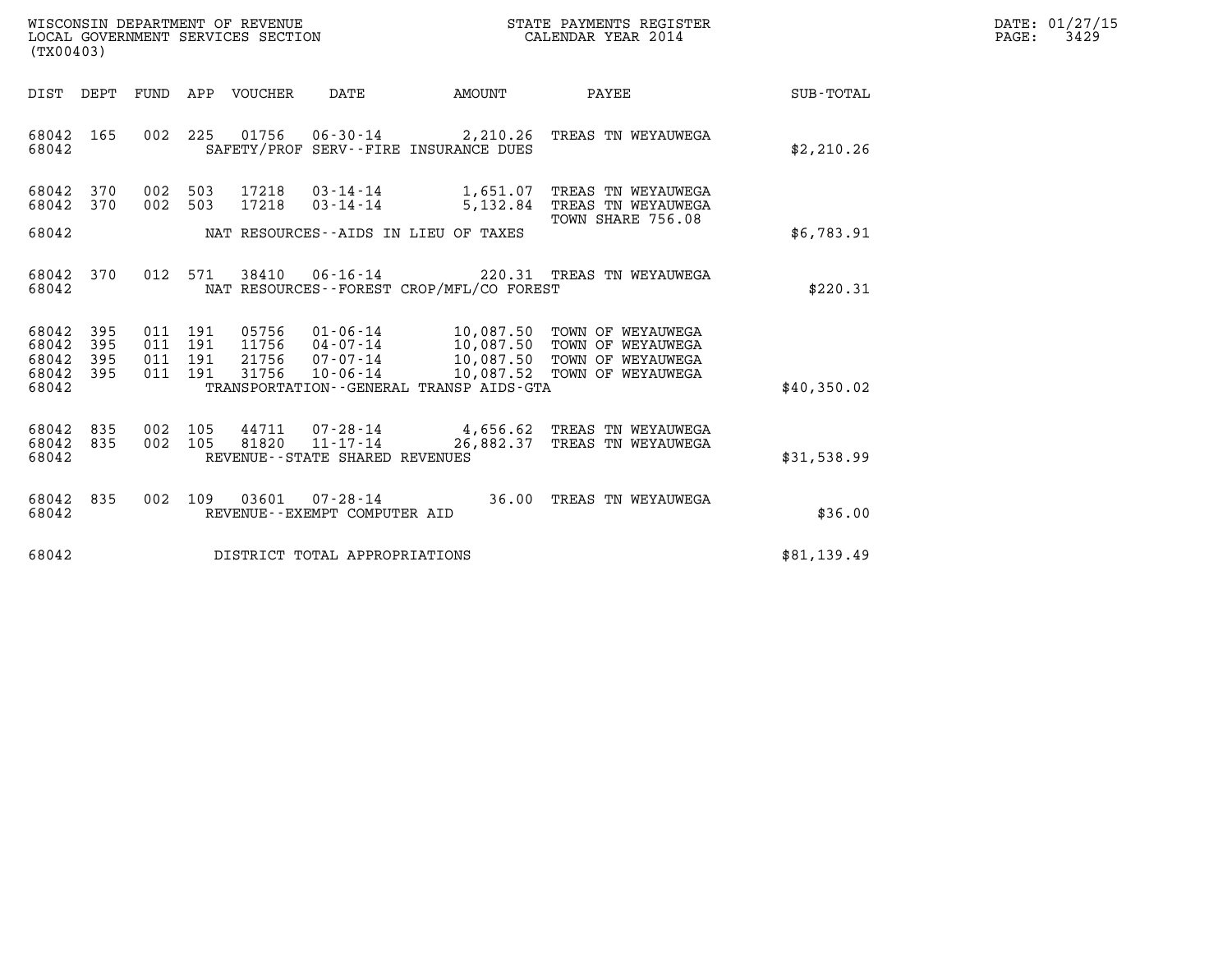| WISCONSIN DEPARTMENT OF REVENUE   | STATE PAYMENTS REGISTER | DATE: 01/27/15 |
|-----------------------------------|-------------------------|----------------|
| LOCAL GOVERNMENT SERVICES SECTION | CALENDAR YEAR 2014      | 3430<br>PAGE:  |

| WISCONSIN DEPARTMENT OF REVENUE<br>LOCAL GOVERNMENT SERVICES SECTION TERM CALENDAR YEAR 2014<br>(TX00403) |  |  |  |               |                                     |                                            |                                                                                                                                                                                                                                                                                                               |             | DATE: 01/27/15<br>$\mathtt{PAGE}$ :<br>3430 |
|-----------------------------------------------------------------------------------------------------------|--|--|--|---------------|-------------------------------------|--------------------------------------------|---------------------------------------------------------------------------------------------------------------------------------------------------------------------------------------------------------------------------------------------------------------------------------------------------------------|-------------|---------------------------------------------|
|                                                                                                           |  |  |  |               |                                     |                                            | DIST DEPT FUND APP VOUCHER DATE AMOUNT PAYEE SUB-TOTAL                                                                                                                                                                                                                                                        |             |                                             |
| 68044 165<br>68044                                                                                        |  |  |  |               |                                     | SAFETY/PROF SERV--FIRE INSURANCE DUES      | 002 225 01757 06-30-14 934.42 TREAS TN WYOMING                                                                                                                                                                                                                                                                | \$934.42    |                                             |
| 68044 370<br>68044 370<br>68044 370<br>68044                                                              |  |  |  |               |                                     | NAT RESOURCES-SEVERANCE/YIELD/WITHDRAWAL   | 000 001 01DNR 06-19-14 4,614.96 TREAS TOWN WYOMING<br>000 001 02DNR 09-11-14 1,431.23 TREAS TOWN WYOMING<br>000 001 03DNR 11-04-14 124.75 TREAS TOWN WYOMING                                                                                                                                                  | \$6,170.94  |                                             |
| 68044                                                                                                     |  |  |  |               |                                     | NAT RESOURCES -- FOREST CROP/MFL/CO FOREST | 68044 370 012 571 38411 06-16-14 2,519.90 TREAS TN WYOMING                                                                                                                                                                                                                                                    | \$2,519.90  |                                             |
| 68044 370<br>68044 370<br>68044 370<br>68044                                                              |  |  |  |               |                                     | NAT RESOURCES--AIDS IN LIEU OF TAXES       | 012 579 19915 04–16–14            46.23 TREAS TN WYOMING<br>012 579 19915 04–16–14               77.39 TREAS TN WYOMING<br>012 579 19915 04–16–14              225.73 TREAS TN WYOMING                                                                                                                        | \$349.35    |                                             |
| 68044 395<br>68044 395<br>68044 395<br>68044 395<br>68044                                                 |  |  |  | 011 191 31757 |                                     | TRANSPORTATION - GENERAL TRANSP AIDS-GTA   | $\begin{array}{cccc} 011 & 191 & 05757 & 01\cdot 06\cdot 14 & 7,477.23 & \text{TOWN OF WYOMING} \\ 011 & 191 & 11757 & 04\cdot 07\cdot 14 & 7,477.23 & \text{TOWN OF WYOMING} \\ 011 & 191 & 21757 & 07\cdot 07\cdot 14 & 7,477.23 & \text{TOWN OF WYOMING} \end{array}$<br>10-06-14 7,477.26 TOWN OF WYOMING | \$29,908.95 |                                             |
| 68044 835<br>68044 835<br>68044                                                                           |  |  |  |               | REVENUE--STATE SHARED REVENUES      |                                            | 002 105 44712 07-28-14 1,749.89 TREAS TN WYOMING<br>002 105 81821 11-17-14 9,916.02 TREAS TN WYOMING                                                                                                                                                                                                          | \$11,665.91 |                                             |
| 68044                                                                                                     |  |  |  |               | REVENUE--EXEMPT COMPUTER AID        |                                            | 68044 835 002 109 03602 07-28-14 3.00 TREAS TN WYOMING                                                                                                                                                                                                                                                        | \$3.00      |                                             |
|                                                                                                           |  |  |  |               | 68044 DISTRICT TOTAL APPROPRIATIONS |                                            |                                                                                                                                                                                                                                                                                                               | \$51,552.47 |                                             |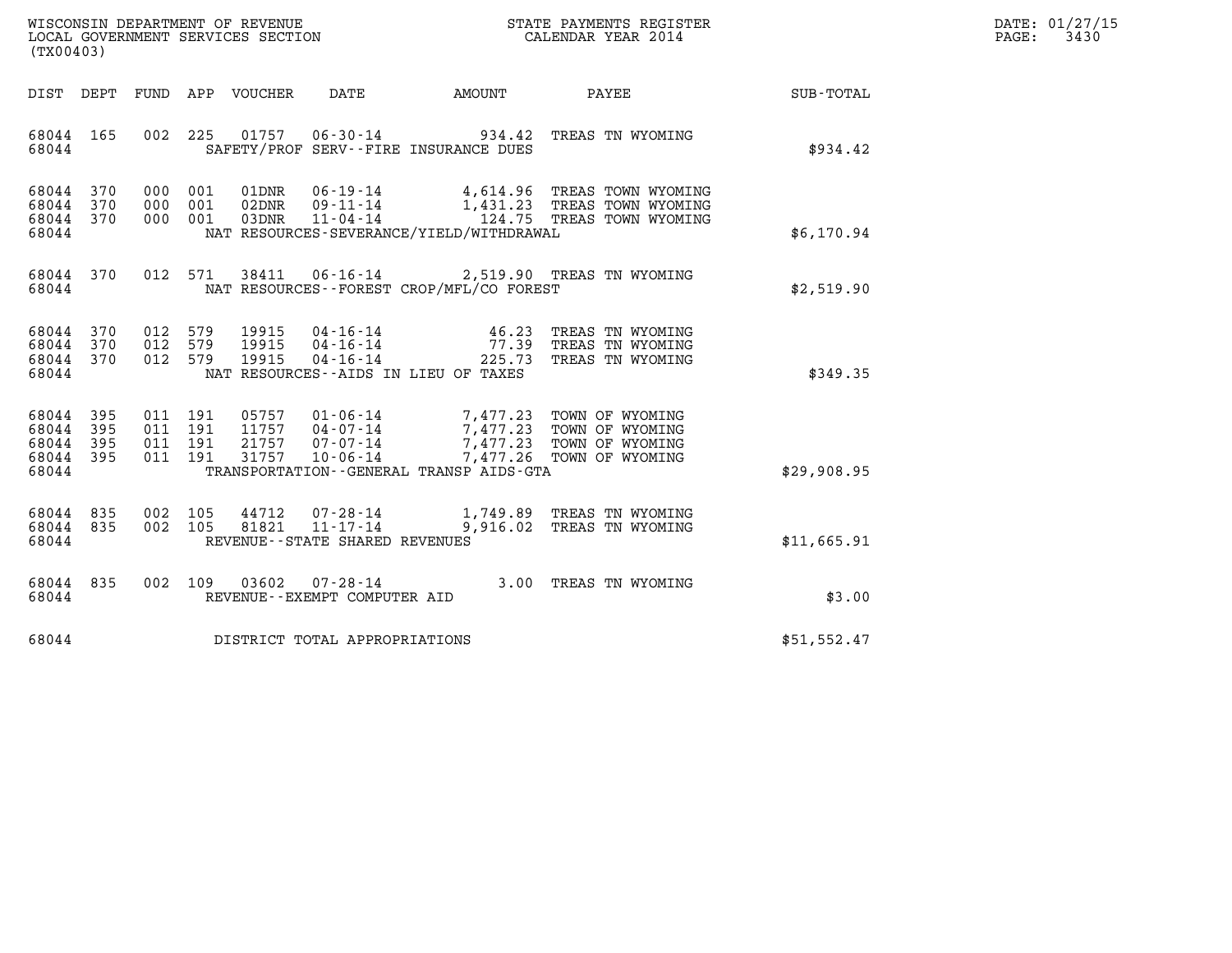| (TX00403)                        |                          |                                  |            | WISCONSIN DEPARTMENT OF REVENUE<br>LOCAL GOVERNMENT SERVICES SECTION |                                                            |                                          | STATE PAYMENTS REGISTER<br>CALENDAR YEAR 2014                                                       |              | DATE: 01/27/15<br>3431<br>$\mathtt{PAGE:}$ |
|----------------------------------|--------------------------|----------------------------------|------------|----------------------------------------------------------------------|------------------------------------------------------------|------------------------------------------|-----------------------------------------------------------------------------------------------------|--------------|--------------------------------------------|
| DIST DEPT                        |                          | FUND                             |            | APP VOUCHER                                                          | DATE                                                       | AMOUNT                                   | PAYEE                                                                                               | SUB-TOTAL    |                                            |
| 68106                            | 68106 165                | 002 225                          |            |                                                                      |                                                            | SAFETY/PROF SERV--FIRE INSURANCE DUES    | 01758   06-30-14   107.82   TREAS VIL BIG FALLS                                                     | \$107.82     |                                            |
| 68106                            | 68106 370                | 012 571                          |            |                                                                      |                                                            | NAT RESOURCES--FOREST CROP/MFL/CO FOREST | 38412   06-16-14   6.61   TREAS VIL BIG FALLS                                                       | \$6.61       |                                            |
| 68106<br>68106<br>68106<br>68106 | 395<br>395<br>395<br>395 | 011<br>011<br>011 191<br>011 191 | 191<br>191 | 05758<br>11758<br>21758<br>31758                                     | $01 - 06 - 14$<br>04 - 07 - 14<br>07 - 07 - 14<br>10-06-14 | 751.53<br>751.53<br>751.53               | VILLAGE OF BIG FALLS<br>VILLAGE OF BIG FALLS<br>VILLAGE OF BIG FALLS<br>751.55 VILLAGE OF BIG FALLS |              |                                            |
| 68106                            |                          |                                  |            |                                                                      |                                                            | TRANSPORTATION--GENERAL TRANSP AIDS-GTA  |                                                                                                     | \$3,006.14   |                                            |
| 68106<br>68106<br>68106          | 835<br>835               | 002<br>002                       | 105<br>105 | 81822                                                                | $11 - 17 - 14$<br>REVENUE--STATE SHARED REVENUES           |                                          | 44713 07-28-14 4,392.74 TREAS VIL BIG FALLS<br>24,892.21 TREAS VIL BIG FALLS                        | \$29, 284.95 |                                            |
| 68106                            |                          |                                  |            |                                                                      | DISTRICT TOTAL APPROPRIATIONS                              |                                          |                                                                                                     | \$32,405.52  |                                            |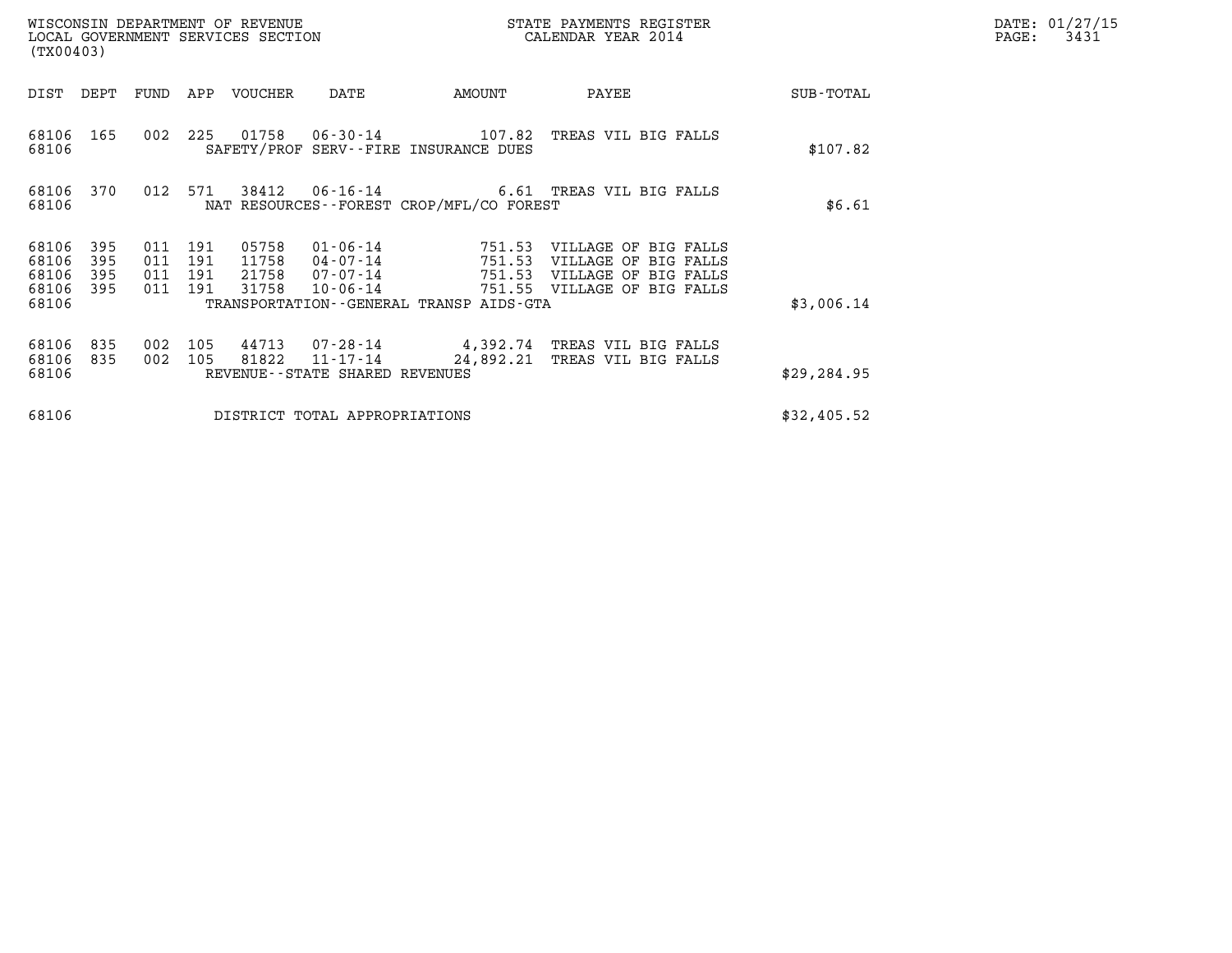| (TX00403)                        |                   |         |                    | WISCONSIN DEPARTMENT OF REVENUE<br>LOCAL GOVERNMENT SERVICES SECTION |                                          | STATE PAYMENTS REGISTER<br>CALENDAR YEAR 2014                                                                                                                                                                                |              | DATE: 01/27/15<br>PAGE: 3432 |
|----------------------------------|-------------------|---------|--------------------|----------------------------------------------------------------------|------------------------------------------|------------------------------------------------------------------------------------------------------------------------------------------------------------------------------------------------------------------------------|--------------|------------------------------|
|                                  |                   |         |                    |                                                                      |                                          |                                                                                                                                                                                                                              |              |                              |
| 68121                            |                   |         |                    |                                                                      | SAFETY/PROF SERV--FIRE INSURANCE DUES    | 68121 165 002 225 01759 06-30-14 646.90 TREAS VIL EMBARRASS                                                                                                                                                                  | \$646.90     |                              |
| 68121                            |                   |         |                    |                                                                      | NAT RESOURCES--FOREST CROP/MFL/CO FOREST | 68121 370 012 571 38413 06-16-14 2.00 TREAS VIL EMBARRASS                                                                                                                                                                    | \$2.00       |                              |
| 68121<br>68121<br>68121<br>68121 | 395<br>395<br>395 | 011 191 | 011 191<br>011 191 |                                                                      | TRANSPORTATION--GENERAL TRANSP AIDS-GTA  | 68121 395 011 191 05759 01-06-14 1,917.95 VILLAGE OF EMBARRASS<br>11759  04-07-14   1,917.95  VILLAGE OF EMBARRASS<br>21759  07-07-14   1,917.95    VILLAGE OF EMBARRASS<br>31759  10-06-14   1,917.96  VILLAGE OF EMBARRASS | \$7.671.81   |                              |
| 68121                            |                   |         |                    |                                                                      | DOA--TRANSMISSION LINE FEE DISTRIBUTION  | 68121 505 002 174 58920 04-30-14 8,296.00 TREAS VIL EMBARRASS                                                                                                                                                                | \$8,296.00   |                              |
| 68121                            |                   |         |                    | REVENUE--STATE SHARED REVENUES                                       |                                          | 68121 835 002 105 44714 07-28-14 14,437.85 TREAS VIL EMBARRASS<br>68121 835 002 105 81823 11-17-14 81,814.45 TREAS VIL EMBARRASS                                                                                             | \$96, 252.30 |                              |
| 68121                            |                   |         |                    | REVENUE--EXEMPT COMPUTER AID                                         |                                          | 68121 835 002 109 03603 07-28-14 107.00 TREAS VIL EMBARRASS                                                                                                                                                                  | \$107.00     |                              |
| 68121                            |                   |         |                    | DISTRICT TOTAL APPROPRIATIONS                                        |                                          |                                                                                                                                                                                                                              | \$112,976.01 |                              |
|                                  |                   |         |                    |                                                                      |                                          |                                                                                                                                                                                                                              |              |                              |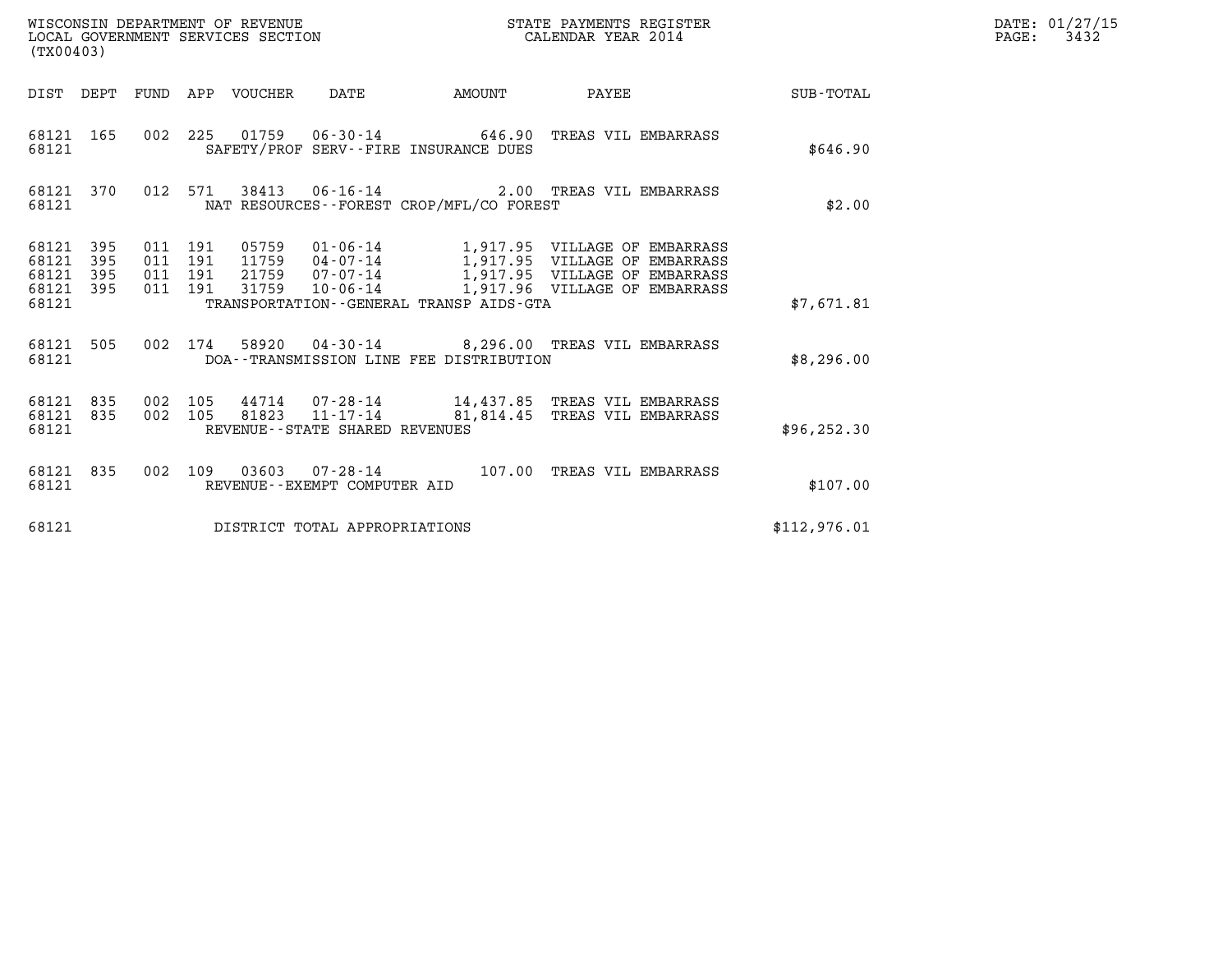| WISCONSIN DEPARTMENT OF REVENUE<br>LOCAL GOVERNMENT SERVICES SECTION | STATE PAYMENTS REGISTER<br>CALENDAR YEAR 2014 | DATE: 01/27/15<br>3433<br>PAGE: |
|----------------------------------------------------------------------|-----------------------------------------------|---------------------------------|

| WISCONSIN DEPARTMENT OF REVENUE<br>LOCAL GOVERNMENT SERVICES SECTION<br>(TX00403) |            |                |                |                                   |                                         | STATE PAYMENTS REGISTER<br>CALENDAR YEAR 2014              |              | DATE: 01/27/15<br>$\mathtt{PAGE}$ :<br>3433 |
|-----------------------------------------------------------------------------------|------------|----------------|----------------|-----------------------------------|-----------------------------------------|------------------------------------------------------------|--------------|---------------------------------------------|
| DIST DEPT                                                                         | FUND       |                | APP VOUCHER    | DATE                              | <b>AMOUNT</b>                           | PAYEE                                                      | SUB-TOTAL    |                                             |
| 68126 165<br>68126                                                                |            |                |                |                                   | SAFETY/PROF SERV--FIRE INSURANCE DUES   | 002 225 01760 06-30-14 2,371.98 TREAS VIL FREMONT          | \$2,371.98   |                                             |
| 68126 370                                                                         |            |                |                |                                   | 002 503 16713 01-30-14 132.94           | TREAS VIL FREMONT<br>VILL SHARE 26.56                      |              |                                             |
| 68126                                                                             |            |                |                |                                   | NAT RESOURCES--AIDS IN LIEU OF TAXES    |                                                            | \$132.94     |                                             |
| 68126<br>395<br>68126<br>395                                                      | 011        | 011 191<br>191 | 05760<br>11760 | $01 - 06 - 14$<br>04-07-14        |                                         | 5,074.10 VILLAGE OF FREMONT<br>5,074.10 VILLAGE OF FREMONT |              |                                             |
| 68126<br>395<br>68126<br>395<br>68126                                             | 011        | 191<br>011 191 | 21760<br>31760 | 07-07-14<br>$10 - 06 - 14$        | TRANSPORTATION--GENERAL TRANSP AIDS-GTA | 5,074.10 VILLAGE OF FREMONT<br>5,074.11 VILLAGE OF FREMONT | \$20, 296.41 |                                             |
| 68126 835<br>68126<br>835<br>68126                                                | 002<br>002 | 105<br>105     | 44715<br>81824 | REVENUE - - STATE SHARED REVENUES | $11 - 17 - 14$ $27,282.38$              | 07-28-14 4,802.94 TREAS VIL FREMONT<br>TREAS VIL FREMONT   | \$32,085.32  |                                             |
| 68126 835<br>68126                                                                | 002        | 109            | 03604          | REVENUE--EXEMPT COMPUTER AID      | 07-28-14 925.00                         | TREAS VIL FREMONT                                          | \$925.00     |                                             |
| 68126                                                                             |            |                |                | DISTRICT TOTAL APPROPRIATIONS     |                                         |                                                            | \$55,811.65  |                                             |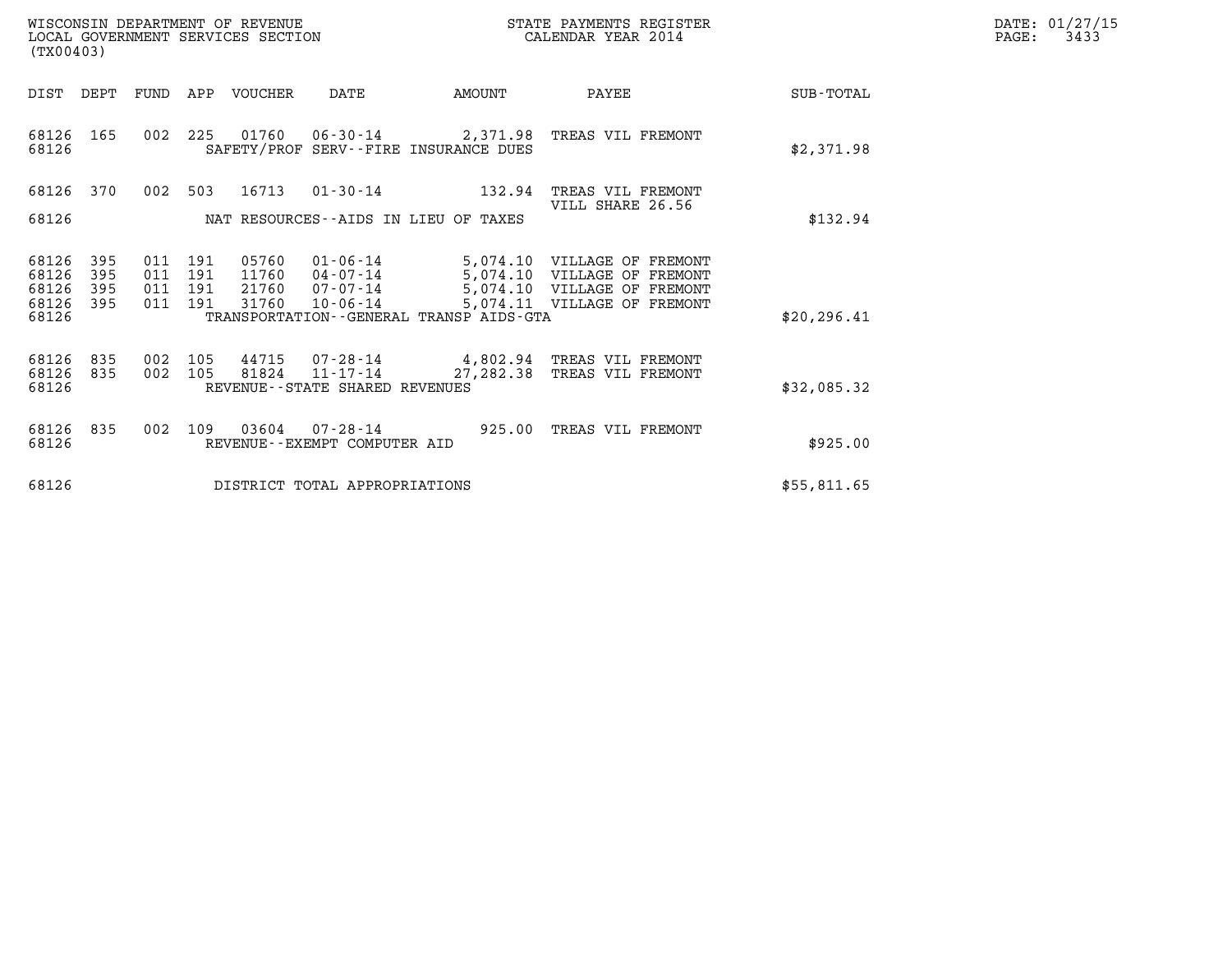| WISCONSIN DEPARTMENT OF REVENUE   | STATE PAYMENTS REGISTER | DATE: 01/27/15 |
|-----------------------------------|-------------------------|----------------|
| LOCAL GOVERNMENT SERVICES SECTION | CALENDAR YEAR 2014      | 3434<br>PAGE:  |

| (TX00403)                                                    |                                                                                                                                                                                                                                                              | DATE: 01/27/15<br>$\mathtt{PAGE}$ :<br>3434 |
|--------------------------------------------------------------|--------------------------------------------------------------------------------------------------------------------------------------------------------------------------------------------------------------------------------------------------------------|---------------------------------------------|
|                                                              | DIST DEPT FUND APP VOUCHER DATE AMOUNT PAYEE                                                                                                                                                                                                                 | SUB-TOTAL                                   |
| 68141                                                        | 68141 165 002 225 01761 06-30-14 2,893.10 TREAS VIL IOLA<br>SAFETY/PROF SERV--FIRE INSURANCE DUES                                                                                                                                                            | \$2,893.10                                  |
| 68141 395<br>68141<br>395<br>68141 395<br>68141 395<br>68141 | 011 191 05761 01-06-14 21,836.35 VILLAGE OF IOLA<br>011 191 11761 04-07-14 21,836.35 VILLAGE OF IOLA<br>011 191 21761 07-07-14 21,836.35 VILLAGE OF IOLA<br>011 191 31761 10-06-14 21,836.37 VILLAGE OF IOLA<br>TRANSPORTATION - - GENERAL TRANSP AIDS - GTA | \$87,345.42                                 |
| 68141                                                        | 68141 435 005 163 01LGS 11-17-14 2,700.00 IOLA AND RURAL FIRE & AMB<br>HS--PREPAID MEDICAL TRANSPORT REIMBURSE                                                                                                                                               | \$2,700.00                                  |
| 68141                                                        | 68141 455 002 231 01451 02-19-14 640.00 TREAS VIL IOLA<br>JUSTICE--LAW ENFORCEMENT TRAINING                                                                                                                                                                  | \$640.00                                    |
| 68141 835<br>68141 835<br>68141                              | 002 105 44716 07-28-14 53,659.02 TREAS VIL IOLA<br>002 105 81825 11-17-14 152,700.62 TREAS VIL IOLA<br>REVENUE--STATE SHARED REVENUES                                                                                                                        | \$206, 359.64                               |
| 68141 835<br>68141                                           | 002 109 03605 07-28-14 1,521.00 TREAS VIL IOLA<br>REVENUE--EXEMPT COMPUTER AID                                                                                                                                                                               | \$1,521.00                                  |
|                                                              | 68141 DISTRICT TOTAL APPROPRIATIONS                                                                                                                                                                                                                          | \$301, 459.16                               |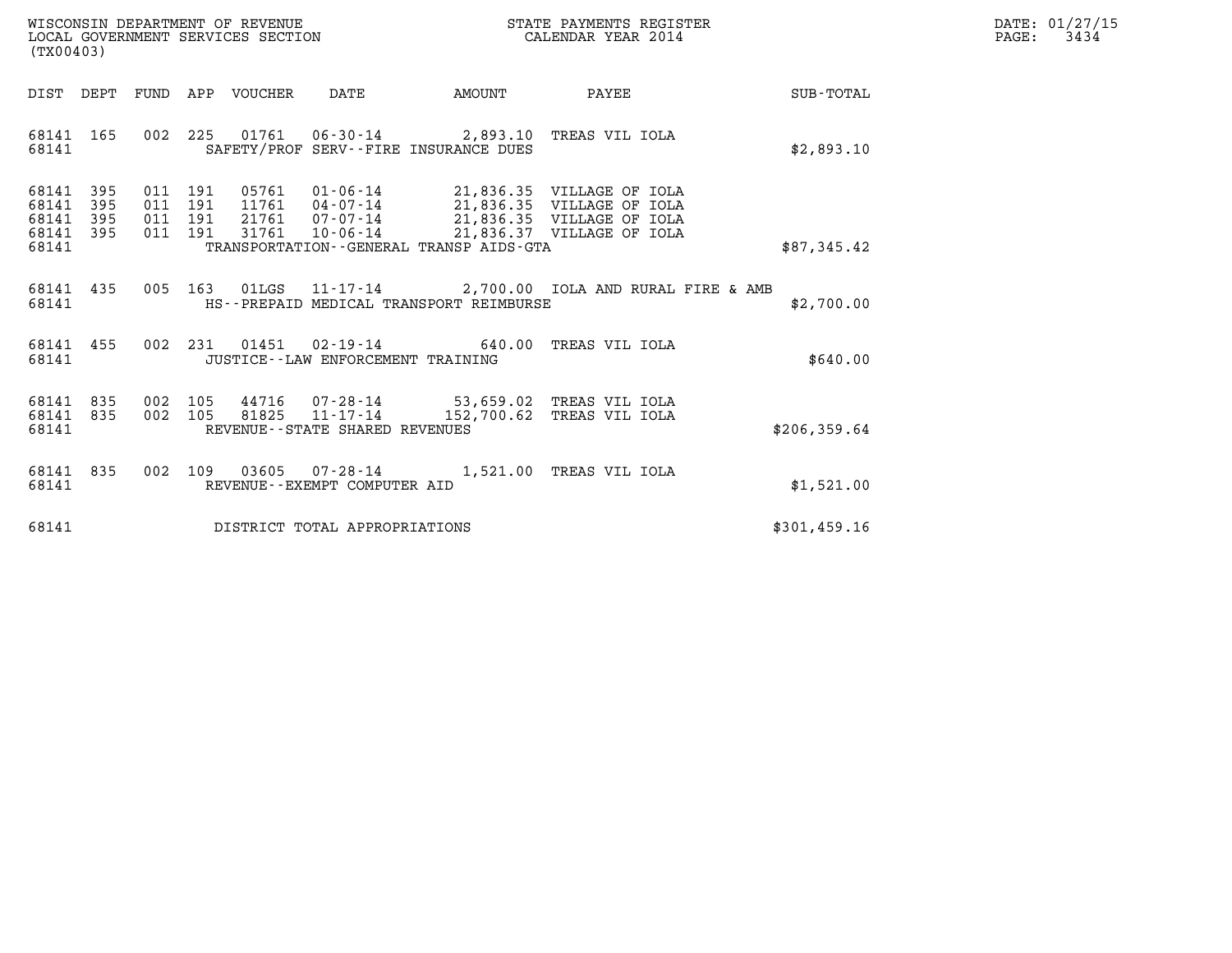| WISCONSIN DEPARTMENT OF REVENUE   | STATE PAYMENTS REGISTER | DATE: 01/27/15 |
|-----------------------------------|-------------------------|----------------|
| LOCAL GOVERNMENT SERVICES SECTION | CALENDAR YEAR 2014      | 3435<br>PAGE:  |

| (TX00403)                                 |                                                      |                          |                                                                              |                       |                                                                                                                                                                           |              |
|-------------------------------------------|------------------------------------------------------|--------------------------|------------------------------------------------------------------------------|-----------------------|---------------------------------------------------------------------------------------------------------------------------------------------------------------------------|--------------|
| DIST                                      | DEPT                                                 |                          | FUND APP VOUCHER DATE                                                        | <b>AMOUNT</b>         | PAYEE                                                                                                                                                                     | SUB-TOTAL    |
| 68165<br>68165                            | 165                                                  | 002 225                  | SAFETY/PROF SERV--FIRE INSURANCE DUES                                        |                       | 01762    06-30-14    287.51    TREAS VIL OGDENSBURG                                                                                                                       | \$287.51     |
| 68165<br>68165                            | 370                                                  | 17149<br>002 503         | NAT RESOURCES--AIDS IN LIEU OF TAXES                                         | $02 - 14 - 14$ 732.87 | TREAS VIL OGDENSBURG<br>VILL SHARE 117.69                                                                                                                                 | \$732.87     |
| 68165<br>68165<br>68165<br>68165<br>68165 | 395<br>011<br>395<br>011<br>395<br>011<br>395<br>011 | 191<br>191<br>191<br>191 | 11762  04-07-14<br>21762 07-07-14<br>TRANSPORTATION--GENERAL TRANSP AIDS-GTA |                       | 05762  01-06-14   1,365.46  VILLAGE OF OGDENSBURG<br>1,365.46 VILLAGE OF OGDENSBURG<br>1,365.46 VILLAGE OF OGDENSBURG<br>31762  10-06-14  1,365.48  VILLAGE OF OGDENSBURG | \$5,461.86   |
| 68165<br>68165                            | 395<br>011                                           | 278                      | TRANSPORTATION - - LRIP/TRIP/MSIP GRANTS                                     |                       | 31397  11-14-14  10,252.45  TREAS VIL OGDENSBURG                                                                                                                          | \$10, 252.45 |
| 68165<br>68165<br>68165                   | 835<br>002<br>002<br>835                             | 105                      | REVENUE - - STATE SHARED REVENUES                                            |                       | 44717 07-28-14 6,437.34 TREAS VIL OGDENSBURG<br>105 81826 11-17-14 36,478.28 TREAS VIL OGDENSBURG                                                                         | \$42,915.62  |
| 68165<br>68165                            | 835<br>002                                           | 109                      | 03606  07-28-14<br>REVENUE--EXEMPT COMPUTER AID                              | 16.00                 | TREAS VIL OGDENSBURG                                                                                                                                                      | \$16.00      |
| 68165                                     |                                                      |                          | DISTRICT TOTAL APPROPRIATIONS                                                |                       |                                                                                                                                                                           | \$59,666.31  |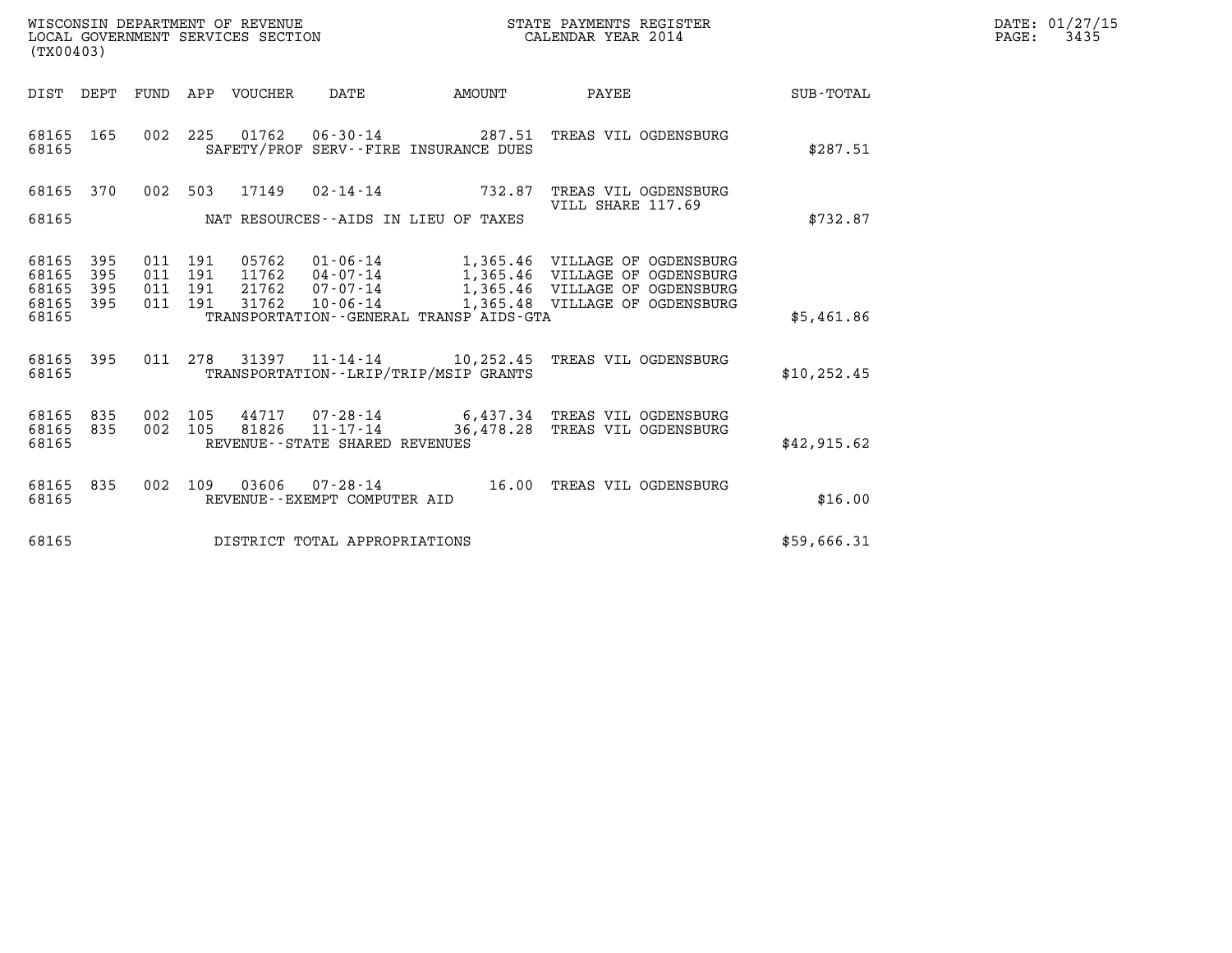| WISCONSIN DEPARTMENT OF REVENUE   | STATE PAYMENTS REGISTER | DATE: 01/27/15 |
|-----------------------------------|-------------------------|----------------|
| LOCAL GOVERNMENT SERVICES SECTION | CALENDAR YEAR 2014      | 3436<br>PAGE:  |

| WISCONSIN DEPARTMENT OF REVENUE<br>LOCAL GOVERNMENT SERVICES SECTION<br>(TX00403) |                          |                          |                          |                                  |                                                |                                                                    | STATE PAYMENTS REGISTER<br>CALENDAR YEAR 2014                                                                                            |             | DATE: 01/27/15<br>PAGE:<br>3436 |
|-----------------------------------------------------------------------------------|--------------------------|--------------------------|--------------------------|----------------------------------|------------------------------------------------|--------------------------------------------------------------------|------------------------------------------------------------------------------------------------------------------------------------------|-------------|---------------------------------|
| DIST                                                                              | DEPT                     | FUND                     |                          | APP VOUCHER                      | DATE                                           | <b>AMOUNT</b>                                                      | PAYEE                                                                                                                                    | SUB-TOTAL   |                                 |
| 68181 165<br>68181                                                                |                          | 002                      |                          |                                  |                                                | 225 01763 06-30-14 682.84<br>SAFETY/PROF SERV--FIRE INSURANCE DUES | TREAS VIL SCANDINAVIA                                                                                                                    | \$682.84    |                                 |
| 68181 370<br>68181                                                                |                          | 002                      |                          |                                  |                                                | 503 16714 01-30-14 494.61<br>NAT RESOURCES--AIDS IN LIEU OF TAXES  | TREAS VIL SCANDINAVIA<br>VILL SHARE 54.12                                                                                                | \$494.61    |                                 |
| 68181<br>68181<br>68181<br>68181<br>68181                                         | 395<br>395<br>395<br>395 | 011<br>011<br>011<br>011 | 191<br>191<br>191<br>191 | 05763<br>11763<br>21763<br>31763 | 04-07-14<br>07-07-14<br>10-06-14               | 1,825.91<br>TRANSPORTATION--GENERAL TRANSP AIDS-GTA                | 01-06-14 1,825.91 VILLAGE OF SCANDINAVIA<br>VILLAGE OF SCANDINAVIA<br>1,825.91 VILLAGE OF SCANDINAVIA<br>1,825.92 VILLAGE OF SCANDINAVIA | \$7,303.65  |                                 |
| 68181 835<br>68181 835<br>68181                                                   |                          | 002<br>002               | 105<br>105               | 44718                            | REVENUE - - STATE SHARED REVENUES              | 81827 11-17-14 40,077.33                                           | 07-28-14 7,072.47 TREAS VIL SCANDINAVIA<br>TREAS VIL SCANDINAVIA                                                                         | \$47,149.80 |                                 |
| 68181 835<br>68181                                                                |                          | 002                      | 109                      | 03607                            | $07 - 28 - 14$<br>REVENUE--EXEMPT COMPUTER AID | 20.00                                                              | TREAS VIL SCANDINAVIA                                                                                                                    | \$20.00     |                                 |
| 68181                                                                             |                          |                          |                          |                                  | DISTRICT TOTAL APPROPRIATIONS                  |                                                                    |                                                                                                                                          | \$55,650.90 |                                 |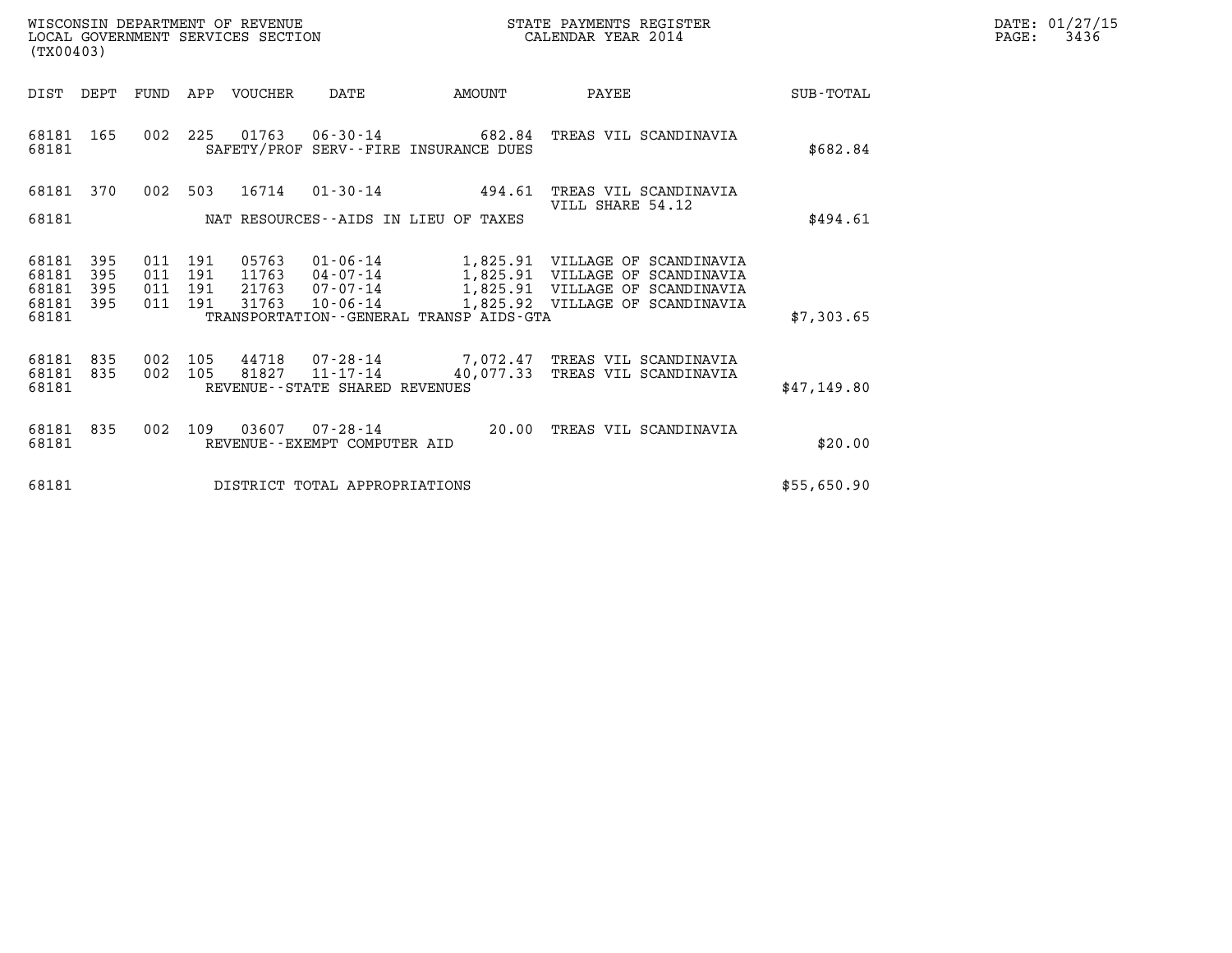| LOCAL GOVERNMENT SERVICES SECTION<br>(TX00403)        |                   |                    |                                          |                                  |                                                                                            |                                             |                                                                                                                                                 |                | DATE: 01/27/15<br>3437<br>PAGE: |
|-------------------------------------------------------|-------------------|--------------------|------------------------------------------|----------------------------------|--------------------------------------------------------------------------------------------|---------------------------------------------|-------------------------------------------------------------------------------------------------------------------------------------------------|----------------|---------------------------------|
| DIST DEPT                                             |                   |                    |                                          | FUND APP VOUCHER                 | DATE                                                                                       | AMOUNT                                      | PAYEE                                                                                                                                           | SUB-TOTAL      |                                 |
| 68211 165<br>68211                                    |                   |                    |                                          |                                  | 002 225 01764 06-30-14                                                                     | SAFETY/PROF SERV--FIRE INSURANCE DUES       | 9,847.32 TREAS CITY CLINTONVILLE                                                                                                                | \$9,847.32     |                                 |
| 68211 370<br>68211                                    |                   |                    | 012 571                                  | 38414                            |                                                                                            | NAT RESOURCES - - FOREST CROP/MFL/CO FOREST | 06-16-14 7.14 TREAS CITY CLINTONVILLE                                                                                                           | \$7.14         |                                 |
| 68211 395<br>68211<br>68211 395<br>68211 395<br>68211 | 395               |                    | 011 162<br>011 162<br>011 162<br>011 162 | 06114<br>12114<br>22114<br>32114 | 04-07-14<br>07-07-14<br>$10 - 06 - 14$                                                     | TRANSPORTATION - - CONNECTING HIGHWAY AIDS  | 01-06-14 13,667.90 CITY OF CLINTONVILLE<br>13,667.90 CITY OF CLINTONVILLE<br>13,667.90 CITY OF CLINTONVILLE<br>13,667.92 CITY OF CLINTONVILLE   | \$54,671.62    |                                 |
| 68211 395<br>68211 395<br>68211<br>68211 395<br>68211 | 395               | 011 177<br>011 177 | 011 177<br>011 177                       | 16068<br>24067<br>26067<br>42067 | 06-04-14<br>07-07-14<br>$09 - 30 - 14$<br>$12 - 30 - 14$<br>TRANSPORTATION - - TRANSIT AID |                                             | 6,174.00 CITY OF CLINTONVILLE<br>6,174.00 CITY OF CLINTONVILLE<br>6,174.00 CITY OF CLINTONVILLE<br>3,704.00 CITY OF CLINTONVILLE                | \$22, 226.00   |                                 |
| 68211 395<br>68211<br>68211 395<br>68211 395<br>68211 | 395               | 011 182            | 011 182<br>011 182<br>011 182            | 02692<br>26829<br>26830<br>31132 | 02-04-14<br>$10 - 09 - 14$<br>10-09-14<br>$11 - 17 - 14$                                   | TRANSPORTATION - - TRANSIT AIDS - FEDERAL   | 10,247.00 TREAS CITY CLINTONVILLE<br>9,821.00 TREAS CITY CLINTONVILLE<br>10,092.00 TREAS CITY CLINTONVILLE<br>10,876.00 TREAS CITY CLINTONVILLE | \$41,036.00    |                                 |
| 68211 395<br>68211 395<br>68211<br>68211 395<br>68211 | 395               |                    | 011 191<br>011 191<br>011 191<br>011 191 | 05764<br>11764<br>21764<br>31764 | 01-06-14<br>04-07-14<br>07-07-14<br>$10 - 06 - 14$                                         | TRANSPORTATION--GENERAL TRANSP AIDS-GTA     | 70,983.13 CITY OF CLINTONVILLE<br>70,983.13 CITY OF CLINTONVILLE<br>70,983.13 CITY OF CLINTONVILLE<br>70,983.13 CITY OF CLINTONVILLE            | \$283,932.52   |                                 |
| 68211 435<br>68211                                    |                   |                    | 005 163                                  | 01LGS                            | 11-17-14                                                                                   | HS--PREPAID MEDICAL TRANSPORT REIMBURSE     | 21,500.00 CLINTONVILLE AREA AMBUL SERV                                                                                                          | \$21,500.00    |                                 |
| 68211                                                 | 68211 455         |                    |                                          |                                  | JUSTICE - - LAW ENFORCEMENT TRAINING                                                       |                                             | 002 231 01301 02-18-14 2,080.00 TREAS CITY CLINTONVILLE                                                                                         | \$2,080.00     |                                 |
| 68211 835<br>68211 835<br>68211                       |                   |                    | 002 105<br>002 105                       | 44719<br>81828                   | REVENUE--STATE SHARED REVENUES                                                             |                                             | 07-28-14 268,041.44 TREAS CITY CLINTONVILLE<br>11-17-14   1,010,869.85   TREAS CITY CLINTONVILLE                                                | \$1,278,911.29 |                                 |
| 68211 835<br>68211 835<br>68211                       |                   |                    | 002 109<br>002 109                       | 03608<br>05361                   | REVENUE--EXEMPT COMPUTER AID                                                               |                                             | 07-28-14 23,332.00 TREAS CITY CLINTONVILLE<br>07-28-14 21,699.00 TREAS CITY CLINTONVILLE                                                        | \$45,031.00    |                                 |
|                                                       | 68211 835 002 501 |                    |                                          |                                  | $00004$ $02 - 03 - 14$                                                                     |                                             | 4,800.27 TREAS CITY CLINTONVILLE                                                                                                                |                |                                 |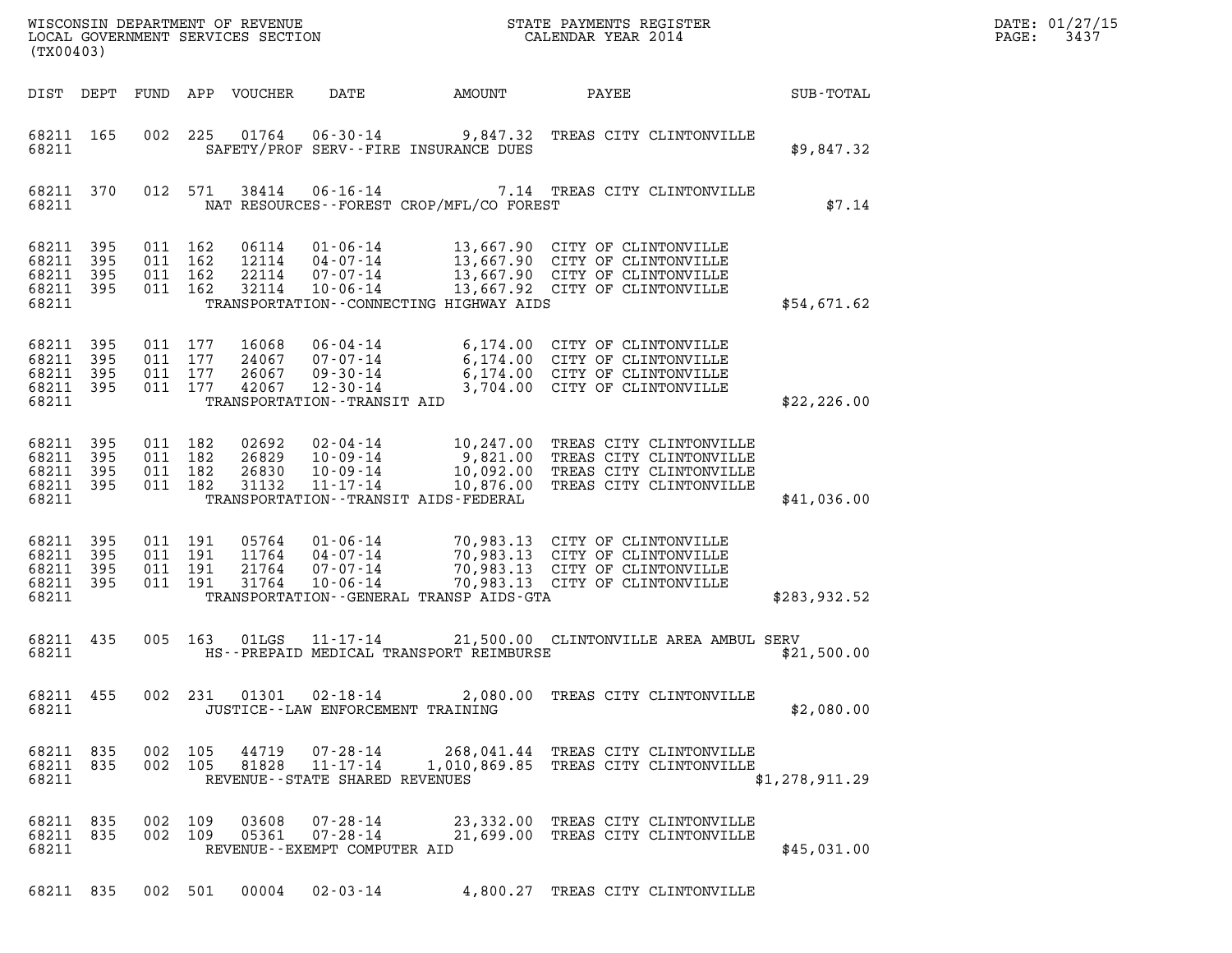| WISCONSIN DEPARTMENT OF REVENUE<br>LOCAL GOVERNMENT SERVICES SECTION<br>(TX00403) |      |      |     |         |                                                | STATE PAYMENTS REGISTER<br>CALENDAR YEAR 2014 |       |                         | $\mathtt{PAGE}$ : | DATE: 01/27/15<br>3438 |  |
|-----------------------------------------------------------------------------------|------|------|-----|---------|------------------------------------------------|-----------------------------------------------|-------|-------------------------|-------------------|------------------------|--|
| DIST                                                                              | DEPT | FUND | APP | VOUCHER | DATE                                           | AMOUNT                                        | PAYEE |                         | SUB-TOTAL         |                        |  |
| 68211                                                                             |      |      |     |         | DOA-PAYMENT FOR MUNICIPAL SERVICES AID         |                                               |       |                         | \$4,800.27        |                        |  |
| 68211<br>68211                                                                    | 835  | 021  | 363 | 36413   | $03 - 24 - 14$<br>REVENUE - - LOTTERY CREDIT - | 1,641.34                                      |       | TREAS CITY CLINTONVILLE | \$1,641.34        |                        |  |
| 68211                                                                             |      |      |     |         | DISTRICT TOTAL APPROPRIATIONS                  |                                               |       |                         | \$1,765,684.50    |                        |  |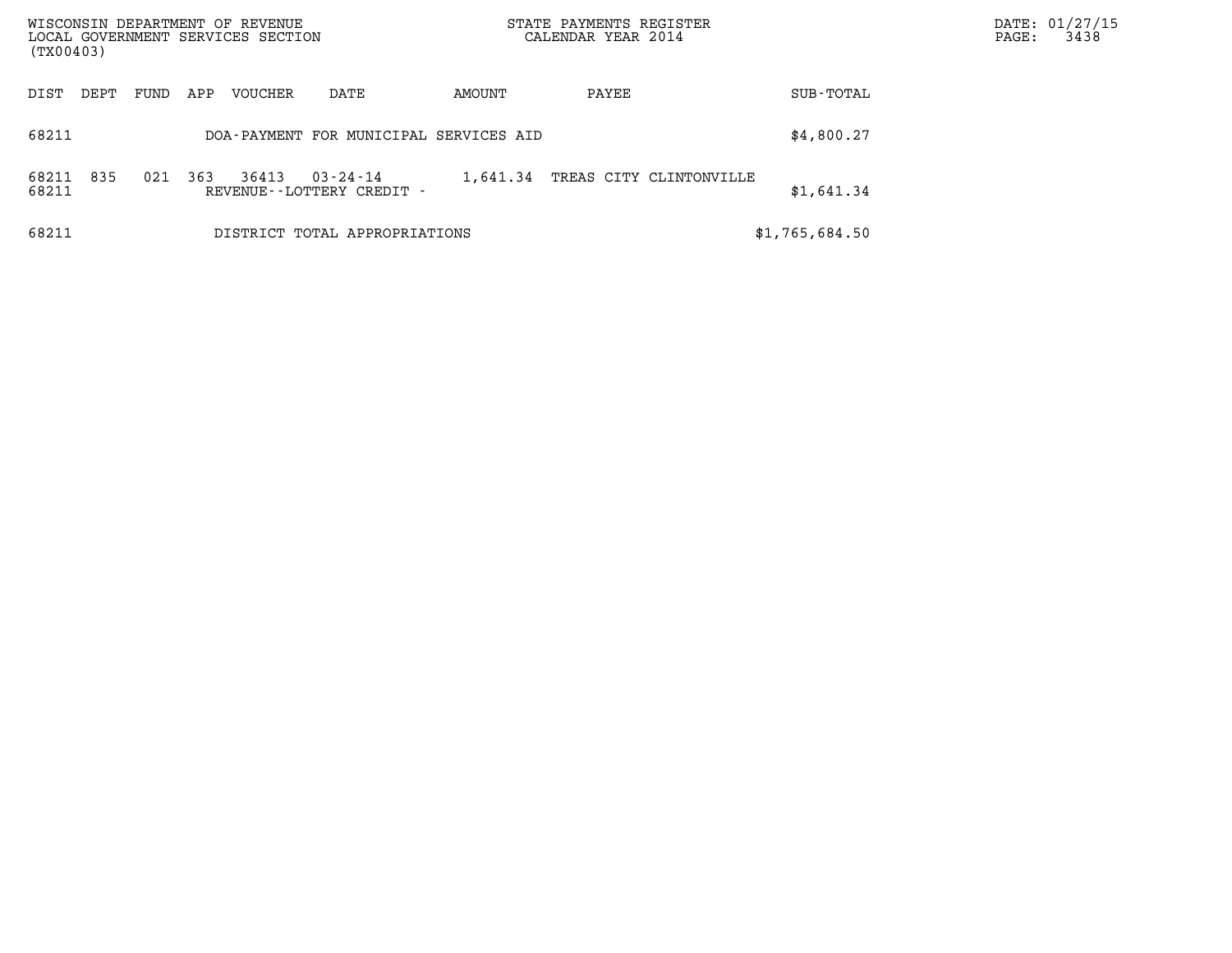| WISCONSIN DEPARTMENT OF REVENUE   | STATE PAYMENTS REGISTER | DATE: 01/27/15 |
|-----------------------------------|-------------------------|----------------|
| LOCAL GOVERNMENT SERVICES SECTION | CALENDAR YEAR 2014      | 3439<br>PAGE:  |

| WISCONSIN DEPARTMENT OF REVENUE<br>LOCAL GOVERNMENT SERVICES SECTION<br>(TYOO403)<br>(TX00403) |  |  |  |                                |                                     |                                              |                                                                                                                                                                                                                                                                                                                                          | DATE: 01/27/15<br>$\mathtt{PAGE:}$<br>3439 |  |
|------------------------------------------------------------------------------------------------|--|--|--|--------------------------------|-------------------------------------|----------------------------------------------|------------------------------------------------------------------------------------------------------------------------------------------------------------------------------------------------------------------------------------------------------------------------------------------------------------------------------------------|--------------------------------------------|--|
|                                                                                                |  |  |  |                                |                                     |                                              | DIST DEPT FUND APP VOUCHER DATE AMOUNT PAYEE                                                                                                                                                                                                                                                                                             | SUB-TOTAL                                  |  |
| 68251 165<br>68251                                                                             |  |  |  |                                |                                     | SAFETY/PROF SERV--FIRE INSURANCE DUES        | 002 225 01765 06-30-14 3,414.22 TREAS CITY MANAWA                                                                                                                                                                                                                                                                                        | \$3,414.22                                 |  |
|                                                                                                |  |  |  | 68251 370 002 503 17150        |                                     |                                              | 02-14-14 21.10 TREAS CITY MANAWA<br>CITY SHARE 7.62                                                                                                                                                                                                                                                                                      |                                            |  |
|                                                                                                |  |  |  |                                |                                     | 68251 MAT RESOURCES--AIDS IN LIEU OF TAXES   |                                                                                                                                                                                                                                                                                                                                          | \$21.10                                    |  |
| 68251 395<br>68251 395<br>68251 395<br>68251 395                                               |  |  |  |                                |                                     |                                              | $\begin{array}{cccc} 011 & 191 & 05765 & 01\cdot 06\cdot 14 & 16\,, 103\,.77 & \text{CITY OF MANAWA} \\ 011 & 191 & 11765 & 04\cdot 07\cdot 14 & 16\,, 103\,.77 & \text{CITY OF MANAWA} \\ 011 & 191 & 21765 & 07\cdot 07\cdot 14 & 16\,, 103\,.77 & \text{CITY OF MANAWA} \\ 011 & 191 & 31765 & 10\cdot 06\cdot 14 & 16\,, 103\,.77 &$ |                                            |  |
| 68251                                                                                          |  |  |  |                                |                                     | TRANSPORTATION - - GENERAL TRANSP AIDS - GTA |                                                                                                                                                                                                                                                                                                                                          | \$64,415.08                                |  |
| 68251 435<br>68251                                                                             |  |  |  | 005 162 01HSD                  |                                     | HS--AMBULANCE FUNDING ASSISTANCE GRANTS      | 09-08-14 4,361.22 TREAS CITY MANAWA                                                                                                                                                                                                                                                                                                      | \$4,361.22                                 |  |
| 68251 435<br>68251                                                                             |  |  |  |                                |                                     | HS--PREPAID MEDICAL TRANSPORT REIMBURSE      | 005 163 01LGS 11-17-14 2,200.00 MANAWA RURAL FIRE DEPT                                                                                                                                                                                                                                                                                   | \$2,200.00                                 |  |
| 68251                                                                                          |  |  |  |                                |                                     | JUSTICE - - LAW ENFORCEMENT TRAINING         | 68251 455 002 231 01537 02-21-14 960.00 TREAS CITY MANAWA                                                                                                                                                                                                                                                                                | \$960.00                                   |  |
| 68251 835<br>68251 835<br>68251                                                                |  |  |  | 002 105 44720<br>002 105 81829 | REVENUE--STATE SHARED REVENUES      |                                              | 07-28-14 69,950.31 TREAS CITY MANAWA<br>11-17-14 235,057.75 TREAS CITY MANAWA                                                                                                                                                                                                                                                            | \$305,008.06                               |  |
| 68251 835<br>68251                                                                             |  |  |  | 002 109 03609                  | REVENUE--EXEMPT COMPUTER AID        |                                              | 07-28-14 4,333.00 TREAS CITY MANAWA                                                                                                                                                                                                                                                                                                      | \$4,333.00                                 |  |
| 68251 835<br>68251                                                                             |  |  |  |                                | REVENUE--LOTTERY CREDIT -           |                                              | 021 363 36414 03-24-14 2,130.85 TREAS CITY MANAWA                                                                                                                                                                                                                                                                                        | \$2,130.85                                 |  |
|                                                                                                |  |  |  |                                | 68251 DISTRICT TOTAL APPROPRIATIONS |                                              |                                                                                                                                                                                                                                                                                                                                          | \$386,843.53                               |  |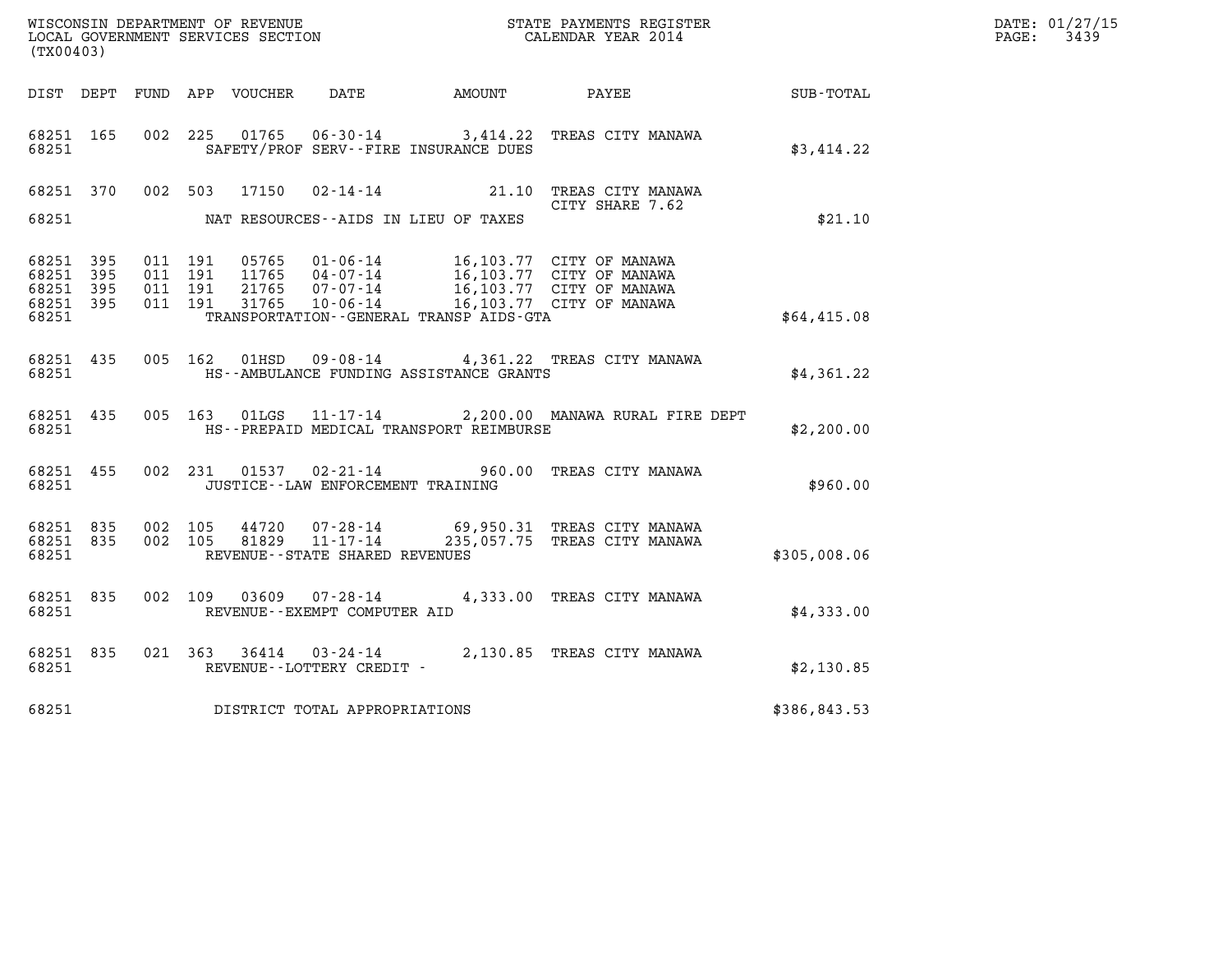| WISCONSIN DEPARTMENT OF REVENUE   | STATE PAYMENTS REGISTER | DATE: 01/27/15 |
|-----------------------------------|-------------------------|----------------|
| LOCAL GOVERNMENT SERVICES SECTION | CALENDAR YEAR 2014      | 3440<br>PAGE:  |

| WISCONSIN DEPARTMENT OF REVENUE<br>LOCAL GOVERNMENT SERVICES SECTION<br>(TX00403)                                                                                                                                                                                                                                                                       | STATE PAYMENTS REGISTER<br>CALENDAR YEAR 2014 |                            |               | DATE: 01/27/15<br>$\mathtt{PAGE:}$<br>3440 |
|---------------------------------------------------------------------------------------------------------------------------------------------------------------------------------------------------------------------------------------------------------------------------------------------------------------------------------------------------------|-----------------------------------------------|----------------------------|---------------|--------------------------------------------|
| DIST DEPT FUND APP VOUCHER DATE AMOUNT PAYEE                                                                                                                                                                                                                                                                                                            |                                               |                            | SUB-TOTAL     |                                            |
| 002 225 01766 06-30-14 2,605.59 TREAS CITY MARION<br>68252 165<br>68252<br>SAFETY/PROF SERV--FIRE INSURANCE DUES                                                                                                                                                                                                                                        |                                               |                            | \$2,605.59    |                                            |
| 68252 395<br>011 191<br>05766  01-06-14  17,086.98  CITY OF MARION<br>11766  04-07-14  17,086.98  CITY OF MARION<br>21766  07-07-14  17,086.98  CITY OF MARION<br>31766  10-06-14  17,086.99  CITY OF MARION<br>68252 395<br>011 191<br>68252 395<br>011 191<br>011 191 31766 10-06-14<br>68252 395<br>68252<br>TRANSPORTATION--GENERAL TRANSP AIDS-GTA |                                               |                            | \$68,347.93   |                                            |
| 002 231 01548 02-21-14 480.00 TREAS CITY MARION<br>68252 455<br>68252<br>JUSTICE -- LAW ENFORCEMENT TRAINING                                                                                                                                                                                                                                            |                                               |                            | \$480.00      |                                            |
| 002 105 44721 07-28-14 75,597.47 TREAS CITY MARION<br>68252 835<br>68252 835<br>002 105<br>81830  11-17-14  310,085.47  TREAS CITY MARION<br>68252<br>REVENUE - - STATE SHARED REVENUES                                                                                                                                                                 |                                               |                            | \$385,682.94  |                                            |
| 03610  07-28-14  921.00 TREAS CITY MARION<br>68252 835<br>002 109<br>05362 07-28-14<br>002 109<br>68252 835<br>68252<br>REVENUE--EXEMPT COMPUTER AID                                                                                                                                                                                                    |                                               | 8,902.00 TREAS CITY MARION | \$9,823.00    |                                            |
| 021 363 36415 03-24-14 233.44 TREAS CITY MARION<br>68252 835<br>68252<br>REVENUE--LOTTERY CREDIT -                                                                                                                                                                                                                                                      |                                               |                            | \$233.44      |                                            |
| 68252<br>DISTRICT TOTAL APPROPRIATIONS                                                                                                                                                                                                                                                                                                                  |                                               |                            | \$467, 172.90 |                                            |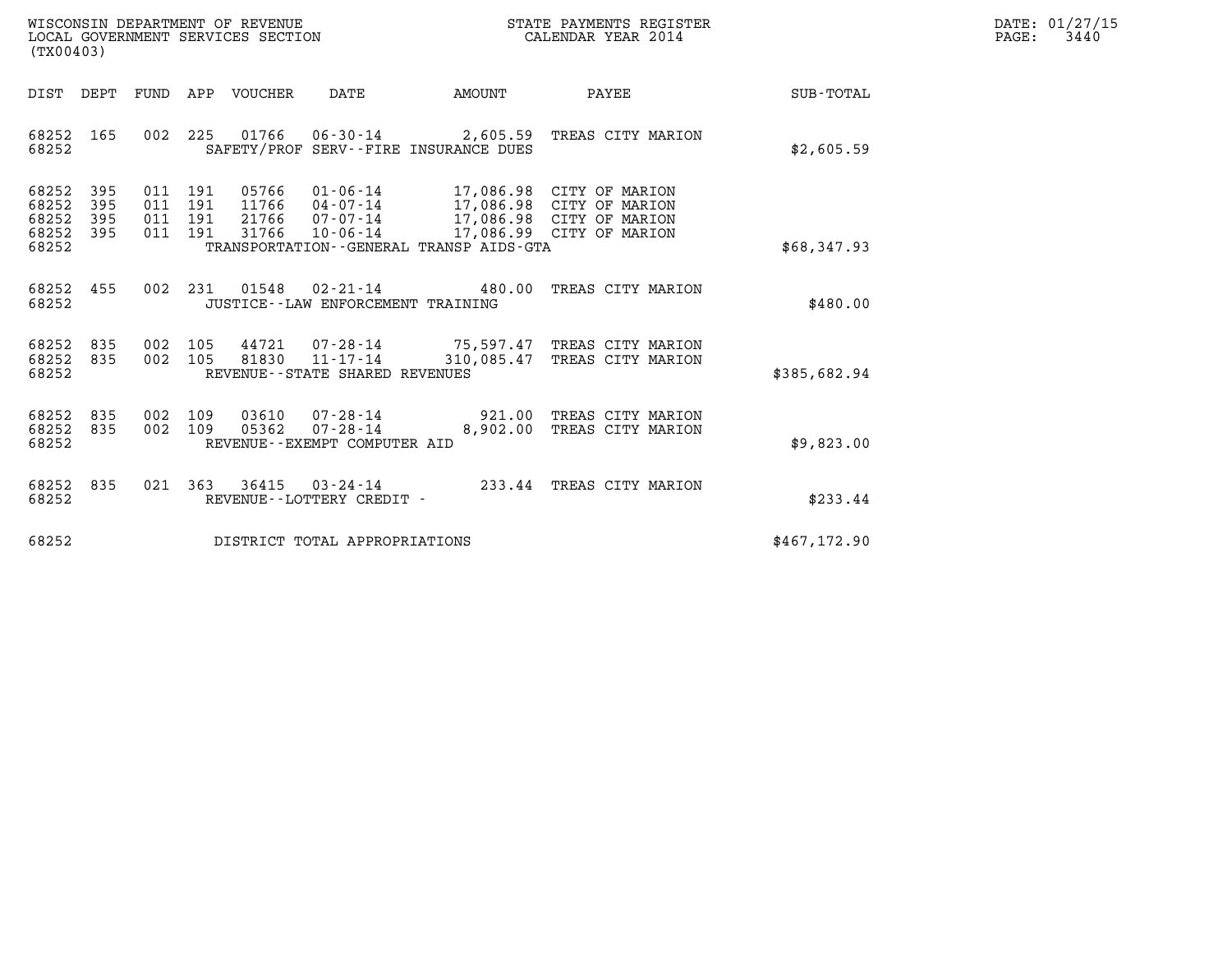|       | DATE: 01/27/15 |
|-------|----------------|
| PAGE: | 3441           |

| WISCONSIN DEPARTMENT OF REVENUE<br>LOCAL GOVERNMENT SERVICES SECTION<br>(TX00403) |                          |                                          |         |                            |                                  |                                              | STATE PAYMENTS REGISTER<br>CALENDAR YEAR 2014                                                                                                                             |              | DATE: 01/27/15<br>3441<br>$\mathtt{PAGE:}$ |
|-----------------------------------------------------------------------------------|--------------------------|------------------------------------------|---------|----------------------------|----------------------------------|----------------------------------------------|---------------------------------------------------------------------------------------------------------------------------------------------------------------------------|--------------|--------------------------------------------|
|                                                                                   |                          |                                          |         | DIST DEPT FUND APP VOUCHER | DATE                             | AMOUNT                                       | PAYEE                                                                                                                                                                     | SUB-TOTAL    |                                            |
| 68261 165<br>68261                                                                |                          |                                          |         |                            |                                  | SAFETY/PROF SERV--FIRE INSURANCE DUES        | 002 225 01767 06-30-14 15,633.52 TREAS CITY NEW LONDON                                                                                                                    | \$15,633.52  |                                            |
| 68261 370                                                                         |                          | 002 503                                  |         | 17041                      | $02 - 14 - 14$                   | 285.35                                       | TREAS CITY NEW LONDON                                                                                                                                                     |              |                                            |
| 68261                                                                             | 370                      | 002 503                                  |         | 17151                      | 02-14-14                         | 74.36                                        | TOWN SHARE 92.51<br>TREAS CITY NEW LONDON<br>CITY SHARE 22.78                                                                                                             |              |                                            |
| 68261                                                                             |                          |                                          |         |                            |                                  | NAT RESOURCES--AIDS IN LIEU OF TAXES         |                                                                                                                                                                           | \$359.71     |                                            |
| 68261 395<br>68261                                                                |                          |                                          | 011 185 |                            |                                  | TRANSPORTATION - - HIGHWAY SAFETY - FEDERAL  | 13201  05-27-14  4,000.00 TREAS CITY NEW LONDON                                                                                                                           | \$4,000.00   |                                            |
| 68261<br>68261<br>68261<br>68261<br>68261                                         | 395<br>395<br>395<br>395 | 011 191<br>011 191<br>011 191<br>011 191 |         | 21767<br>31767             | 10-06-14                         | TRANSPORTATION - - GENERAL TRANSP AIDS - GTA | 05767  01-06-14  89,909.20  CITY OF NEW LONDON<br>11767  04-07-14  89,909.20  CITY OF NEW LONDON<br>07-07-14 89,909.20 CITY OF NEW LONDON<br>89,909.20 CITY OF NEW LONDON | \$359,636.80 |                                            |
| 68261 395<br>68261                                                                |                          |                                          | 011 278 |                            |                                  | TRANSPORTATION - - LRIP/TRIP/MSIP GRANTS     | 32403 11-26-14 22,000.00 TREAS CITY NEW LONDON                                                                                                                            | \$22,000.00  |                                            |
|                                                                                   |                          |                                          |         |                            | 68261 455 002 231 01614 02-24-14 |                                              | 2.720.00 TREAS CITY NEW LONDON                                                                                                                                            |              |                                            |

| 68261 |  |  | 68261 455 002 231 01614 02-24-14<br>JUSTICE--LAW ENFORCEMENT TRAINING | 2,720.00 TREAS CITY NEW LONDON | \$2,720.00 |
|-------|--|--|-----------------------------------------------------------------------|--------------------------------|------------|

| 68261              |         |  | JUSTICE - LAW ENFORCEMENT TRAINING |                                                                           |  |  | \$2,720.00 |  |
|--------------------|---------|--|------------------------------------|---------------------------------------------------------------------------|--|--|------------|--|
| 68261 505<br>68261 | 002 174 |  | 58920 04-30-14                     | 2,643.00 TREAS CITY NEW LONDON<br>DOA--TRANSMISSION LINE FEE DISTRIBUTION |  |  | \$2,643.00 |  |

| 68261              | DOA--TRANSMISSION LINE FEE DISTRIBUTION |  |  |  |                                                                                              |  |                                                                        |  | \$2,643.00 |  |  |                |
|--------------------|-----------------------------------------|--|--|--|----------------------------------------------------------------------------------------------|--|------------------------------------------------------------------------|--|------------|--|--|----------------|
| 68261 835<br>68261 |                                         |  |  |  | 68261 835 002 105 44722 07-28-14<br>002 105 81831 11–17–14<br>REVENUE--STATE SHARED REVENUES |  | 385,831.60 TREAS CITY NEW LONDON<br>1,746,630.67 TREAS CITY NEW LONDON |  |            |  |  | \$2,132,462.27 |

| 68261                                        |                                                          | REVENUE--STATE SHARED REVENUES                                           |                                   |                                                                         | \$2,132,462.27 |
|----------------------------------------------|----------------------------------------------------------|--------------------------------------------------------------------------|-----------------------------------|-------------------------------------------------------------------------|----------------|
| 68261 835<br>68261 835<br>68261 835<br>68261 | 002 109<br>03037<br>03611<br>002 109<br>002 109<br>05363 | 07 - 28 - 14<br>07 - 28 - 14<br>07-28-14<br>REVENUE--EXEMPT COMPUTER AID | 10,308.00<br>4.397.00<br>8,565.00 | TREAS CITY NEW LONDON<br>TREAS CITY NEW LONDON<br>TREAS CITY NEW LONDON | \$23,270.00    |

| 68261              | REVENUE--EXEMPT COMPUTER AID |  |         |  |                                             |  | \$23,270.00                    |            |
|--------------------|------------------------------|--|---------|--|---------------------------------------------|--|--------------------------------|------------|
| 68261 835<br>68261 |                              |  | 021 363 |  | 36416 03-24-14<br>REVENUE--LOTTERY CREDIT - |  | 8,186.05 TREAS CITY NEW LONDON | \$8,186.05 |

68261 REVENUE - LOTTERY CREDIT -<br>68261 DISTRICT TOTAL APPROPRIATIONS \$2,570,911.35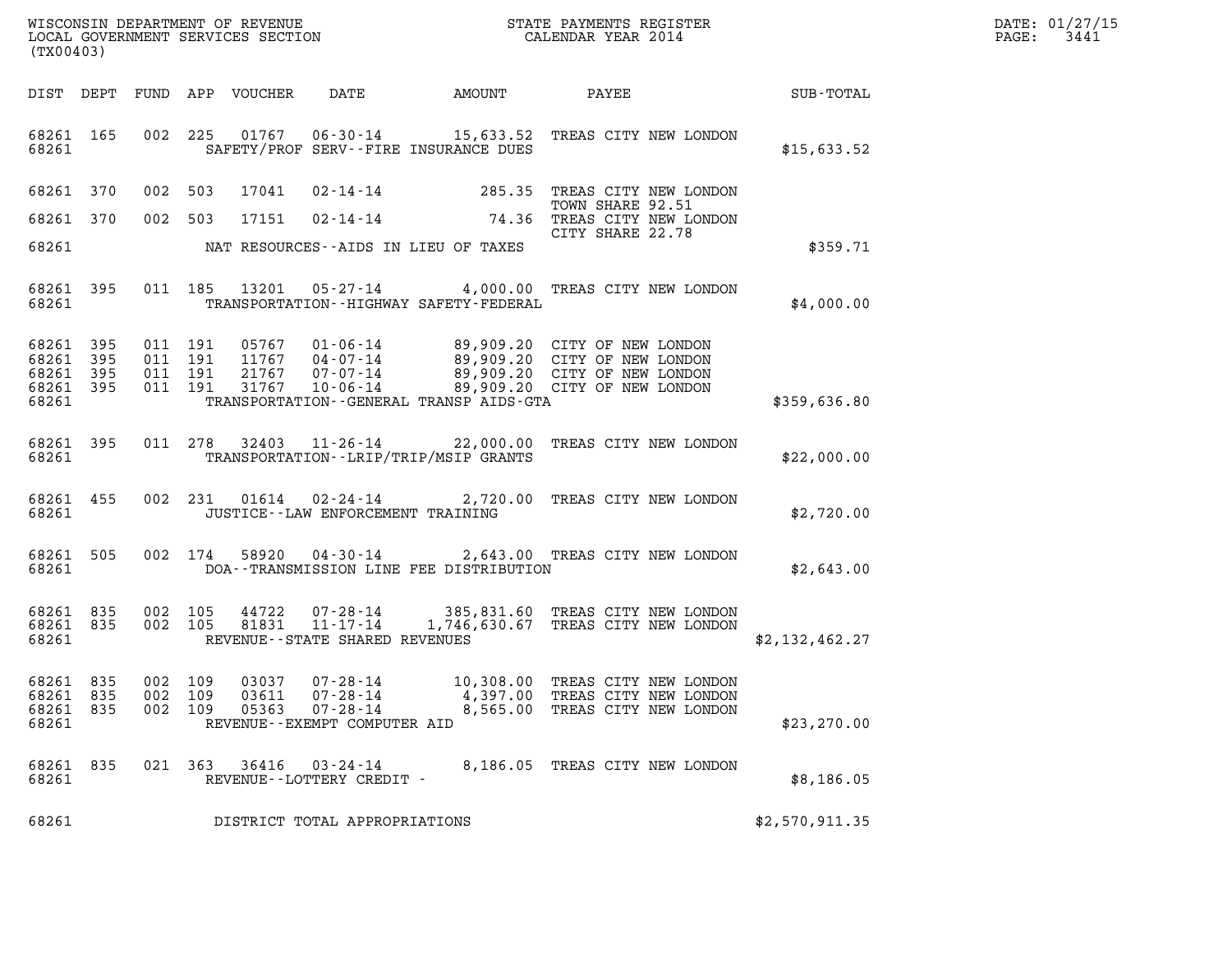| DATE: | 01/27/15 |
|-------|----------|
| PAGE: | 3442     |

| (TX00403)                                                 |           |                                          |                               |                                  |                                                                                | DATE: 01/27/15<br>3442<br>$\mathtt{PAGE}$ :                                                  |                                                                                                                              |                      |  |
|-----------------------------------------------------------|-----------|------------------------------------------|-------------------------------|----------------------------------|--------------------------------------------------------------------------------|----------------------------------------------------------------------------------------------|------------------------------------------------------------------------------------------------------------------------------|----------------------|--|
|                                                           |           |                                          |                               | DIST DEPT FUND APP VOUCHER       | DATE                                                                           | AMOUNT                                                                                       | PAYEE                                                                                                                        | $\texttt{SUB-TOTAL}$ |  |
| 68291 165<br>68291                                        |           |                                          |                               |                                  |                                                                                | SAFETY/PROF SERV--FIRE INSURANCE DUES                                                        | 002 225 01768 06-30-14 16,621.84 TREAS CITY WAUPACA                                                                          | \$16,621.84          |  |
| 68291 370<br>68291                                        | 68291 370 | 012 579<br>012 579                       |                               | 19916<br>19916                   |                                                                                | NAT RESOURCES--AIDS IN LIEU OF TAXES                                                         | 04-16-14 10-22 TREAS CITY WAUPACA<br>04-16-14 6.60 TREAS CITY WAUPACA                                                        | \$6.82               |  |
| 68291 370<br>68291                                        |           |                                          | 012 663                       |                                  |                                                                                | NAT RESOURCES - - LAKES MANAGEMENT GRANTS                                                    | 00986  10-24-14  9,600.00  TREAS CITY WAUPACA                                                                                | \$9,600.00           |  |
| 68291 370<br>68291                                        |           |                                          | 012 678                       |                                  |                                                                                | NAT RESOURCES -- INVASIVE AQUATICE SPECIES                                                   | 00980  10-23-14  515.26  TREAS CITY WAUPACA                                                                                  | \$515.26             |  |
| 68291<br>68291 395<br>68291 395<br>68291 395<br>68291     | 395       | 011 162                                  | 011 162<br>011 162<br>011 162 | 06115<br>12115<br>22115<br>32115 | 01 - 06 - 14<br>04 - 07 - 14<br>07 - 07 - 14<br>$10 - 06 - 14$                 | TRANSPORTATION--CONNECTING HIGHWAY AIDS                                                      | 5,959.43 CITY OF WAUPACA<br>5,959.43 CITY OF WAUPACA<br>5,959.43 CITY OF WAUPACA<br>5,959.43 CITY OF WAUPACA                 | \$23,837.72          |  |
| 68291 395<br>68291<br>68291 395<br>68291 395<br>68291     | 395       | 011 177<br>011 177<br>011 177<br>011 177 |                               | 16069<br>24068<br>26068<br>42068 | 07-07-14<br>$09 - 30 - 14$<br>$12 - 30 - 14$<br>TRANSPORTATION - - TRANSIT AID | 06-04-14 29,989.00 CITY OF WAUPACA<br>29,989.00 CITY OF WAUPACA<br>17,993.00 CITY OF WAUPACA | 29,989.00 CITY OF WAUPACA                                                                                                    | \$107,960.00         |  |
| 68291 395<br>68291 395<br>68291 395<br>68291 395<br>68291 |           | 011 182                                  | 011 182<br>011 182<br>011 182 | 02693<br>03619<br>26831<br>30315 | 02-04-14<br>02-12-14<br>$10 - 09 - 14$<br>$11 - 10 - 14$                       | TRANSPORTATION - - TRANSIT AIDS - FEDERAL                                                    | 36,536.00 TREAS CITY WAUPACA<br>34,273.00 TREAS CITY WAUPACA<br>72,016.00 TREAS CITY WAUPACA<br>36,031.00 TREAS CITY WAUPACA | \$178,856.00         |  |
| 68291 395<br>68291 395<br>68291 395<br>68291 395<br>68291 |           | 011 191                                  | 011 191<br>011 191<br>011 191 | 05768<br>11768<br>21768<br>31768 | 01-06-14<br>04-07-14<br>$07 - 07 - 14$<br>$10 - 06 - 14$                       | TRANSPORTATION--GENERAL TRANSP AIDS-GTA                                                      | 113,414.24 CITY OF WAUPACA<br>113,414.24 CITY OF WAUPACA<br>113,414.24 CITY OF WAUPACA<br>113,414.27 CITY OF WAUPACA         | \$453,656.99         |  |
| 68291 455<br>68291                                        |           |                                          | 002 231                       | 01823                            | $02 - 26 - 14$                                                                 | JUSTICE - - LAW ENFORCEMENT TRAINING                                                         | 2,080.00 TREAS CITY WAUPACA                                                                                                  | \$2,080.00           |  |
| 68291 835<br>68291 835<br>68291                           |           |                                          | 002 105<br>002 105            | 44723<br>81832                   | 07-28-14<br>$11 - 17 - 14$                                                     | REVENUE - - STATE SHARED REVENUES                                                            | 279,190.40 TREAS CITY WAUPACA<br>759,853.70 TREAS CITY WAUPACA                                                               | \$1,039,044.10       |  |
| 68291 835                                                 |           |                                          | 002 109                       | 03612                            | $07 - 28 - 14$                                                                 |                                                                                              | 39,664.00 TREAS CITY WAUPACA                                                                                                 |                      |  |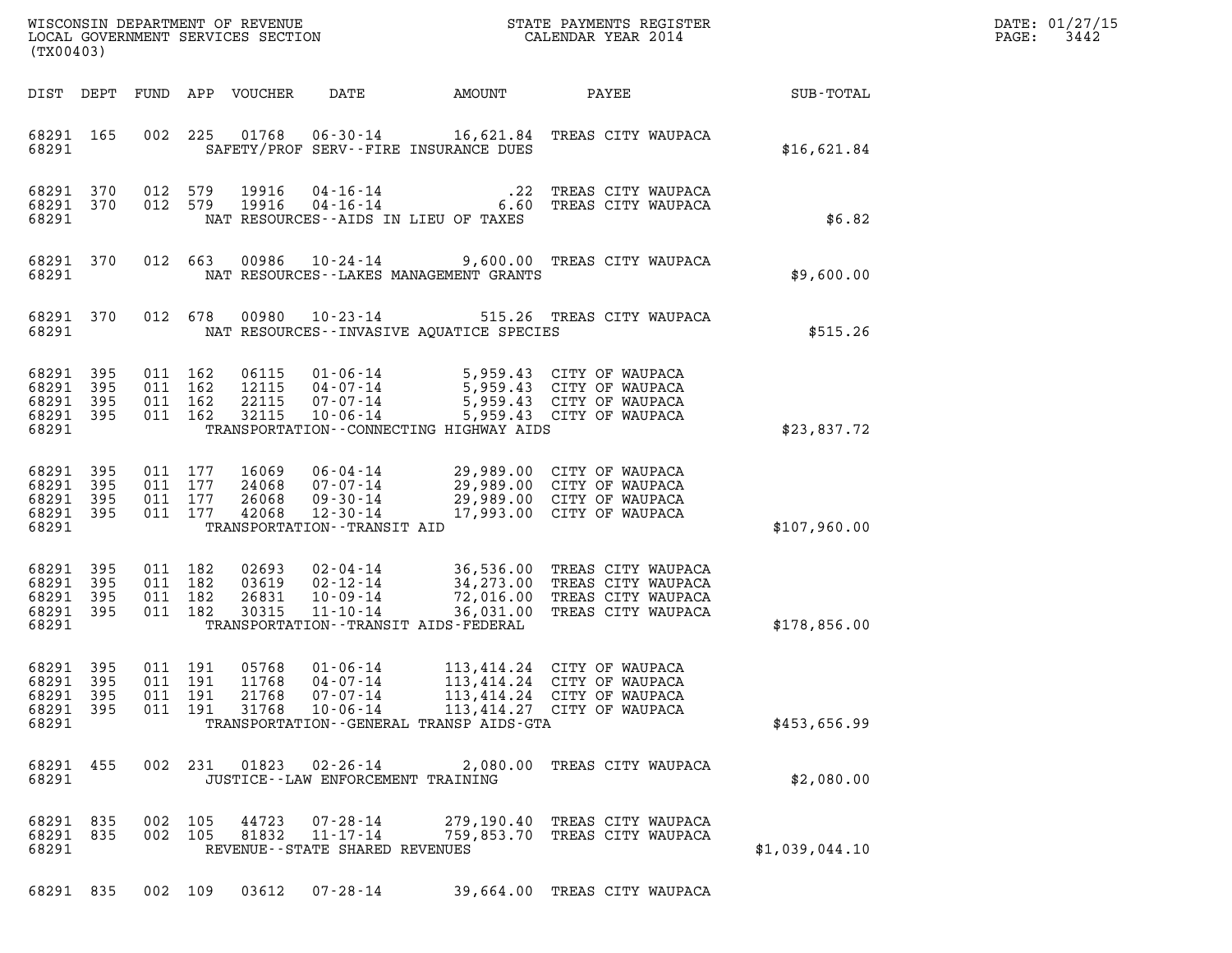| WISCONSIN DEPARTMENT OF REVENUE<br>LOCAL GOVERNMENT SERVICES SECTION<br>(TX00403) |                                                                          | STATE PAYMENTS REGISTER<br>CALENDAR YEAR 2014 |                | DATE: 01/27/15<br>3443<br>PAGE: |
|-----------------------------------------------------------------------------------|--------------------------------------------------------------------------|-----------------------------------------------|----------------|---------------------------------|
| DIST<br>DEPT<br>FUND                                                              | APP<br>VOUCHER<br>DATE                                                   | AMOUNT<br>PAYEE                               | SUB-TOTAL      |                                 |
| 835<br>68291<br>002<br>68291                                                      | 109<br>05364<br>07-28-14<br>REVENUE--EXEMPT COMPUTER AID                 | 16,274.00<br>TREAS CITY WAUPACA               | \$55,938.00    |                                 |
| 68291<br>835<br>002<br>68291                                                      | 501<br>00004<br>$02 - 03 - 14$<br>DOA-PAYMENT FOR MUNICIPAL SERVICES AID | 2,631.07 TREAS CITY WAUPACA                   | \$2,631.07     |                                 |
| 68291<br>835<br>021<br>68291                                                      | 363<br>36417<br>$03 - 24 - 14$<br>REVENUE - - LOTTERY CREDIT -           | 3,087.04<br>TREAS CITY WAUPACA                | \$3,087.04     |                                 |
| 68291                                                                             | DISTRICT TOTAL APPROPRIATIONS                                            |                                               | \$1,893,834.84 |                                 |